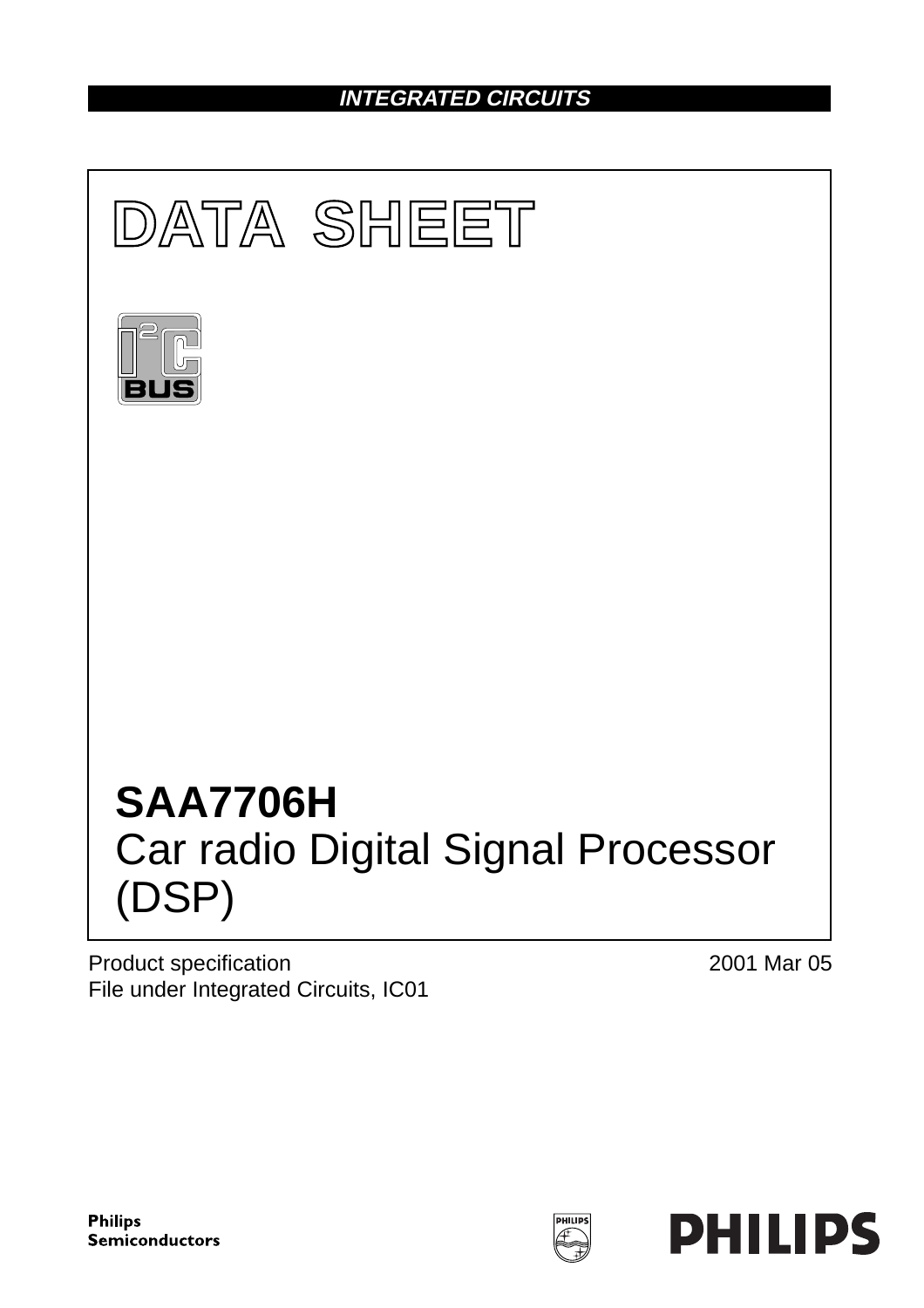| <b>CONTENTS</b> |                                                                                                 | 8.13<br>8.14   | I <sup>2</sup> C-bus control (pins SCL and SDA)<br>Digital serial inputs/outputs and SPDIF inputs |
|-----------------|-------------------------------------------------------------------------------------------------|----------------|---------------------------------------------------------------------------------------------------|
| 1               | <b>FEATURES</b>                                                                                 | 8.14.1         | General description digital serial audio                                                          |
| 1.1             | Hardware                                                                                        |                | inputs/outputs                                                                                    |
| 1.2             | Software                                                                                        | 8.14.2         | General description SPDIF inputs (SPDIF1 and                                                      |
| 2               | <b>APPLICATIONS</b>                                                                             |                | SPDIF2)                                                                                           |
| 3               | <b>GENERAL DESCRIPTION</b>                                                                      | 8.14.3<br>8.15 | Digital data stream formats<br>RDS demodulator (pins RDS_CLOCK                                    |
| 4               | <b>QUICK REFERENCE DATA</b>                                                                     |                | and RDS_DATA)                                                                                     |
| 5               | ORDERING INFORMATION                                                                            | 8.15.1         | Clock and data recovery                                                                           |
| 6               | <b>BLOCK DIAGRAM</b>                                                                            | 8.15.2         | Timing of clock and data signals                                                                  |
|                 | <b>PINNING</b>                                                                                  | 8.15.3         | Buffering of RDS data                                                                             |
| 7               |                                                                                                 | 8.15.4<br>8.16 | <b>Buffer interface</b><br>DSP reset                                                              |
| 8               | <b>FUNCTIONAL DESCRIPTION</b>                                                                   | 8.17           | Test mode connections (pins TSCAN, RTCB                                                           |
| 8.1             | Analog front-end                                                                                |                | and SHTCB)                                                                                        |
| 8.1.1<br>8.1.2  | The realization of common mode input with AIC<br>Realization of the auxiliary input with volume | 9              | <b>I<sup>2</sup>C-BUS FORMAT</b>                                                                  |
|                 | control                                                                                         | 9.1            | Addressing                                                                                        |
| 8.1.3           | Realization of the FM input control                                                             | 9.2            | Slave address (pin A0)                                                                            |
| 8.1.4           | Pins VDACN1, VDACN2 and VDACP                                                                   | 9.3            | Write cycles                                                                                      |
| 8.1.5           | Pin VREFAD                                                                                      | 9.4            | Read cycles                                                                                       |
| 8.1.6           | Supply of the analog inputs                                                                     | 9.5            | SAA7706H hardware registers                                                                       |
| 8.2             | The signal audio path for input signals CD,                                                     | 9.5.1          | SAA7706H DSPs registers                                                                           |
|                 | TAPE, AUX, PHONE, NAV and AM                                                                    | 9.6            | I <sup>2</sup> C-bus memory map specification                                                     |
| 8.3             | Signal path for level information                                                               | 10             | <b>LIMITING VALUES</b>                                                                            |
| 8.4             | Signal path from FM_MPX input to IAC and<br>stereo decoder                                      | 11             | THERMAL CHARACTERISTICS                                                                           |
| 8.4.1           | Noise level                                                                                     | 12             | <b>CHARACTERISTICS</b>                                                                            |
| 8.4.2           | Mono or stereo switching                                                                        | 13             | RDS AND I <sup>2</sup> S-BUS TIMING                                                               |
| 8.4.3           | The automatic lock system                                                                       |                |                                                                                                   |
| 8.5             | DCS clock                                                                                       | 14             | I <sup>2</sup> C-BUS TIMING                                                                       |
| 8.6             | The Interference Absorption Circuit (IAC)                                                       | 15             | SOFTWARE DESCRIPTION                                                                              |
| 8.6.1           | General description                                                                             | 16             | <b>APPLICATION DIAGRAM</b>                                                                        |
| 8.7<br>8.7.1    | The Filter Stream DAC (FSDAC)<br>Interpolation filter                                           | 17             | PACKAGE OUTLINE                                                                                   |
| 8.7.2           | Noise shaper                                                                                    | 18             | <b>SOLDERING</b>                                                                                  |
| 8.7.3           | Function of pin POM                                                                             | 18.1           | Introduction to soldering surface mount                                                           |
| 8.7.4           | Power-off plop suppression                                                                      |                | packages                                                                                          |
| 8.7.5           | Pin VREFDA for internal reference                                                               | 18.2           | Reflow soldering                                                                                  |
| 8.7.6           | Supply of the filter stream DAC                                                                 | 18.3           | Wave soldering                                                                                    |
| 8.8             | Clock circuit and oscillator                                                                    | 18.4           | Manual soldering                                                                                  |
| 8.8.1           | Supply of the crystal oscillator                                                                | 18.5           | Suitability of surface mount IC packages for                                                      |
| 8.9             | The phase-locked loop circuit to generate the                                                   |                | wave and reflow soldering methods                                                                 |
|                 | DSPs and other clocks                                                                           | 19             | DATA SHEET STATUS                                                                                 |
| 8.10            | Supply of the digital part ( $V_{\text{DDD3V1}}$ to $V_{\text{DDD3V4}}$ )                       | 20             | <b>DEFINITIONS</b>                                                                                |
| 8.11<br>8.12    | CL_GEN, audio clock recovery block<br>External control pins                                     | 21             | <b>DISCLAIMERS</b>                                                                                |
| 8.12.1          | DSP1                                                                                            |                |                                                                                                   |
| 8.12.2          | DSP <sub>2</sub>                                                                                | 22             | PURCHASE OF PHILIPS I <sup>2</sup> C COMPONENTS                                                   |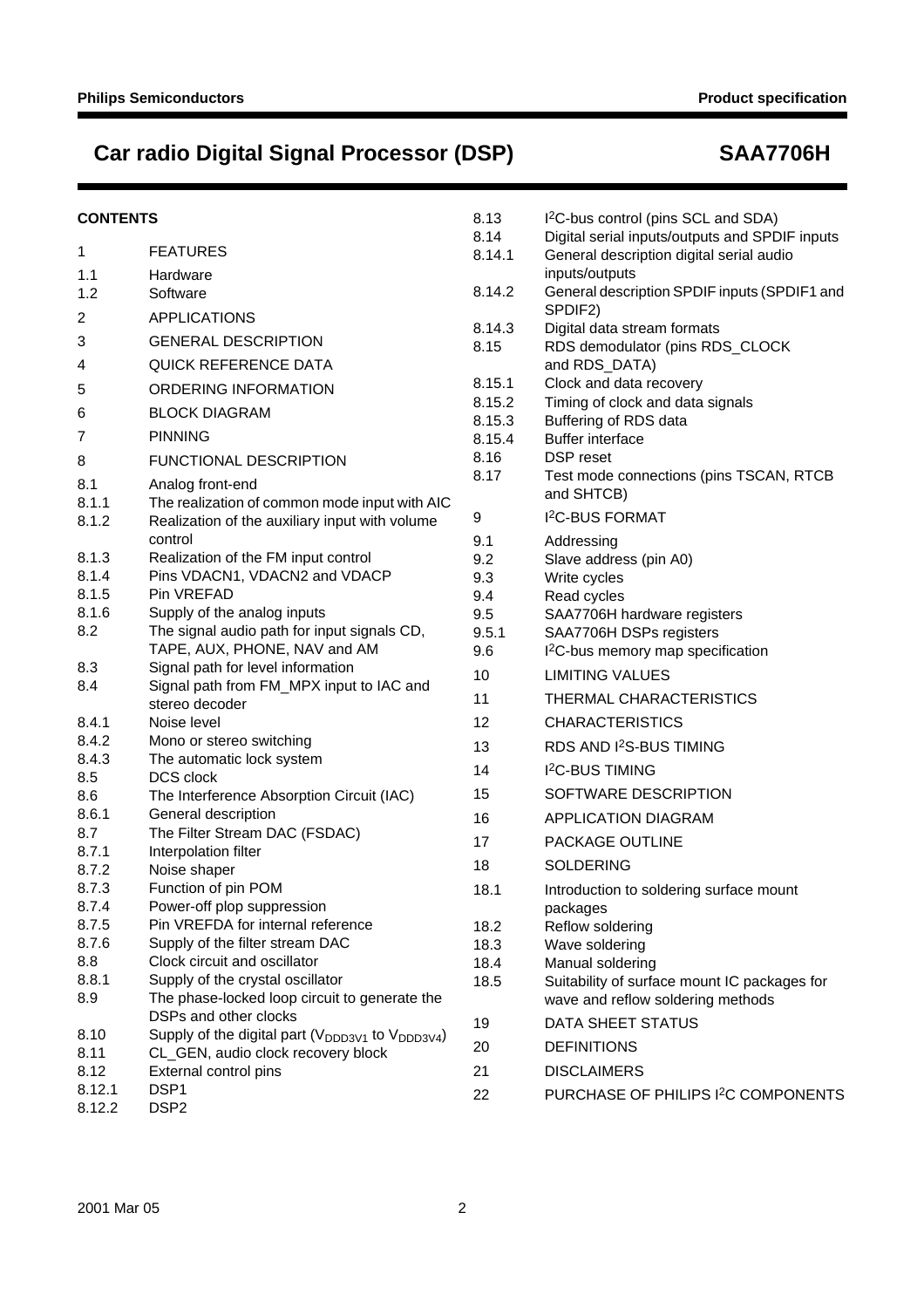# **1 FEATURES**

## **1.1 Hardware**

- 5-bitstream 3rd-order sigma-delta Analog-to-Digital Converters (ADCs) with anti-aliasing broadband input filter
- 1-bitstream 1st-order sigma-delta ADC with anti-aliasing broadband input filter
- 4-bitstream Digital-to-Analog Converters (DACs) with 128-fold oversampling and noise shaping
- Integrated semi-digital filter; no external post filter required for DAC
- Dual media support: allowing separate front-seat and rear-seat signal sources and separate control
- Simultaneous radio and audio processing
- Digital FM stereo decoder
- Digital FM interference suppression
- RDS demodulation via separate ADC; with buffered output option
- Two mono Common-Mode Rejection Ratio (CMRR) input stages for voice signals from phone and navigation inputs
- Phone and navigation mixing at DAC front outputs
- Two stereo CMRR input stages (CD-walkman and CD-changer etc.)
- Analog single-ended TAPE and AUX input
- Separate AM-left and AM-right inputs in the event of use of external AM stereo decoder
- One digital input: I2S-bus or LSB-justified format
- Two digital inputs: SPDIF format
- Co-DSP support via I2S-bus or LSB-justified format
- Audio output short-circuit protected
- I 2C-bus controlled (including fast mode)
- MOST bus interfacing (details in separate manual)
- Phase-locked loop derives the internal clocks from one common fundamental crystal oscillator
- Combined AM/FM level input
- Pin compatible with SAA7705 and SAA7708
- All digital inputs are tolerant of 5 V input levels
- All analog inputs have high GSM immunity
- Low number of external components required
- −40 to +85 °C operating temperature range



## **1.2 Software**

- Improved FM weak signal processing
- Integrated 19 kHz MPX filter; de-emphasis and stereo detection
- Electronic adjustments: FM or AM level, FM channel separation, Dolby<sup>®(1)</sup> level
- Baseband audio processing (treble, bass, balance, fader and volume)
- Four channel 5-band parametric equalizer
- 9-bands mono audio spectrum analyzer
- Extended beep functions with tone sequencer for phone rings
- Large volume jumps e-power interpolated to prevent zipper noise
- Dual media support; allowing separate front-seat and rear-seat signal sources and separate control
- Dynamic loudness or bass boost
- Audio level monitor
- Tape equalization and Music Search System (MSS) detection for tape
- Dolby-B tape noise reduction (at 44.1 kHz only)
- Dynamics compression available in all modes
- CD de-emphasis processing
- Voice-over possibility for phone and navigation signals
- Improved AM signal processing
- Digital AM CQUAM stereo decoder (not in all rom\_codes available)
- Digital AM interference suppression
- Soft audio mute
- RDS update processing: pause detection, mute and signal-quality sensor-freeze
- General purpose tone generator
- (1) **Dolby** Available only to licensees of Dolby Laboratories Licensing Corporation, San Francisco, CA94111, USA, from whom licensing and application information must be obtained. Dolby is a registered trade-mark of Dolby Laboratories Licensing Corporation.

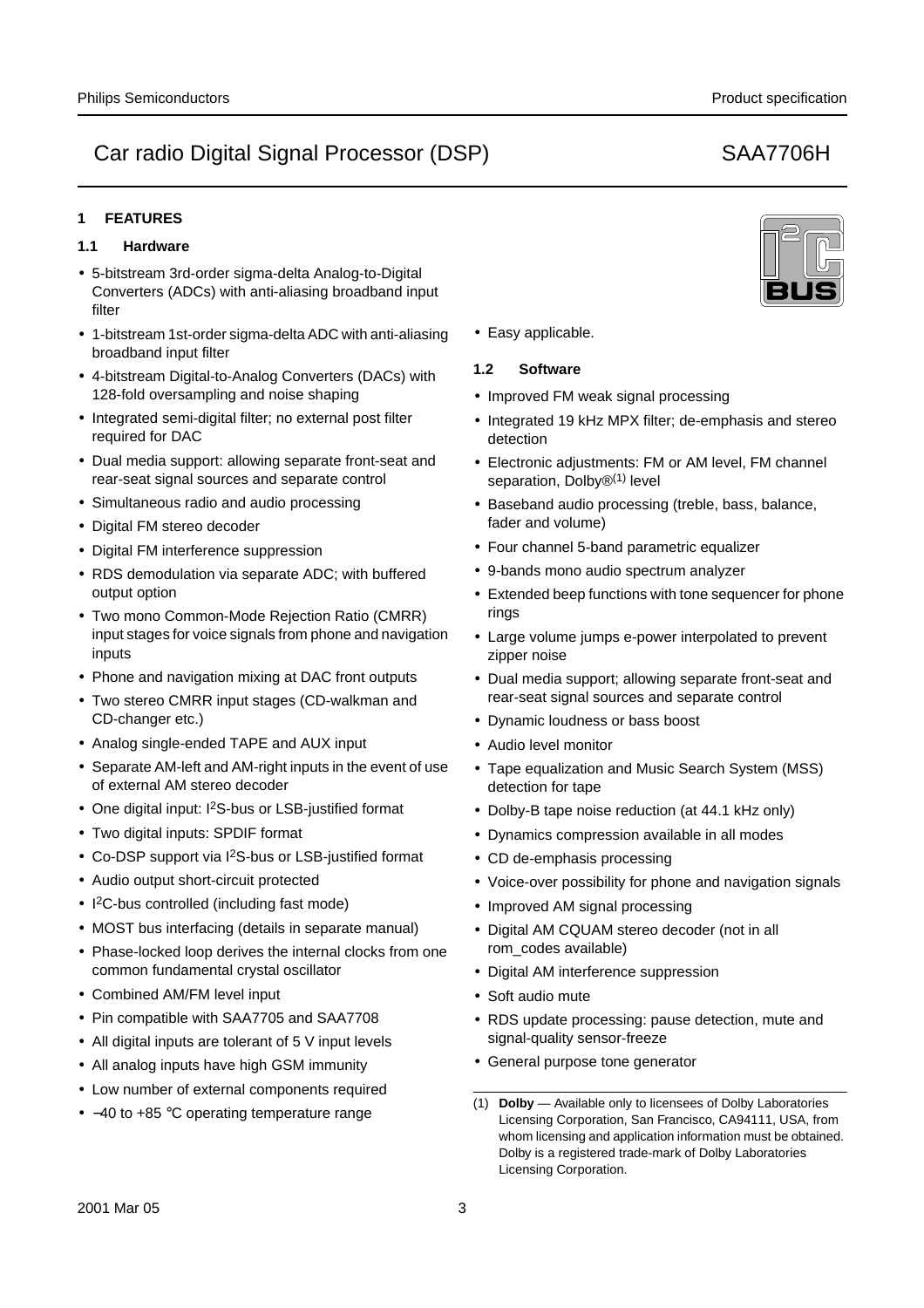- Noise generator allows for frequency response measurements
- Boot-up ROM for fast start-up
- Signal level, noise and multipath detection for AM or FM signal quality information
- AM co-channel and adjacent channel detection (not in all rom\_codes available).

# **2 APPLICATIONS**

• High-end car radio systems.

# **3 GENERAL DESCRIPTION**

The SAA7706H performs all the signal functions in front of the power amplifiers and behind the car radio tuner AM and FM outputs and the CD, tape and phone inputs. These functions are:

- Interference absorption
- Stereo decoding for FM and AM (stereo)

# **4 QUICK REFERENCE DATA**

- RDS-demodulation
- FM and AM weak signal processing (soft mute, sliding stereo and high cut)
- Dolby-B tape noise reduction
- CD de-emphasis function
- Audio controls for volume, balance, fader, tone and dynamics compression.

Some functions have been implemented in hardware (FM stereo decoder, RDS-demodulator and FM Interference Absorption Circuit (IAC) and are not freely programmable.

Digital audio signals from external sources with the Philips I 2S-bus and the LSB-justified 16, 18, 20 and 24 bits format or SPDIF format are accepted.

The big advantage of this SAA7706H device is the 'dual media support'; this enables independent front seat and rear seat audio sources and control.

| <b>SYMBOL</b>                               | <b>PARAMETER</b>                                               | <b>CONDITIONS</b>                                                                                      | MIN.                     | TYP.  | MAX.                     | <b>UNIT</b> |  |  |  |
|---------------------------------------------|----------------------------------------------------------------|--------------------------------------------------------------------------------------------------------|--------------------------|-------|--------------------------|-------------|--|--|--|
| <b>Supplies</b>                             |                                                                |                                                                                                        |                          |       |                          |             |  |  |  |
| V <sub>DD</sub>                             | operating supply voltage                                       | all $V_{DD}$ pins with respect<br>to $V_{SS}$                                                          | 3                        | 3.3   | 3.6                      | $\vee$      |  |  |  |
| l <sub>DDD</sub>                            | supply current of the digital part                             | DSP1 at 50 MHz; DSP2<br>at 62.9 MHz                                                                    | $\overline{\phantom{0}}$ | 110   | 150                      | mA          |  |  |  |
| <b>I</b> <sub>DDA</sub>                     | supply current of the analog part                              | zero input and output<br>signal                                                                        |                          | 40    | 60                       | mA          |  |  |  |
| $P_{\text{tot}}$                            | total power dissipation<br>DSP1 at 50 MHz; DSP2<br>at 62.9 MHz |                                                                                                        | $\qquad \qquad -$        | 540   | 750                      | mW          |  |  |  |
| <b>FM_MPX</b> input                         |                                                                |                                                                                                        |                          |       |                          |             |  |  |  |
| $V_{i(\text{con})(\text{max})(\text{rms})}$ | maximum conversion input level<br>(RMS value)                  | THD $<$ 1%:<br>$VOLFM = 00H$                                                                           | 0.33                     | 0.368 | $\qquad \qquad -$        | V           |  |  |  |
| <b>THD</b>                                  | total harmonic distortion                                      | input signal 0.368 V                                                                                   | $\overline{\phantom{0}}$ | $-70$ | $-65$                    | dB          |  |  |  |
|                                             |                                                                | (RMS) at 1 kHz;<br>bandwidth = $19$ kHz;<br>$VOLFM = OOH$                                              | $\overline{\phantom{0}}$ | 0.03  | 0.056                    | $\%$        |  |  |  |
| S/N                                         | signal-to-noise ratio input stereo                             | input signal at 1 kHz;<br>bandwidth = $40$ kHz;<br>0 dB reference = $0.368$ V<br>$(RMS)$ ; VOLFM = 00H | 75                       | 81    | $\overline{\phantom{0}}$ | dB          |  |  |  |
|                                             | CD, TAPE, AUX and AM inputs                                    |                                                                                                        |                          |       |                          |             |  |  |  |
| $V_{i(\text{con})(\text{max})(\text{rms})}$ | maximum conversion input level<br>(RMS value)                  | $THD < 1\%$                                                                                            | 0.6                      | 0.66  |                          | $\vee$      |  |  |  |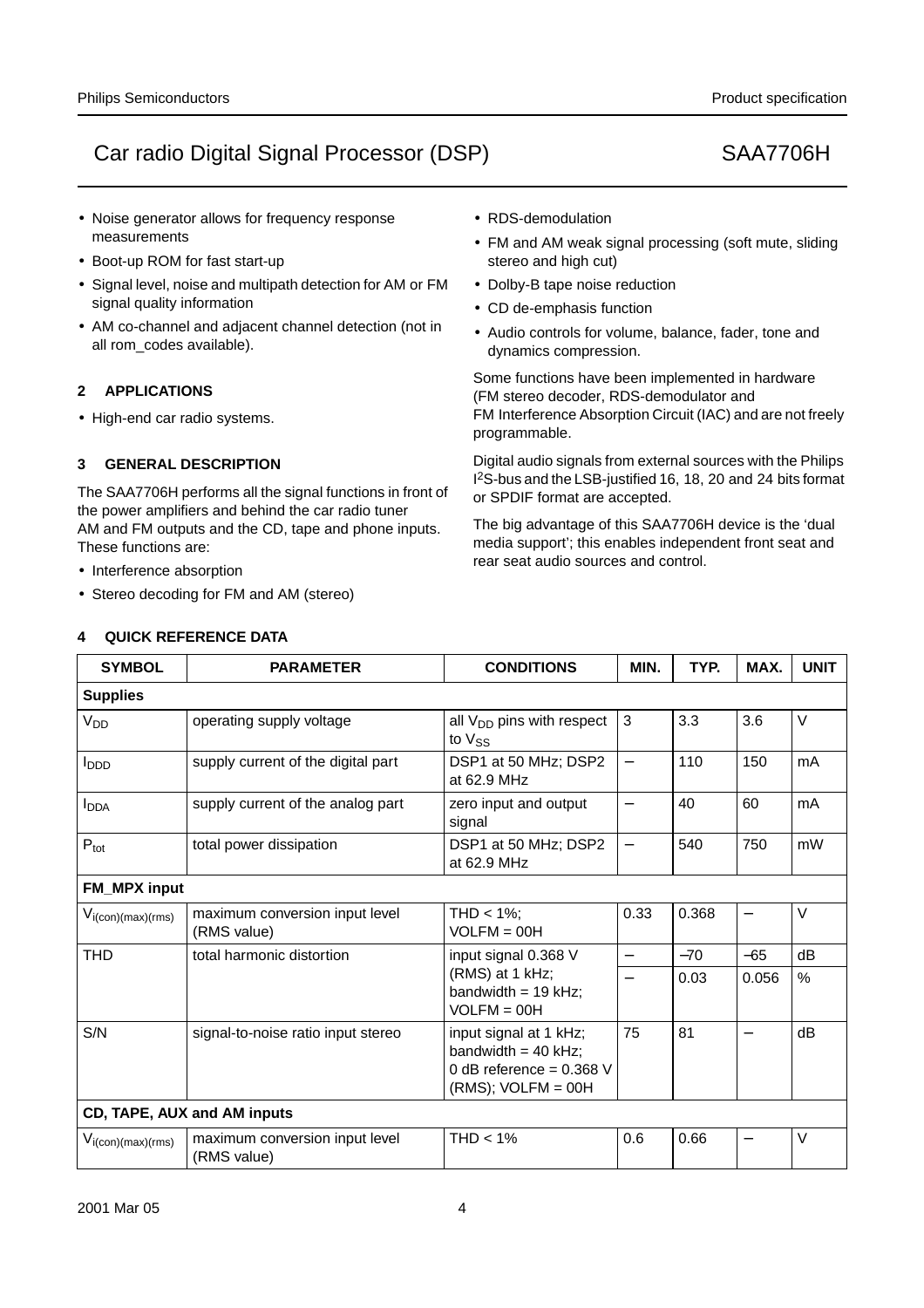| <b>SYMBOL</b>             | <b>PARAMETER</b>                                    | <b>CONDITIONS</b>                                                                     | MIN.                     | TYP.    | MAX.  | <b>UNIT</b> |
|---------------------------|-----------------------------------------------------|---------------------------------------------------------------------------------------|--------------------------|---------|-------|-------------|
| THD                       | total harmonic distortion                           | input signal 0.55 V<br>(RMS) at 1 kHz;<br>bandwidth = $20$ kHz                        | —                        | $-85$   | $-75$ | dB          |
| S/N                       | signal-to-noise ratio                               | input signal at 1 kHz;<br>bandwidth = $20$ kHz;<br>0 dB reference = $0.55$ V<br>(RMS) | 85                       | 90      |       | dB          |
| <b>FSDAC</b>              |                                                     |                                                                                       |                          |         |       |             |
| $(THD + N)/S$             | total harmonic distortion-plus-noise to             | at $0$ dB                                                                             | $\overline{\phantom{0}}$ | $-90$   | $-85$ | dB          |
|                           | signal ratio (measured with system<br>one)          | at $-60$ dB; A-weighted                                                               | —                        | $-37$   |       | dB          |
| S/N                       | signal-to-noise ratio (measured with<br>system one) | $code = 0$ ; A-weighted                                                               | $\overline{\phantom{0}}$ | 105     |       | dB          |
| <b>Crystal oscillator</b> |                                                     |                                                                                       |                          |         |       |             |
| $f_{xtal}$                | crystal frequency                                   |                                                                                       |                          | 11.2896 |       | <b>MHz</b>  |

# **5 ORDERING INFORMATION**

| <b>TYPE</b>   | <b>PACKAGE</b> |                                                                                                 |                |  |  |
|---------------|----------------|-------------------------------------------------------------------------------------------------|----------------|--|--|
| <b>NUMBER</b> | <b>NAME</b>    | <b>DESCRIPTION</b>                                                                              | <b>VERSION</b> |  |  |
| SAA7706H      | QFP80          | plastic quad flat package; 80 leads (lead length 1.95 mm);<br>body $14 \times 20 \times 2.8$ mm | SOT318-2       |  |  |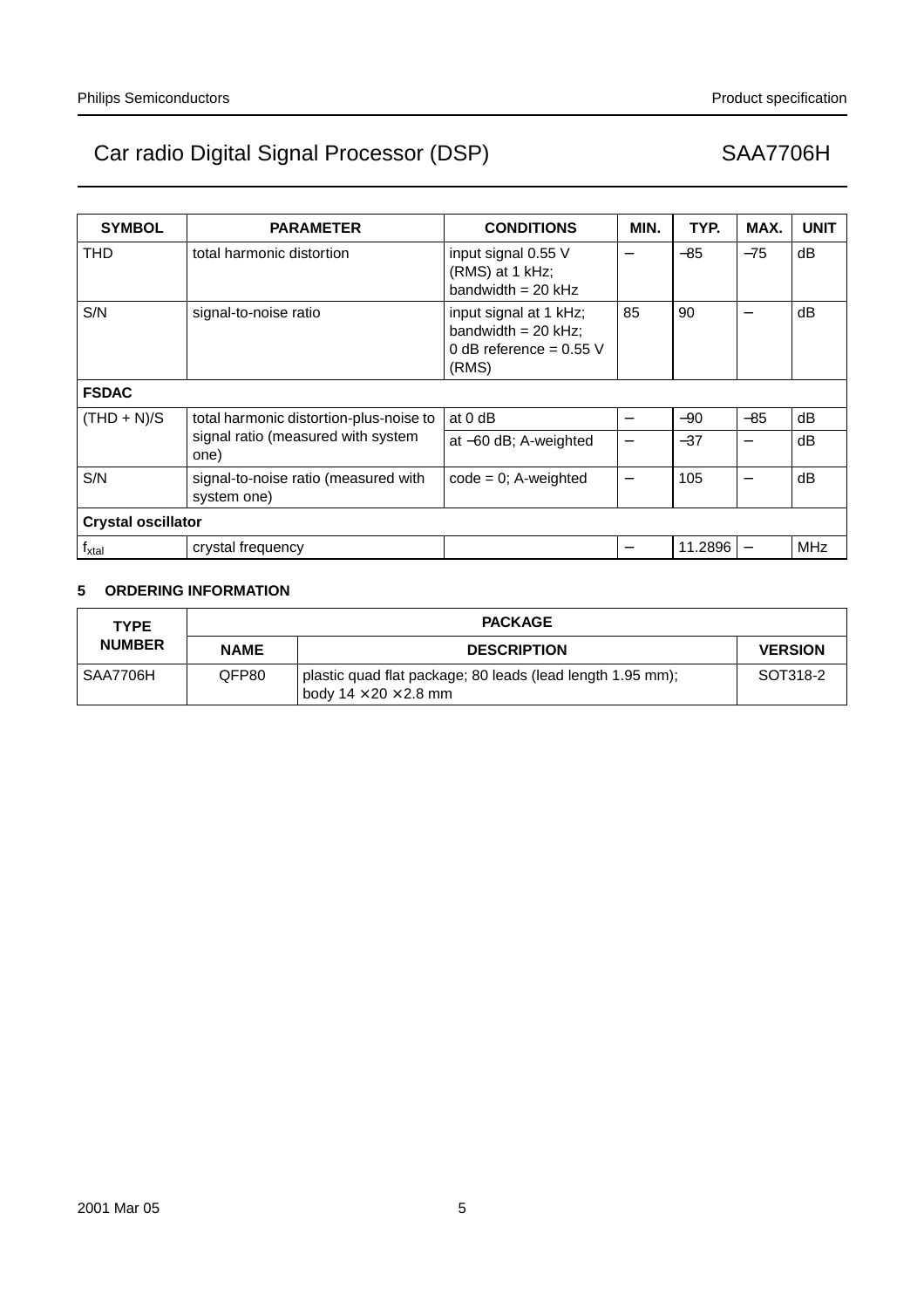



 $\omega$  rotated correctly when browsing through the pdf in the Acrobat reader.This text is here in the pdf in the  $\alpha$ 

Philips Semiconductors Philips Semiconductors

Product specification

**SAA7706H** 

Car radio Digital Signal Processor (DSP) SAA7706H Car radio Digital Signal Processor (DSP)

Product specification

တ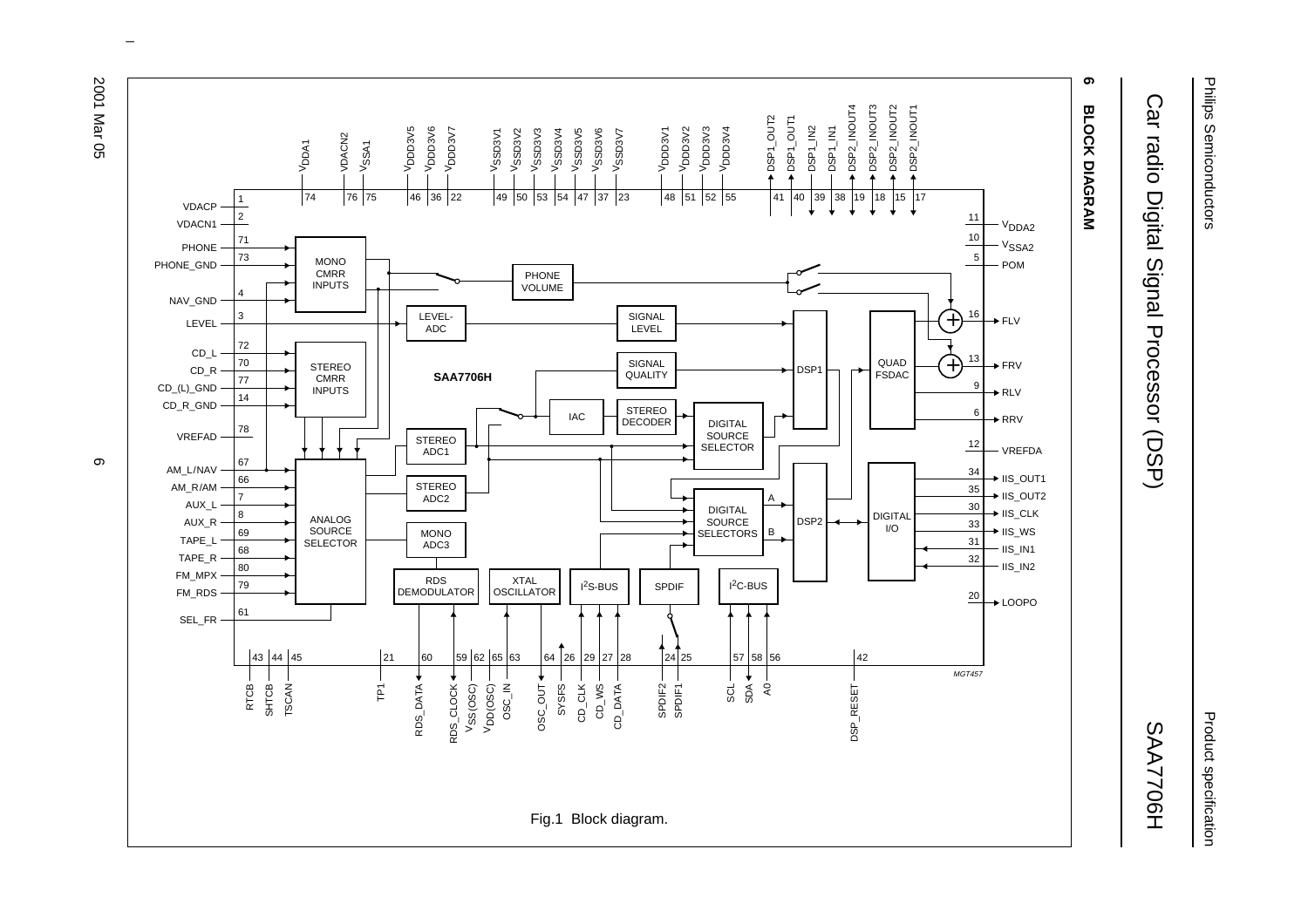# **7 PINNING**

| <b>SYMBOL</b>       | <b>PIN</b>     | <b>PIN TYPE</b> | <b>DESCRIPTION</b>                                                                                                                                                                   |
|---------------------|----------------|-----------------|--------------------------------------------------------------------------------------------------------------------------------------------------------------------------------------|
| <b>VDACP</b>        | 1              | apio            | positive reference voltage ADC1, ADC2, ADC3 and level-ADC                                                                                                                            |
| VDACN1              | 2              | apio            | ground reference voltage ADC1                                                                                                                                                        |
| LEVEL               | 3              | apio gsmcap     | LEVEL input pin; via this pin the level of the FM signal or level of the<br>AM signal is fed to the DSP1; the level information is used in the DSP1 for<br>dynamic signal processing |
| NAV_GND             | 4              | apio gsmcap     | common mode reference input pin of the navigation signal (pin AM_L/NAV)                                                                                                              |
| <b>POM</b>          | 5              | apio            | power-on mute of the QFSDAC; timing is determined by an external<br>capacitor                                                                                                        |
| <b>RRV</b>          | 6              | apio            | rear; right audio output of the QFSDAC                                                                                                                                               |
| AUX_L               | $\overline{7}$ | apio            | left channel of analog AUX input                                                                                                                                                     |
| AUX_R               | 8              | apio            | right channel of analog AUX input                                                                                                                                                    |
| <b>RLV</b>          | 9              | apio            | rear; left audio output of the QFSDAC                                                                                                                                                |
| V <sub>SSA2</sub>   | 10             | <b>VSSCO</b>    | ground supply analog part of the QFSDAC and SPDIF bitslicer                                                                                                                          |
| V <sub>DDA2</sub>   | 11             | vddco           | positive supply analog part of the QFSDAC and SPDIF bitslicer                                                                                                                        |
| <b>VREFDA</b>       | 12             | apio            | voltage reference of the analog part of QFSDAC                                                                                                                                       |
| <b>FRV</b>          | 13             | apio            | front; right audio output of the QFSDAC                                                                                                                                              |
| CD_R_GND            | 14             | apio            | common-mode reference input pin for analog CD_R or TAPE_R in the<br>event of separated ground reference pins for left and right are used                                             |
| DSP2_INOUT2         | 15             | bpts5thdt5v     | flag input/output 2 of the DSP2-core (DSP2-flag) l <sup>2</sup> C-bus configurable                                                                                                   |
| <b>FLV</b>          | 16             | apio            | front; left audio voltage output of the QFSDAC                                                                                                                                       |
| DSP2_INOUT1         | 17             | bpts5thdt5v     | flag input/output 1 of the DSP2-core (DSP2-flag) I <sup>2</sup> C-bus configurable                                                                                                   |
| DSP2_INOUT3         | 18             | bpts5thdt5v     | flag input/output 3 of the DSP2-core (DSP2-flag) I <sup>2</sup> C-bus configurable                                                                                                   |
| DSP2_INOUT4         | 19             | bpts5thdt5v     | flag input/output 4 of the DSP2-core (DSP2-flag) I <sup>2</sup> C-bus configurable                                                                                                   |
| <b>LOOPO</b>        | 20             | bpts5tht5v      | SYSCLK output (256f <sub>s</sub> )                                                                                                                                                   |
| TP <sub>1</sub>     | 21             | ipthdt5v        | for test purpose only; this pin may be left open or connected to ground                                                                                                              |
| V <sub>DDD3V7</sub> | 22             | vdde            | positive supply (peripheral cells only)                                                                                                                                              |
| V <sub>SSD3V7</sub> | 23             | vsse            | ground supply (peripheral cells only)                                                                                                                                                |
| SPDIF <sub>2</sub>  | 24             | apio            | SPDIF input 2; can be selected instead of SPDIF1 via I <sup>2</sup> C-bus bit                                                                                                        |
| SPDIF1              | 25             | apio            | SPDIF input 1; can be selected instead of SPDIF2 via I <sup>2</sup> C-bus bit                                                                                                        |
| <b>SYSFS</b>        | 26             | ipthdt5v        | system f <sub>s</sub> clock input                                                                                                                                                    |
| CD_WS               | 27             | ipthdt5v        | digital CD-source word select input; I <sup>2</sup> S-bus or LSB-justified format                                                                                                    |
| CD_DATA             | 28             | bpts10thdt5v    | digital CD-source left-right data input; I <sup>2</sup> S-bus or LSB-justified format                                                                                                |
| CD_CLK              | 29             | ipthdt5v        | digital CD-source clock input I <sup>2</sup> S-bus or LSB-justified format                                                                                                           |
| IIS_CLK             | 30             | ots10ct5v       | clock output for external I <sup>2</sup> S-bus receiver; for example headphone or<br>subwoofer                                                                                       |
| IIS_IN1             | 31             | ipthdt5v        | data 1 input for external I <sup>2</sup> S-bus transmitter; e.g. audio co-processor                                                                                                  |
| IIS_IN2             | 32             | ipthdt5v        | data 2 input for external I <sup>2</sup> S-bus transmitter; e.g. audio co-processor                                                                                                  |
| IIS_WS              | 33             | ots10ct5v       | word select output for external I <sup>2</sup> S-bus receiver; for example headphone or<br>subwoofer                                                                                 |
| IIS_OUT1            | 34             | ots10ct5v       | data 1 output for external I <sup>2</sup> S-bus receiver or co-processor                                                                                                             |
| IIS_OUT2            | 35             | ots10ct5v       | data 2 output for external I <sup>2</sup> S-bus receiver or co-processor                                                                                                             |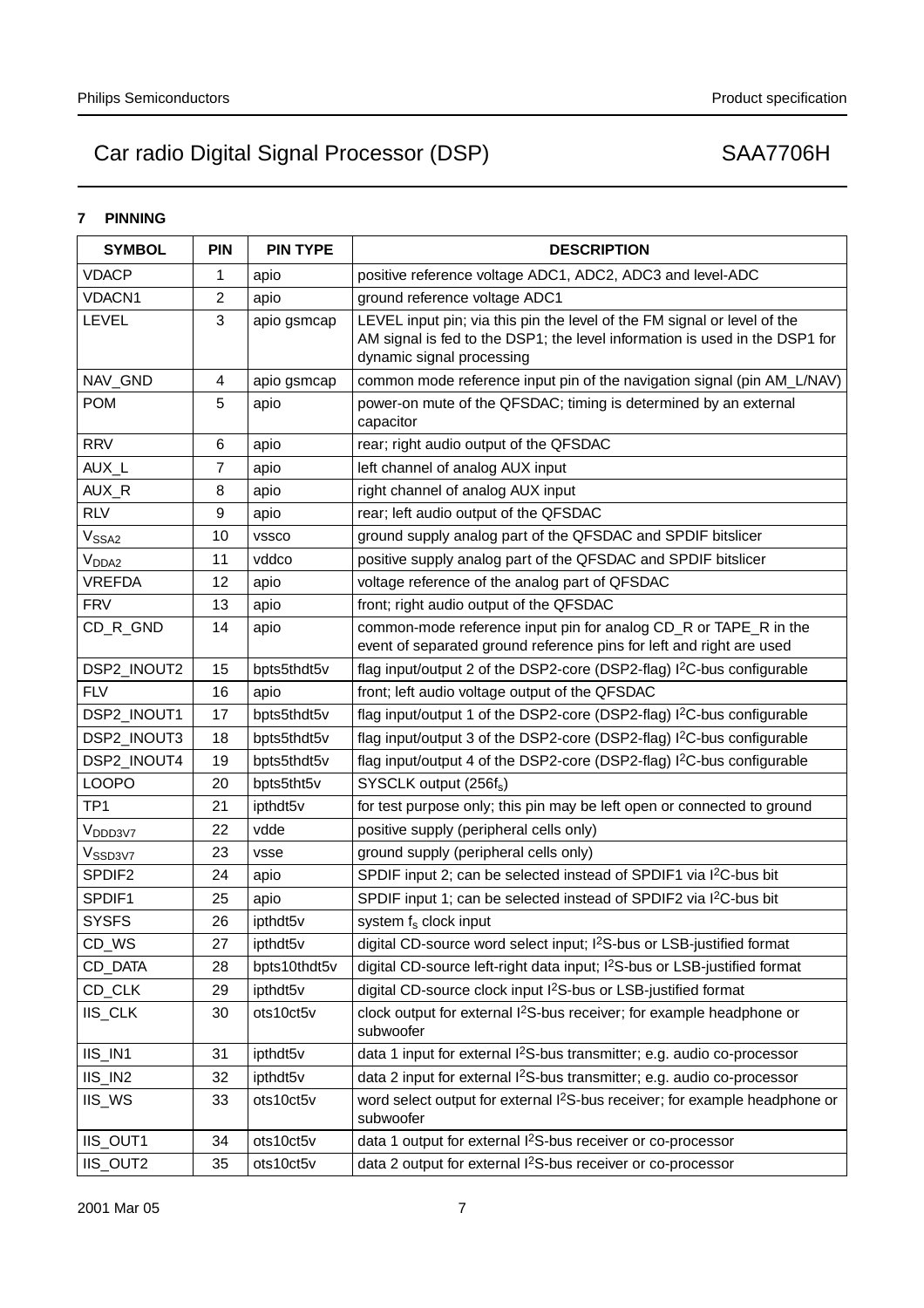| <b>SYMBOL</b>                 | <b>PIN</b> | <b>PIN TYPE</b> | <b>DESCRIPTION</b>                                                                                    |
|-------------------------------|------------|-----------------|-------------------------------------------------------------------------------------------------------|
| V <sub>DDD3V6</sub>           | 36         | vdde            | positive supply (peripheral cells only)                                                               |
| V <sub>SSD3V6</sub>           | 37         | vsse            | ground supply (peripheral cells only)                                                                 |
| DSP1_IN1                      | 38         | bpts10thdt5v    | flag input 1 of the DSP1-core                                                                         |
| DSP1_IN2                      | 39         | bpts10thdt5v    | flag input 2 of the DSP1-core                                                                         |
| DSP1_OUT1                     | 40         | op4mc           | flag output 1 of the DSP1-core                                                                        |
| DSP1_OUT2                     | 41         | op4mc           | flag output 2 of the DSP1-core                                                                        |
| DSP_RESET                     | 42         | iptut5v         | general reset of chip (active LOW)                                                                    |
| <b>RTCB</b>                   | 43         | ipthdt5v        | asynchronous reset test control block; connect to ground (internal<br>pull-down)                      |
| <b>SHTCB</b>                  | 44         | ipthdt5v        | shift clock test control block (internal pull-down)                                                   |
| <b>TSCAN</b>                  | 45         | ipthdt5v        | scan control active high (internal pull-down)                                                         |
| V <sub>DDD3V5</sub>           | 46         | vdde            | positive supply (peripheral cells only)                                                               |
| V <sub>SSD3V5</sub>           | 47         | vsse            | ground supply (peripheral cells only)                                                                 |
| V <sub>DDD3V1</sub>           | 48         | vddi            | positive supply (core only)                                                                           |
| V <sub>SSD3V1</sub>           | 49         | vssis           | ground supply (core only)                                                                             |
| V <sub>SSD3V2</sub>           | 50         | <b>VSSCO</b>    | ground supply (core only)                                                                             |
| V <sub>DDD3V2</sub>           | 51         | vddco           | positive supply (core only)                                                                           |
| $V_{\mathsf{DD}3\mathsf{V}3}$ | 52         | vddco           | positive supply (core only)                                                                           |
| Vssd3v3                       | 53         | <b>VSSCO</b>    | ground supply (core only)                                                                             |
| V <sub>SSD3V4</sub>           | 54         | vssis           | ground supply (core only)                                                                             |
| V <sub>DDD3V4</sub>           | 55         | vddi            | positive supply (core only)                                                                           |
| A0                            | 56         | ipthdt5v        | slave sub-address I <sup>2</sup> C-bus selection or serial data input test control block              |
| <b>SCL</b>                    | 57         | iptht5v         | serial clock input I <sup>2</sup> C-bus                                                               |
| <b>SDA</b>                    | 58         | iic400kt5v      | serial data input/output I <sup>2</sup> C-bus                                                         |
| RDS_CLOCK                     | 59         | bpts10tht5v     | radio data system bit clock output or RDS external clock input I <sup>2</sup> C-bus bit<br>controlled |
| RDS_DATA                      | 60         | ops10c          | radio data system data output                                                                         |
| SEL_FR                        | 61         | iptht5v         | AD input selection switch to enable high ohmic FM_MPX input at fast tuner<br>search on FM_RDS input   |
| $V_{SS(OSC)}$                 | 62         | <b>VSSCO</b>    | ground supply (crystal oscillator only)                                                               |
| OSC_IN                        | 63         | apio            | crystal oscillator input                                                                              |
| OSC_OUT                       | 64         | apio            | crystal oscillator output                                                                             |
| $V_{DD(OSC)}$                 | 65         | vddco           | positive supply (crystal oscillator only)                                                             |
| AM_R/AM                       | 66         | apio gsmcap     | right channel AM audio frequency or AM input in the event of mono;<br>analog input pin                |
| AM_L/NAV                      | 67         | apio gsmcap     | left channel AM audio frequency or input of common mode navigation<br>signal; analog input pin        |
| TAPE_R                        | 68         | apio gsmcap     | right channel of analog TAPE input                                                                    |
| TAPE_L                        | 69         | apio gsmcap     | left channel of analog TAPE input                                                                     |
| $CD_R$                        | 70         | apio gsmcap     | right channel of analog CD input                                                                      |
| <b>PHONE</b>                  | 71         | apio gsmcap     | common mode PHONE signal, analog input pin                                                            |
| $CD_L$                        | 72         | apio gsmcap     | left channel of analog CD input                                                                       |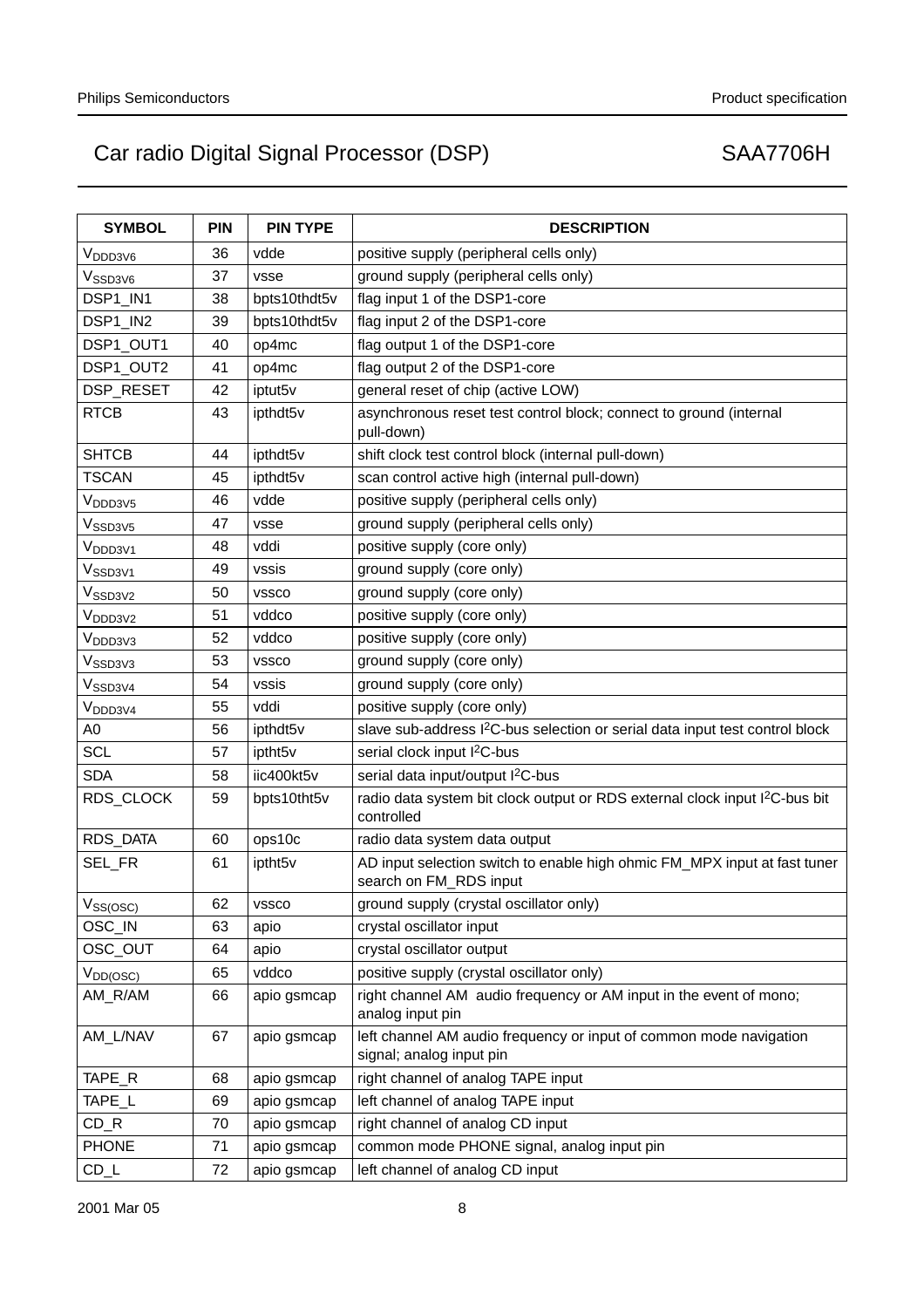| <b>SYMBOL</b>           | <b>PIN</b> | <b>PIN TYPE</b> | <b>DESCRIPTION</b>                                                                                                                  |
|-------------------------|------------|-----------------|-------------------------------------------------------------------------------------------------------------------------------------|
| PHONE GND               | 73         | apio gsmcap     | common mode reference input pin of the PHONE signal                                                                                 |
| V <sub>DDA1</sub>       | 74         | vddco           | positive supply analog (ADC1, ADC2, ADC3 and level-ADC only)                                                                        |
| V <sub>SSA1</sub>       | 75         | <b>VSSCO</b>    | ground supply analog (ADC3 and level-ADC only)                                                                                      |
| VDACN <sub>2</sub>      | 76         | apio            | ground reference voltage (ADC2)                                                                                                     |
| $CD_(L)$ <sub>GND</sub> | 77         | apio gsmcap     | common mode reference input pin for analog CD or TAPE or in the event of<br>separated ground reference pins used for CD_L or TAPE_L |
| <b>VREFAD</b>           | 78         | apio            | common mode reference voltage ADC1, ADC2, ADC3 and level-ADC                                                                        |
| FM RDS                  | 79         | apio gsmcap     | FM RDS signal; analog input pin                                                                                                     |
| FM MPX                  | 80         | apio gsmcap     | FM multiplex signal; analog input pin                                                                                               |

# **Table 1** Brief explanation of used pin types

| <b>PIN TYPE</b>      | <b>EXPLANATION</b>                                                                                                              |
|----------------------|---------------------------------------------------------------------------------------------------------------------------------|
| apio                 | 3-state I/O analog; I/O pad cell; actually pin type vddco                                                                       |
| apio gsmcap          | 3-state I/O analog; I/O pad cell; actually pin type vddco with high GSM immunity                                                |
| bpts5thdt5v          | 43 MHz bidirectional pad; push-pull input; 3-state output; 5 ns slew rate control; TTL; hysteresis;<br>pull-down; 5 V tolerant  |
| bpts10tht5v          | 21 MHz bidirectional pad; push-pull input; 3-state output; 10 ns slew rate control; TTL; hysteresis;<br>5 V tolerant            |
| bpts10thdt5v         | 21 MHz bidirectional pad; push-pull input; 3-state output; 10 ns slew rate control; TTL; hysteresis;<br>pull-down; 5 V tolerant |
| iic400kt5v           | $12C$ -bus pad; 400 kHz $12C$ -bus specification; TTL; 5 V tolerant                                                             |
| iptht5v              | input pad buffer; TTL; hysteresis; 5 V tolerant                                                                                 |
| ipthdt <sub>5v</sub> | input pad buffer; TTL; hysteresis; pull-down; 5 V tolerant                                                                      |
| iptut5v              | input pad buffer; TTL; pull-up; 5 V tolerant                                                                                    |
| op4mc                | output pad buffer; 4 mA output drive; CMOS; slew rate control; 50 MHz                                                           |
| ots10ct5v            | output pad buffer; 3-state, 10 ns slew rate control; CMOS; 5 V tolerant                                                         |
| ops10c               | output pad buffer; 4 mA output drive; CMOS; slew rate control; 21 MHz                                                           |
| vdde                 | V <sub>DD</sub> supply peripheral only                                                                                          |
| vsse                 | V <sub>SS</sub> supply peripheral only                                                                                          |
| vddco                | V <sub>DD</sub> supply to core only                                                                                             |
| <b>VSSCO</b>         | V <sub>SS</sub> supply to core only (vssco does not connect the substrate)                                                      |
| vddi                 | V <sub>DD</sub> supply to core and peripheral                                                                                   |
| vssis                | V <sub>SS</sub> supply to core and peripheral; with substrate connection                                                        |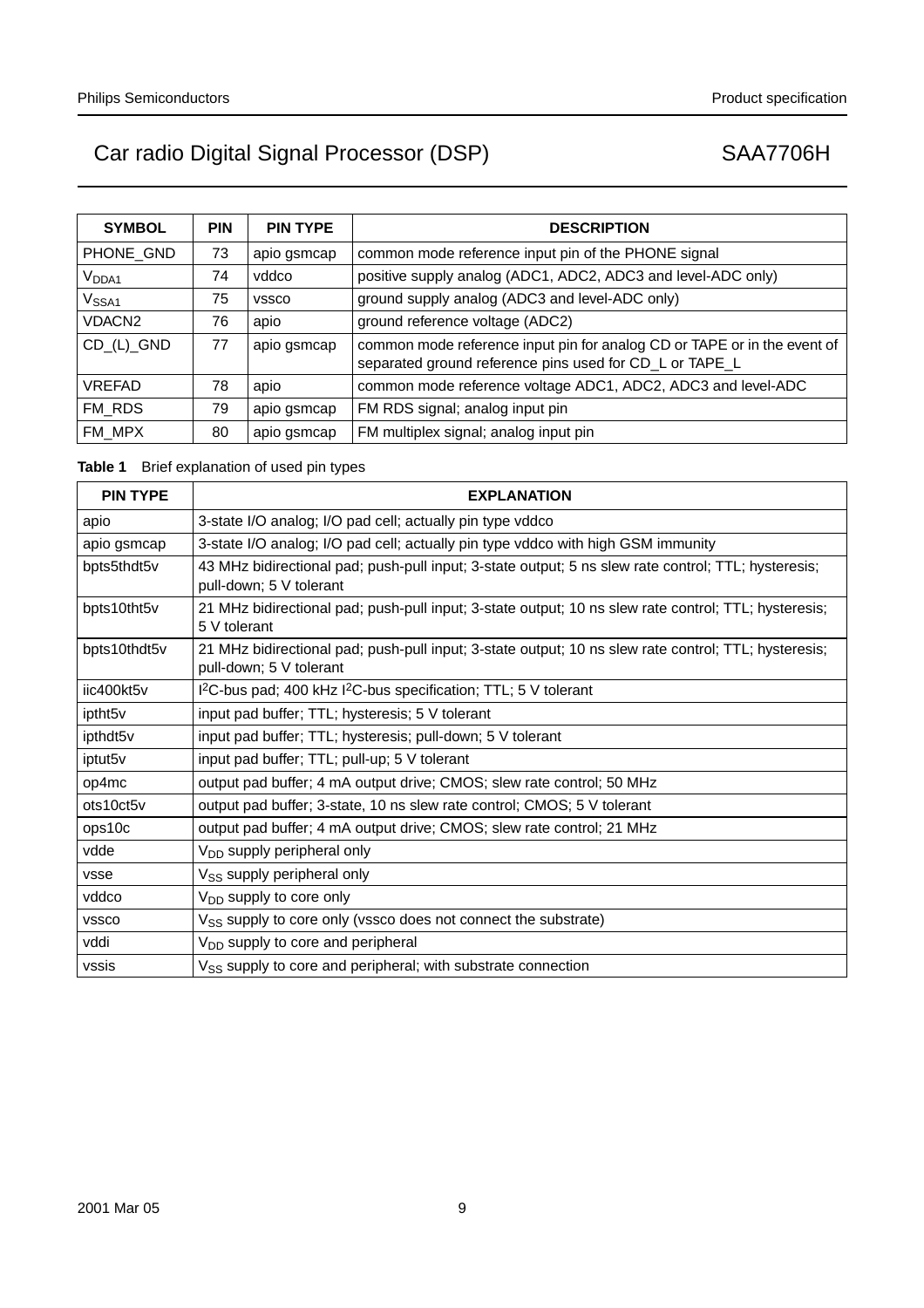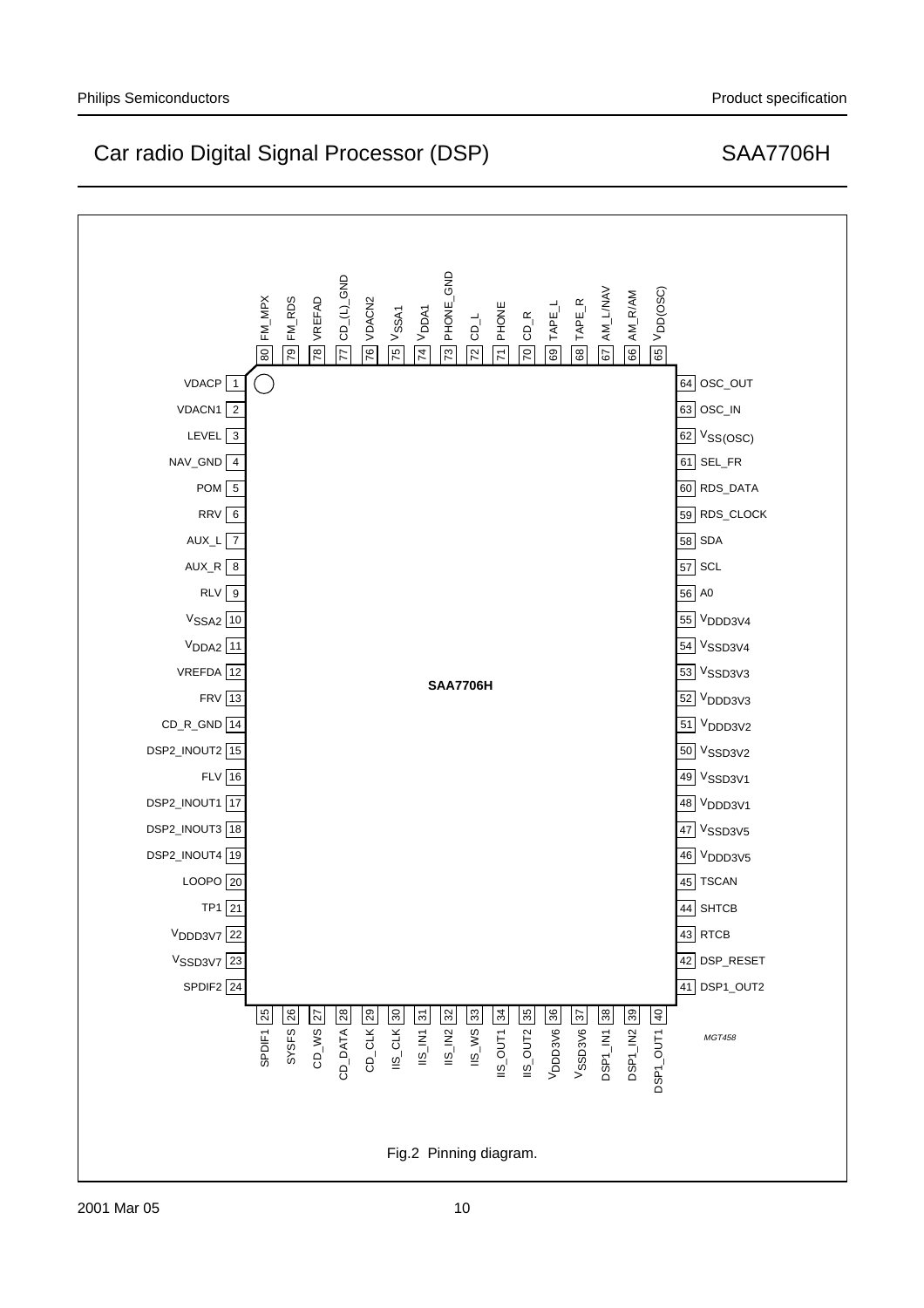# **8 FUNCTIONAL DESCRIPTION**

## **8.1 Analog front-end**

The analog front-end consists of two identical sigma-delta stereo ADCs (ADC1 and ADC2) with several input control blocks for handling common mode signals and acting as input selector. A mono version (ADC3) is added for handling RDS signals. Also a first-order sigma-delta ADC for tuner level information is incorporated.

The switches S1 and S2 select (see Fig.3) between the FM\_MPX/FM\_RDS and the CD, TAPE, AUX, AM, PHONE and NAV connection to ADC1 and ADC2. The inputs CD, TAPE, AUX, AM, PHONE and NAV can be selected with the audio input controls (AIC1/2). The ground reference (G0 and G1) can be selected to be able to handle common mode signals for CD or TAPE. The ground reference G0 is connected to an external pin and G1 is internally referenced (see Fig.4).

The PHONE and NAV inputs have their own CMRR input stage and can be redirected to ADC1/2 via the Audio Input Control (AIC). For pin compatibility with SAA7704, SAA7705 and SAA7708 the AM is combined with the NAV input. It is also possible to directly mix PHONE or NAV (controlled with MIXC) with the front FSDAC channels after volume control. The FM inputs (FM\_MPX/FM\_RDS) can be selected with external pin SEL\_FR. The FM and RDS input sensitivity can be adjusted with VOLFM and VOLRDS via I<sup>2</sup>C-bus.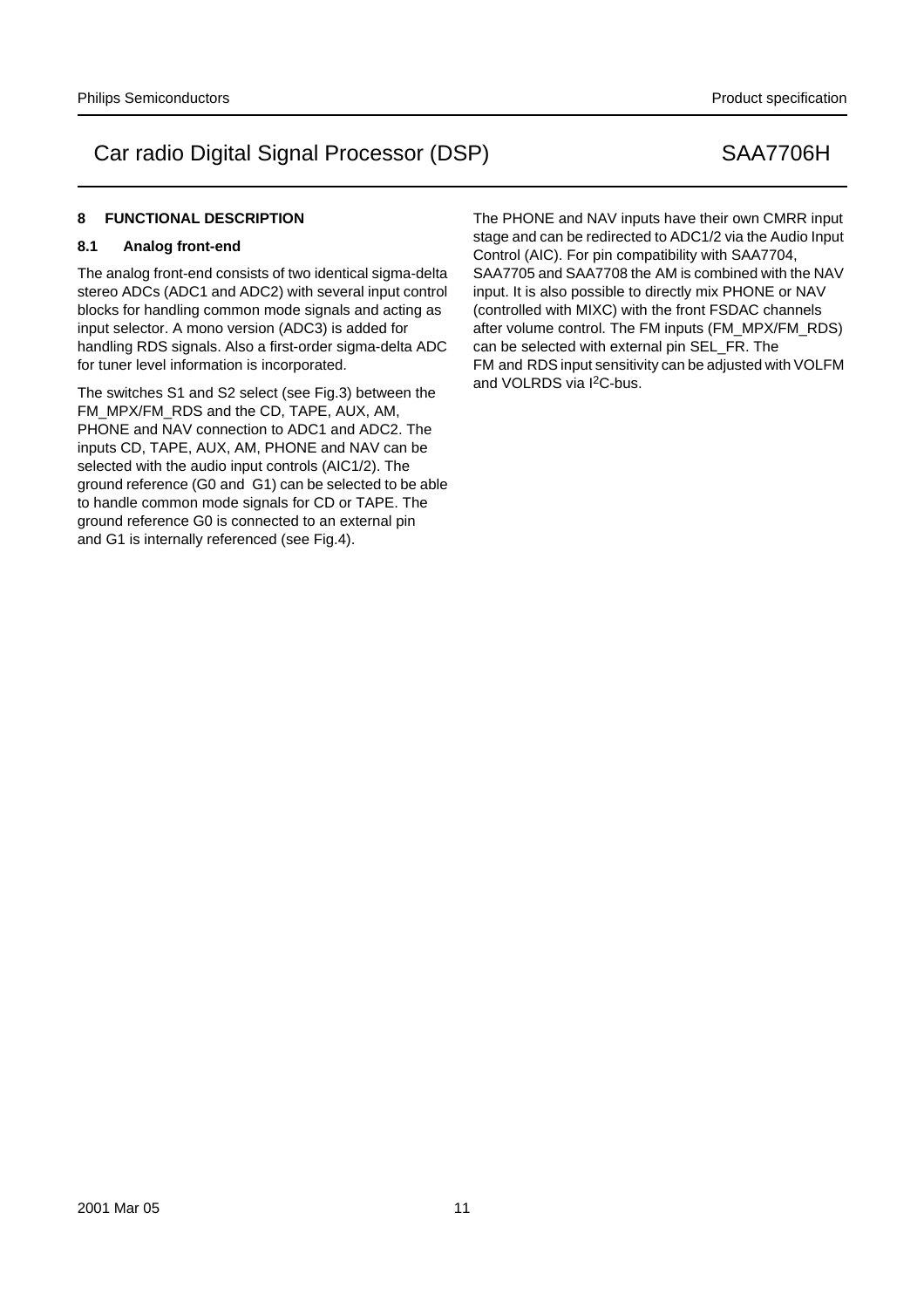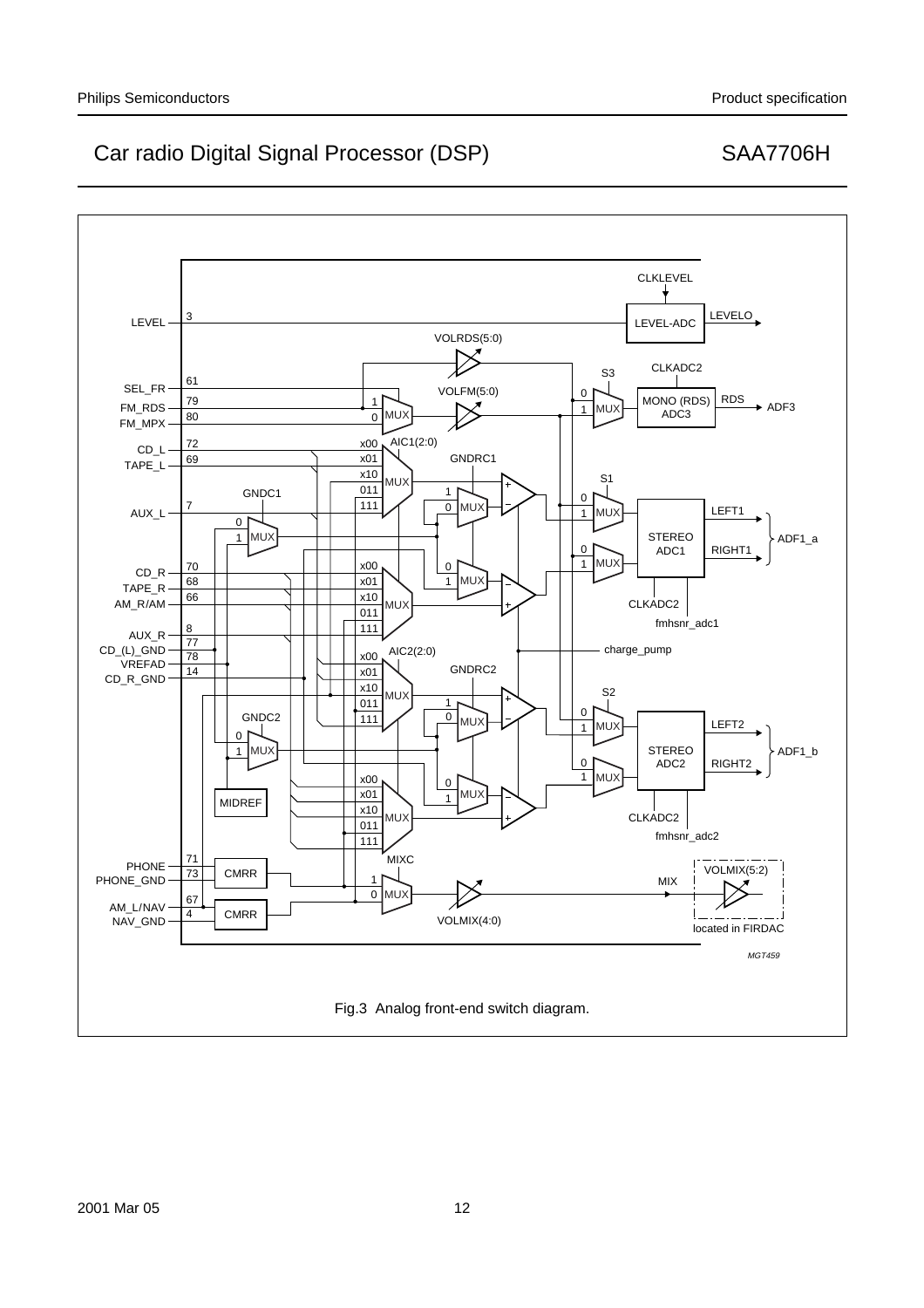## 8.1.1 THE REALIZATION OF COMMON MODE INPUT WITH AIC

A high common mode rejection ratio can be created by the use of the ground return pin. Pin CD (L) GND can be used in the case that the left and right channel have one ground return line. CD\_(L)\_GND and CD\_R\_GND can be used for separated left and right ground return lines. The ground return lines can be connected via the switch GNDC1/2 and GNDRC1/2 (see Fig.4) to the plus input of the second operational amplifier in the signal path. The signal of which a high common mode rejection ratio is required has a signal and a common signal as input. The common signal is connected to the CD\_(L)\_GND and/or CD\_R\_GND input. The actual input can be selected with audio input control AIC1/2(1:0).

In Fig.4 the CD input is selected. In this situation both signal lines going to S1/2 in front of the ADC will contain the common mode signal. The ADC itself will suppress this common mode signal with a high rejection ratio. The inputs CD L and CD R in this example are connected via an external resistor tap of 82 kΩ and 100 kΩ to be able to handle larger input signals. The 100 kΩ resistors are needed to provide a DC biasing of the operational amplifiers OA1 and OA2. The 1  $MΩ$  resistor provides DC biasing of OA3 and OA4. If no external resistor tap is needed the resistors of 100 kΩ and 1 MΩ still have to provide DC biasing. Only the 82 kΩ resistor can be removed. The impedance level in combination with parasitic capacitance at input CD\_L or CD\_R determines for a great deal the achievable common rejection ratio.

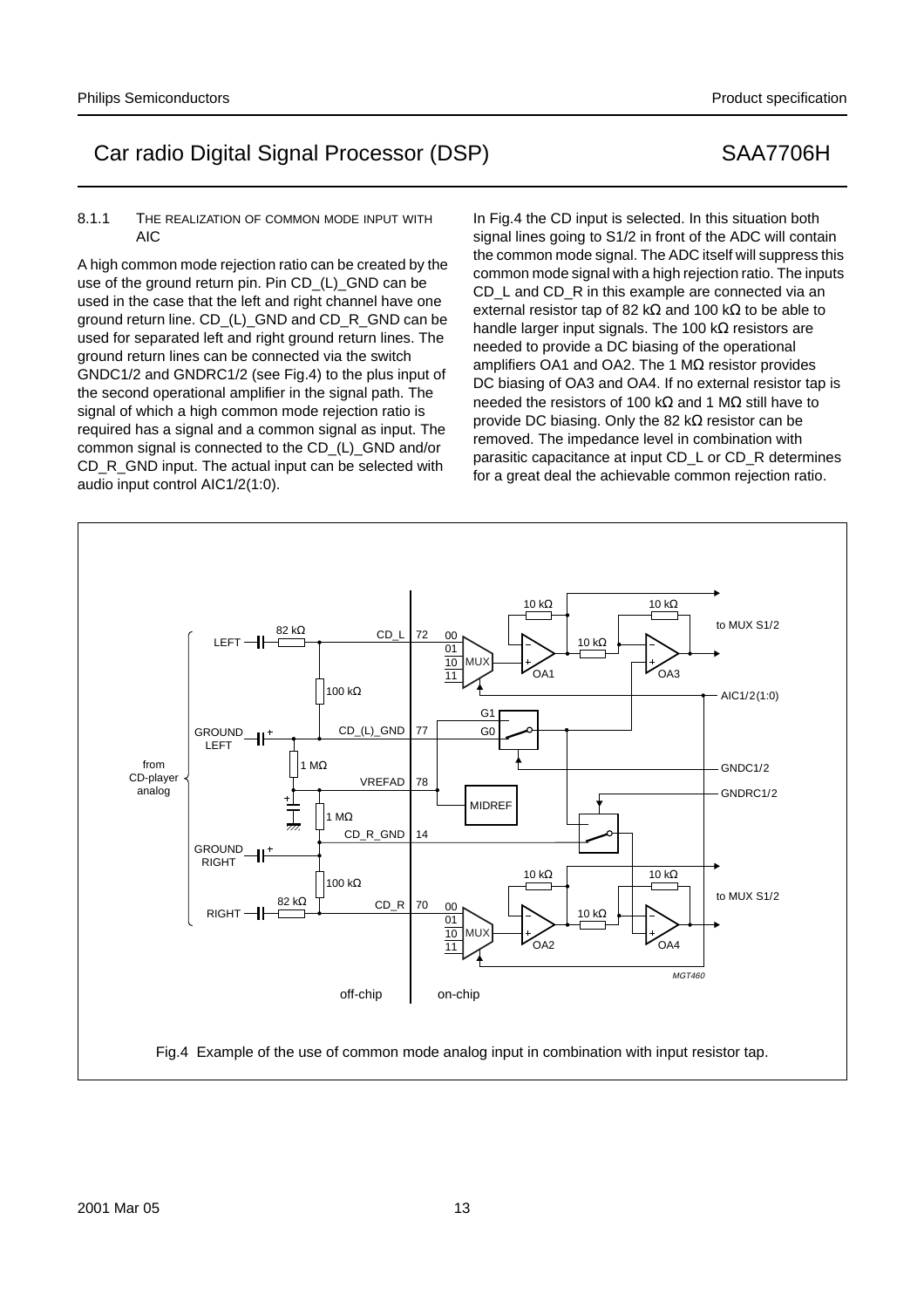

## 8.1.2 REALIZATION OF THE AUXILIARY INPUT WITH VOLUME **CONTROL**

A differential input with volume control for mixing to the front left or front right of both DAC outputs is provided. The inputs consist of a PHONE and NAV input. Both are accompanied with their ground return lines. After selection of PHONE or NAV the volume can be changed from about +18 to −22.5 dB in 27 steps and mute (MIX output). This signal can be added to the left and/or right front DAC channels.

The output signals of both input circuits can also be switched to ADC1 and/or ADC2, depending on the settings of audio input control 1 (AIC1) and audio input control 2 (AIC2), without volume control (see Fig.3).

# 8.1.3 REALIZATION OF THE FM INPUT CONTROL

The gain of the circuit has a maximum of 2.26 (7.08 dB). This results in an input level of 368 mV for full-scale, which means 0 dB (full-scale) at the DSP1 input via the stereo decoder (see Fig.6). The gain can be reduced in steps of 1.5 dB. When the gain is set to −3.4 dB the input level becomes 1229 mV for full-scale. This setting accounts for the 200 mV (RMS) input sensitivity at 22.5 kHz sweep and a saturation of the input at 138 kHz sweep.

RDS update: for RDS update the fast access pin SEL\_FR must be made HIGH. In that case the FM\_RDS signal also goes through the path that was set for FM\_MPX. In this situation the signal must be obtained via the FM\_RDS input and a noise sample can be retrieved. The input FM\_MPX gets high-ohmic. Charging of the coupling capacitor connected to pin FM\_MPX is no longer possible.

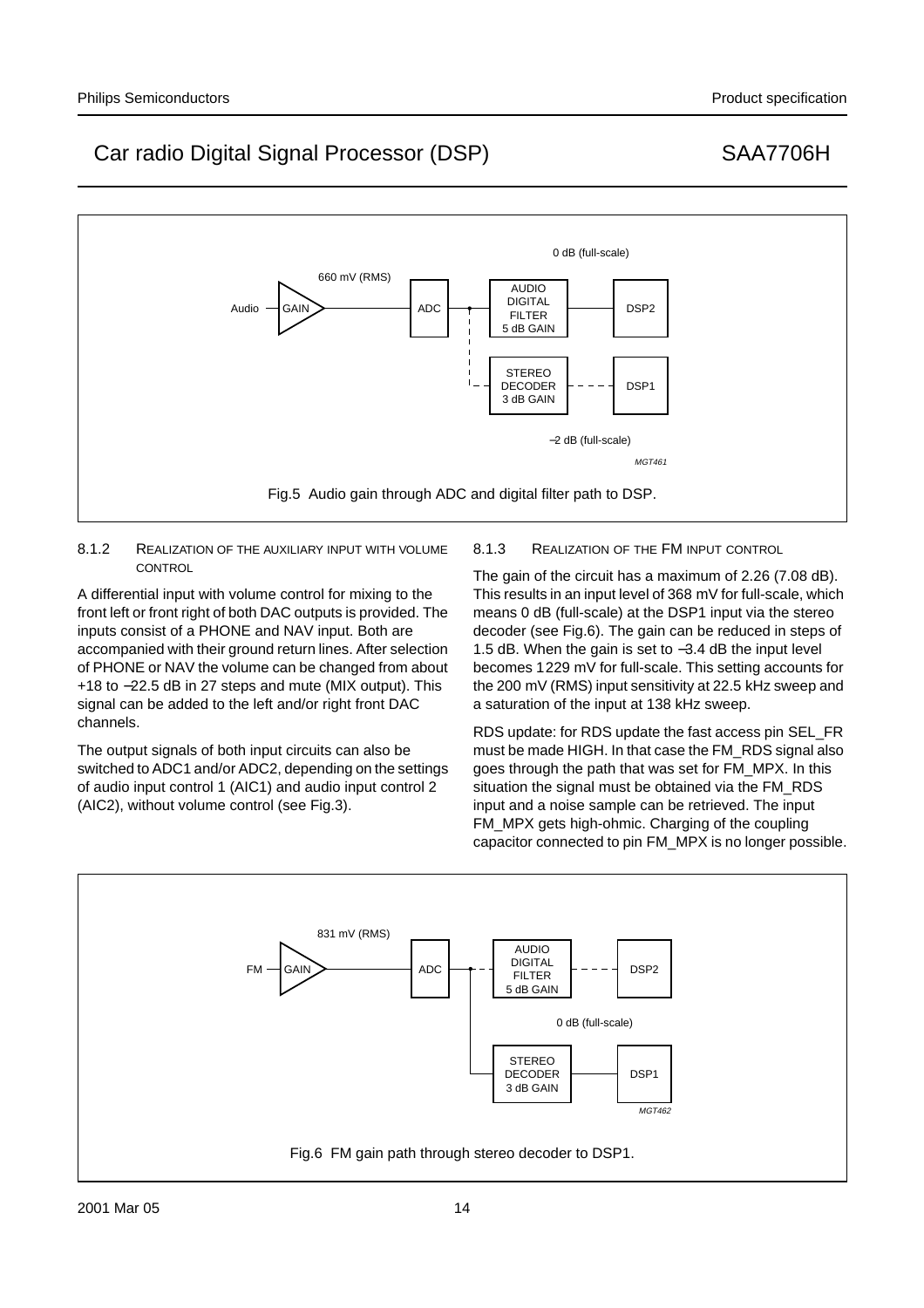## 8.1.4 PINS VDACN1, VDACN2 AND VDACP

These pins are used as negative and positive reference for the ADC1, 2, 3 and the level-ADC. They have to be directly connected to the  $V<sub>SSA1</sub>$  and filtered  $V<sub>DDA1</sub>$  for optimal performance (see Figs 25 and 26).

## 8.1.5 PIN VREFAD

Via this pin the midref voltage of the ADCs is filtered. This midref voltage is used as half supply voltage reference of the ADCs. External capacitors (connected to  $V<sub>SSA1</sub>$ ) prevent crosstalk between switch cap DACs of the ADCs and buffers and improves the power supply rejection ratio of all components. This pin is also used in the application as reference for the inputs TAPE and CD (see Fig.4). The voltage on pin VREFAD is determent by the voltage on pins VDACP and VDACN1 or VDACN2 and is found as:

$$
V_{VREFAD} = \frac{V_{VDACP} - V_{VDACN1,2}}{2}
$$

## 8.1.6 SUPPLY OF THE ANALOG INPUTS

The analog input circuit has separate power supply connections to allow maximum filtering. These pins are  $V<sub>SSA1</sub>$  for the analog ground and  $V<sub>DDA1</sub>$  for the analog power supply.

## **8.2 The signal audio path for input signals CD, TAPE, AUX, PHONE, NAV and AM**

The left and right channels are converted and down-sampled by the ADF1\_a, ADF1\_b. This data stream is converted into a serial format and fed to the DSP1 and DSP2 source selectors. In Figs 7 and 8 the overall and detailed frequency response curves of the analog-to-digital audio decimation path based on a 44.1 kHz sample frequency are shown.

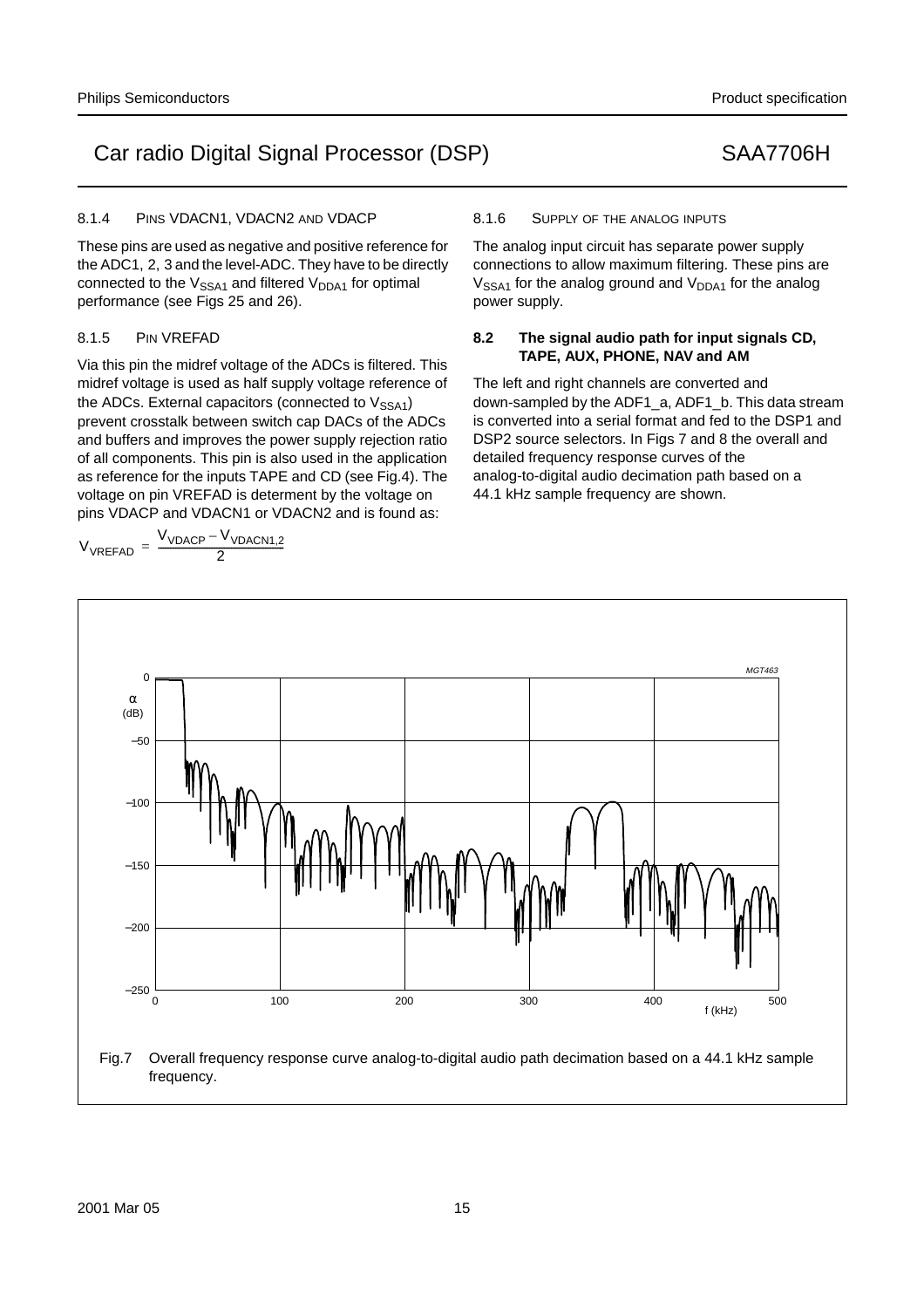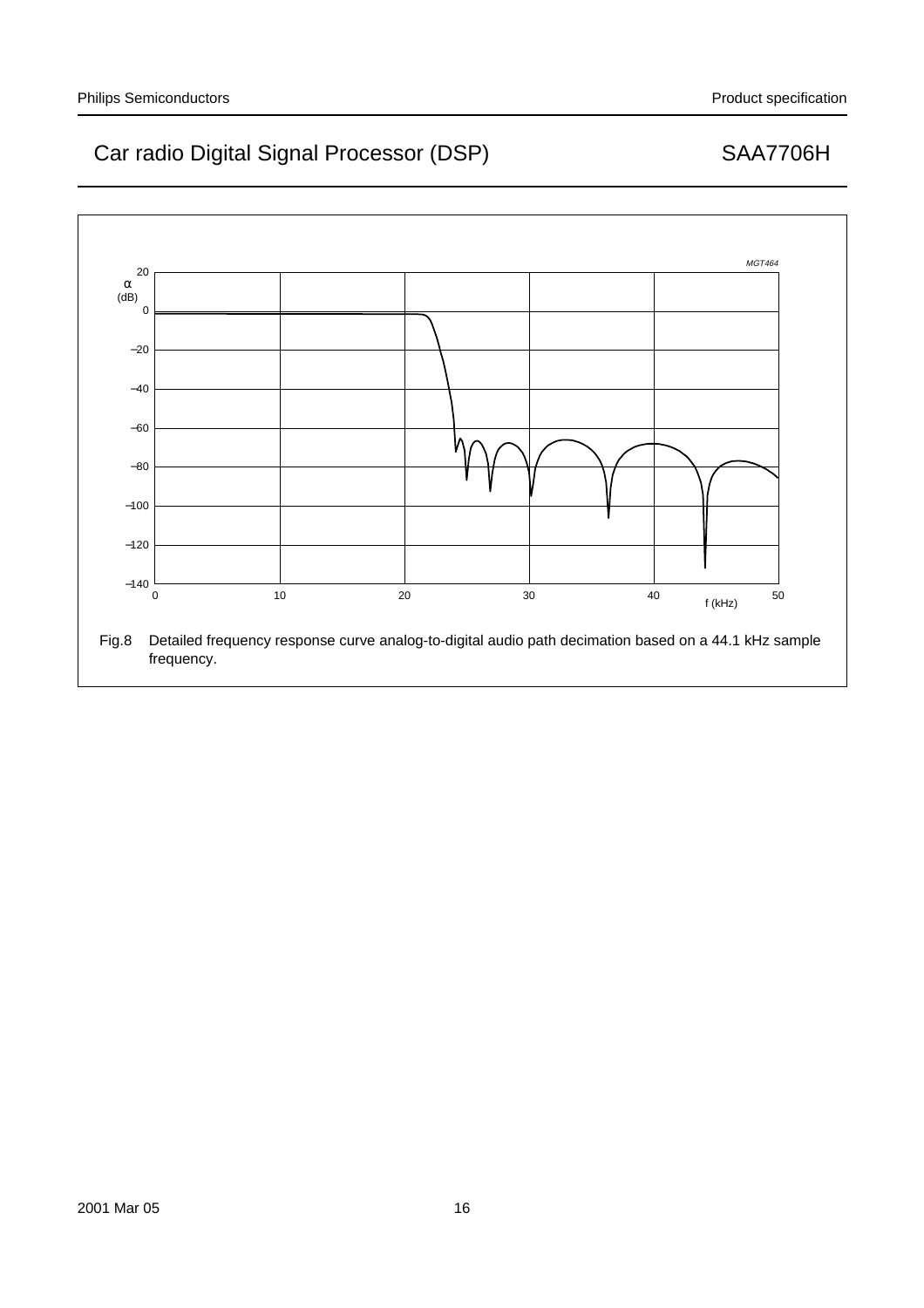## **8.3 Signal path for level information**

For FM weak signal processing, for AM and FM purposes (absolute level and multipath) a level input is implemented (pin LEVEL). In the event of radio reception the clocking of the filters and the level-ADC is based on a 38 kHz sampling frequency. A DC input signal is converted by a bitstream sigma-delta ADC followed by a decimation filter.

The input signal has to be obtained from a radio part. The tuner must deliver the level information of either AM or FM to pin LEVEL.

The input signal for level must be in the range 0 to 3.3 V  $(V<sub>VDACP</sub> - V<sub>VDACN</sub>)$ . The 9-bit level-ADC converts this input voltage in steps with a resolution better than at least 14 mV over the 3.3 V range.

The tolerance on the gain is less than 2%. The MSB is always logic 0 to represent a positive level. Input level span can be increased by an external resistor tap. The high input impedance of the level-ADC makes this possible.

The decimation filter reduces in the event of an 38 kHz based clocking regime the bandwidth of the incoming signal to a frequency range of 0 to 29 kHz with a resulting  $f<sub>s</sub> = 76$  kHz. The response curve is given in Fig.9.

The level information is sub-sampled by the DSP1 to obtain a field strength and a multipath indication. These values are stored in the coefficient or data RAM. Via the I<sup>2</sup>C-bus they can be read and used in other microcontroller programs.

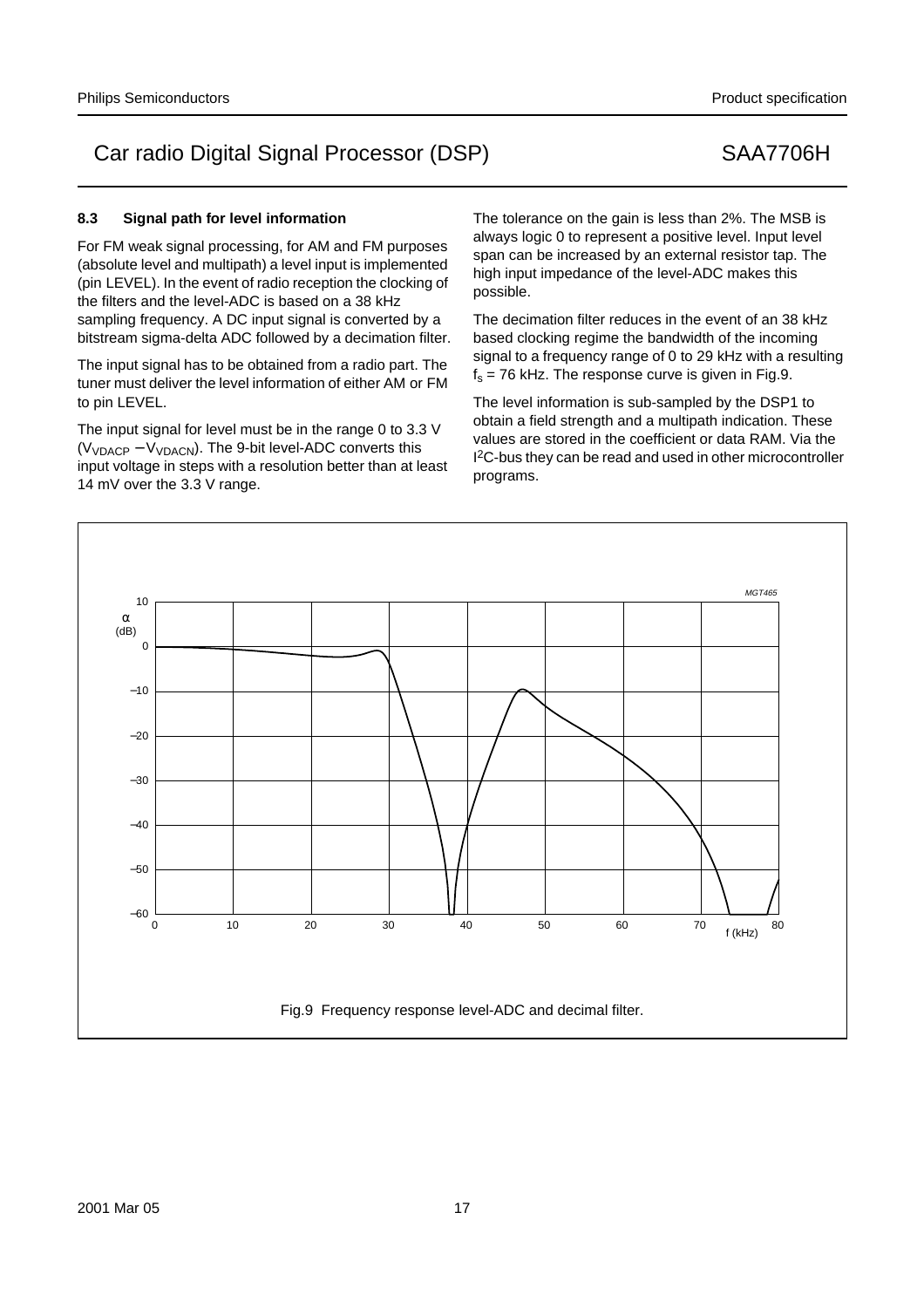## **8.4 Signal path from FM\_MPX input to IAC and stereo decoder**

The FM\_MPX signal is after selection available at one of three ADCs (ADC1, 2 and 3). The multiplex FM signal is converted to the digital domain in ADC1, 2 and 3 through a bitstream ADC. Improved performance for FM stereo can be achieved by means of adapting the noise shaper curve of the ADC to a higher bandwidth.

The first decimation takes place in two down-sample filters. These decimation filters are switched by means of the I<sup>2</sup>C-bus bit wide narrow in the wide or narrow band position. In the event of FM reception it must be in the narrow position.

After selection of one of the ADCs, the FM\_MPX path it is followed by the IAC and the FM stereo decoder. One of the two MPX filter outputs contains the multiplex signal with a frequency range of 0 to 60 kHz. The overall low-pass frequency response of the decimation filters is shown in Fig.10.



## Philips Semiconductors **Production** Semiconductors **Product specification** Product specification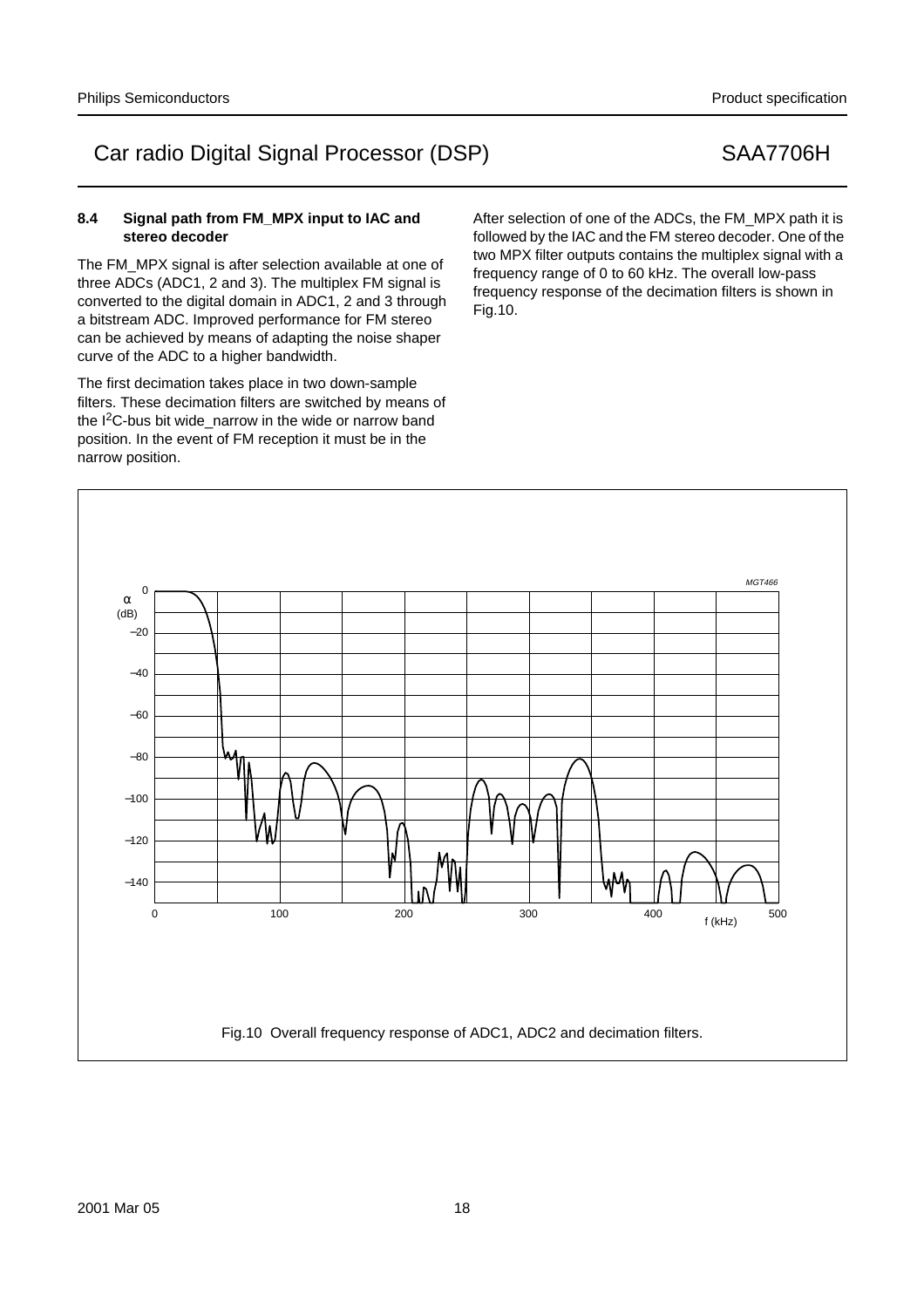The outputs of the stereo decoder to the DSP1, which are all running on a sample frequency of 38 kHz are:

- Pilot presence indication: pilot-I. This 1-bit signal is LOW for a pilot frequency deviation <4 kHz and HIGH for a pilot frequency deviation >4 kHz and locked on a pilot tone.
- 'Left' and 'right' FM reception stereo signal: this is the 18-bit output of the stereo decoder after the matrix decoding.
- Noise level (see also Section 8.4.1): which is retrieved from the high-pass output of the MPX filter. The noise level is detected and filtered in the DSP1 and is used to optimize the FM weak signal processing.

Normally the FM\_MPX input and the FM\_RDS input have the same source. If the FM input contains a stereo radio channel, the pilot information is switched to the Digitally Controlled Sampling (DCS) clock generation and the DCS clock is locked to the 256  $\times$  38 kHz of the pilot. In this case this locked frequency is also used for the RDS path ensuring the best possible performance.

Except from the above mentioned theoretical response also the non-flat frequency response of the ADC has to be compensated in the DSP1 program.

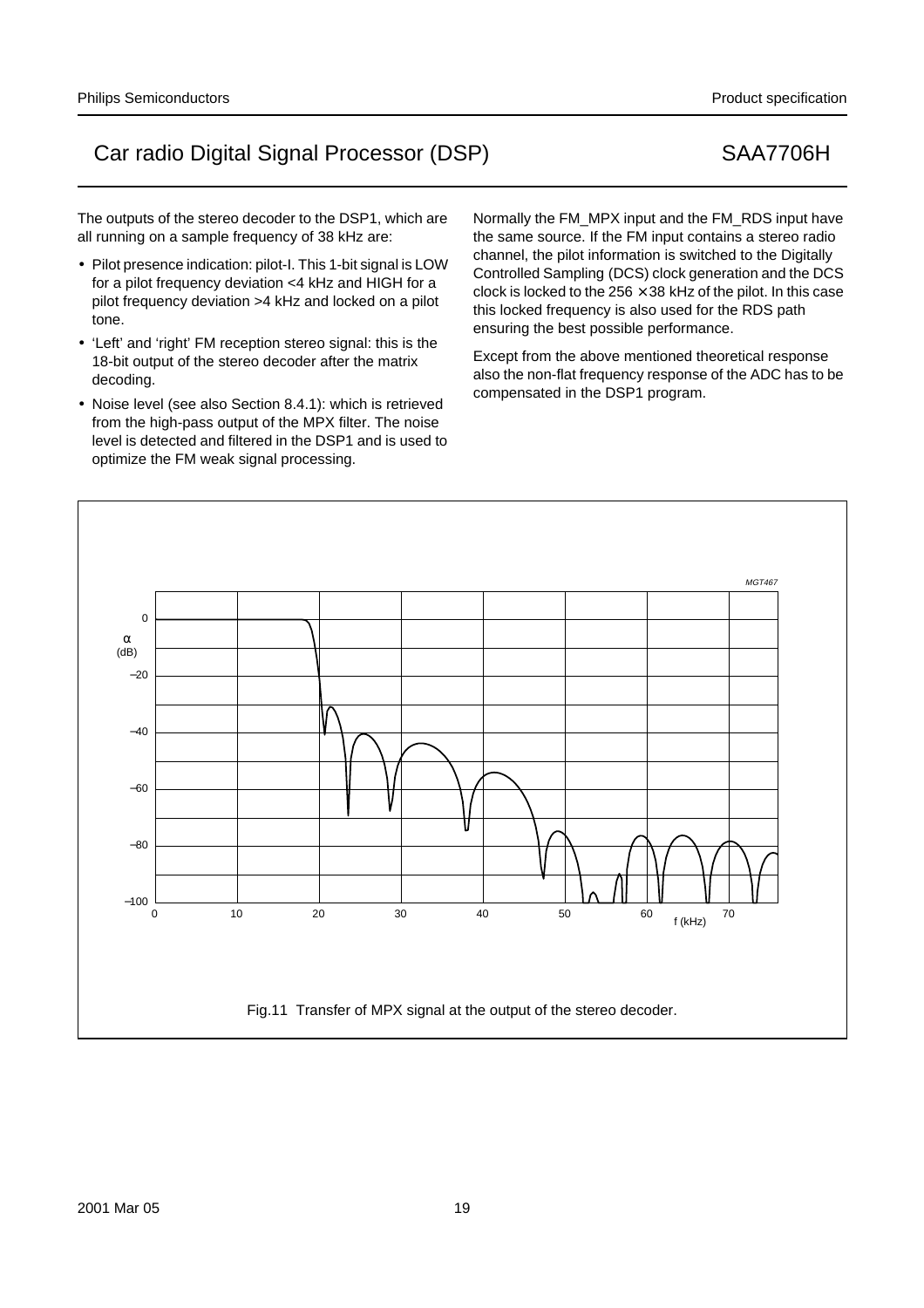## 8.4.1 NOISE LEVEL

The high-pass 1 (HP1 or narrow band noise level filter) output of the second MPX decimation filter in a band from 60 kHz to 120 kHz is detected with an envelope detector and decimated to a frequency of 38 kHz. The response time of the detector is 100 µs. Another option is the high-pass 2 (HP2 or wide band noise level filter). This output of the first MPX decimation filter is in a band from 60 to 240 kHz. It has the same properties and is also decimated to the same 38 kHz. Which of the signals is used (HP1 or HP2) is determined by the  $1^2C$ -bus bit sel\_nsdec.

The resulting noise information is rectified and has a word length of 10 bits. This means that the lowest and/or the highest possible level is not used. The noise level can be detected and filtered in the DSP1-core and be used to optimize the FM weak signal processing. The transfer curves of both filters before decimation are shown in Fig.12.



## 8.4.2 MONO OR STEREO SWITCHING

The DCS block uses a sample rate converter to derive from the XTAL clock, via a PLL, a 512 multiple of 19 kHz (9.728 MHz). In the event of mono reception the DCS circuit generates a preset frequency of  $n \times 19$  kHz  $\pm 2$  Hz. In the event of stereo reception the frequency is exactly  $n \times 19$  kHz (DCS locked to N  $\times$  pilot tone). The detection of the pilot and the stereo indication is done in the DSP program.

### 8.4.3 THE AUTOMATIC LOCK SYSTEM

The VCO of the DCS block will be at 19 kHz ±2 Hz exact based in the event of no-pilot FM\_MPX reception or in the event of only RDS reception. In the event of stereo reception the phase error is zero for a pilot tone with a frequency of exactly 19 kHz.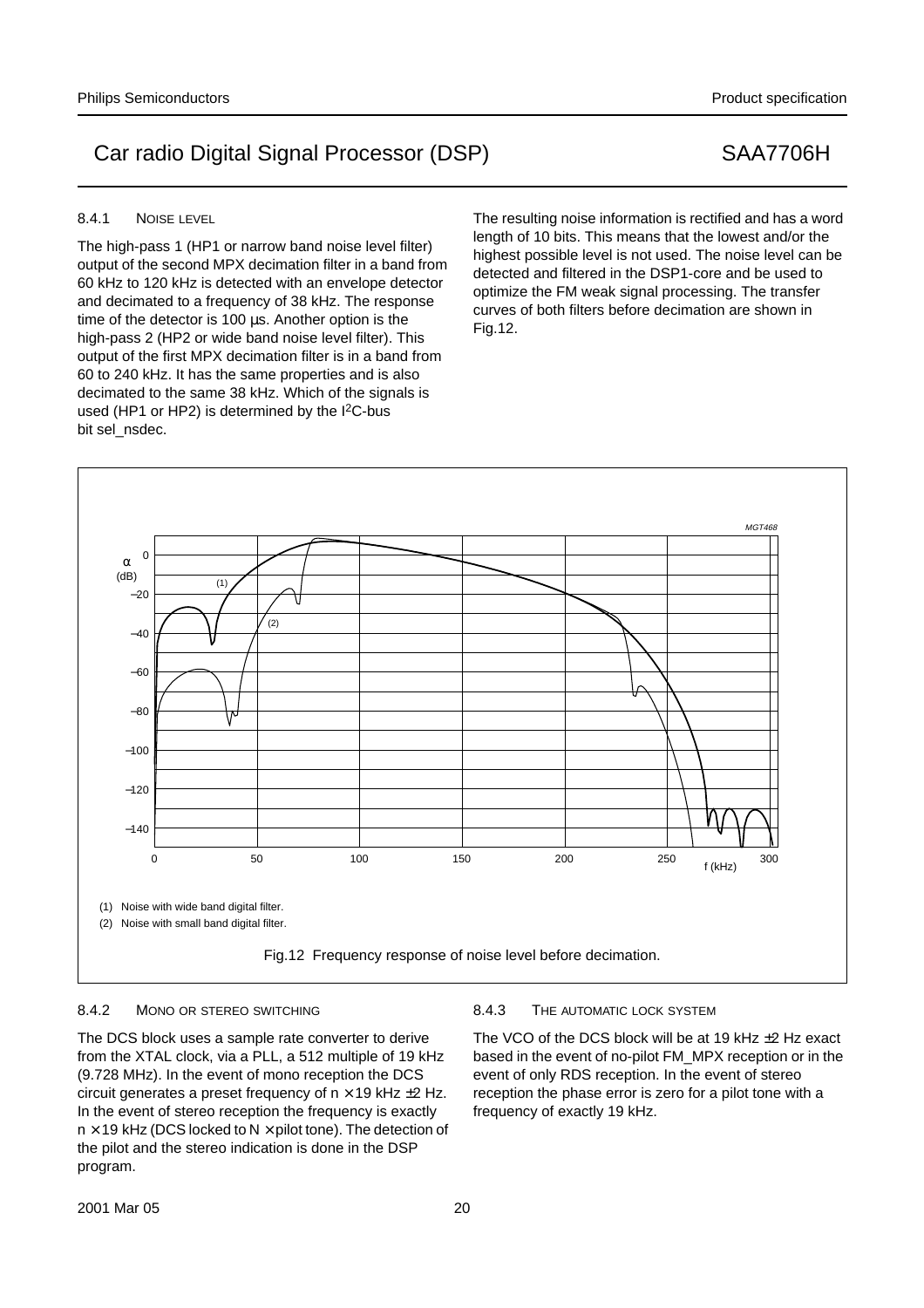# **8.5 DCS clock**

In radio mode the stereo decoder, the ADC3 and RDS demodulator, the ADC1 or ADC2 and the level decimation filters have to run synchronously to the 19 kHz pilot. Therefore a clock signal with a controlled frequency of a multiple of 19 kHz (9.728 MHz =  $512 \times 19$  kHz) is needed.

In the SAA7706H the patented method of non-equidistant digitally controlled sampling DCS clock has been implemented. By a special dividing mechanism a frequency of 9.728 MHz from the PLL2 clock frequency of >40 MHz is generated. The dividing can be changed by means of I2C-bus bits to cope with the different input frequencies of the DCS block.

The DCS system is controlled by up or down information from the stereo decoder. In the event of mono transmissions or 44.1 kHz ADC1 or ADC2 usage the DCS clock is still controlled by the stereo decoder loop. The output keeps the DCS free running on a multiple frequency of 19 kHz ±2 Hz if the correct clock setting is applied. In

tape/cd of either 38 or 44.1 kHz and AM mode the DCS clock always has to be put in preset mode with a bit in the I 2C-bus memory map definitions.

# **8.6 The Interference Absorption Circuit (IAC)**

## 8.6.1 GENERAL DESCRIPTION

The IAC detects and suppresses ignition interference. This hardware IAC is a modified, digitized and extended version of the analog circuit which is in use for many years already.

The IAC consists of an MPX mute function switched by mute pulses from ignition interference pulse detectors. The input signal of a second IAC detection circuit is the FM level signal (the output of the level-ADC). This detector performs optimally in lower antenna voltage circumstances. It is therefore complementary to the first detector.

The input signal of a first IAC detection circuit is the output signal of one of the down-sample paths coming from ADC1 or ADC2. This interference detector analyses the high-frequency contents of the MPX signal. The discrimination between interference pulses and other signals is performed by a special Philips patented fuzzy logic such as algorithm and is based on probability calculations. This detector performs optimally in higher antenna voltage circumstances. On detection of ignition interference, this logic will send appropriate pulses to the MPX mute switch.

The characteristics of both IAC detectors can be adapted to the properties of different FM front-ends by means of the predefined coefficients in the IAC control registers. The values can be changed via the I2C-bus. Both IAC detectors can be switched on or off independently of each other. Both IAC detectors can mute the MPX signal independently of each other.

A third IAC function is the dynamic IAC circuit. This block is intended to switch off the IAC completely the moment the MPX signal has a too high frequency deviation which in the event of small IF filters can result in AM modulation. This AM modulation could be interpreted by the IAC circuitry as interference caused by the car's engine.

# **8.7 The Filter Stream DAC (FSDAC)**

The FSDAC is a semi-digital reconstruction filter that converts the 1-bit data stream of the noise shaper to an analog output voltage. The filter coefficients are implemented as current sources and are summed at virtual ground of the output operational amplifier. In this way very high signal-to-noise performance and low clock jitter sensitivity is achieved. A post-filter is not needed due to the inherent filter function of the DAC. On-board amplifiers convert the FSDAC output current to an output voltage signal capable of driving a line output.

The output voltage of the FSDAC scales proportionally with the power supply voltage.

## 8.7.1 INTERPOLATION FILTER

The digital filter interpolates from 1 to  $64f<sub>s</sub>$  by means of a cascade of a recursive filter and an FIR filter.

| <b>ITFM</b>      | <b>CONDITIONS</b> | VALUE (dB) |
|------------------|-------------------|------------|
| Pass band ripple | $0 - 0.45f_{s}$   | $\pm 0.03$ |
| Stop band        | $>0.55f_s$        | -50        |
| Dynamic range    | $0 - 0.45f_s$     | 116.5      |
| Gain             | DC.               | -3.5       |

## **Table 2** Digital interpolation filter characteristics

## 8.7.2 NOISE SHAPER

The 5th-order noise shaper operates at 64f<sub>s</sub>. It shifts in-band quantization noise to frequencies well above the audio band. This noise shaping technique enables high signal-to-noise ratios to be achieved. The noise shaper output is converted into an analog signal using a filter stream digital-to-analog converter.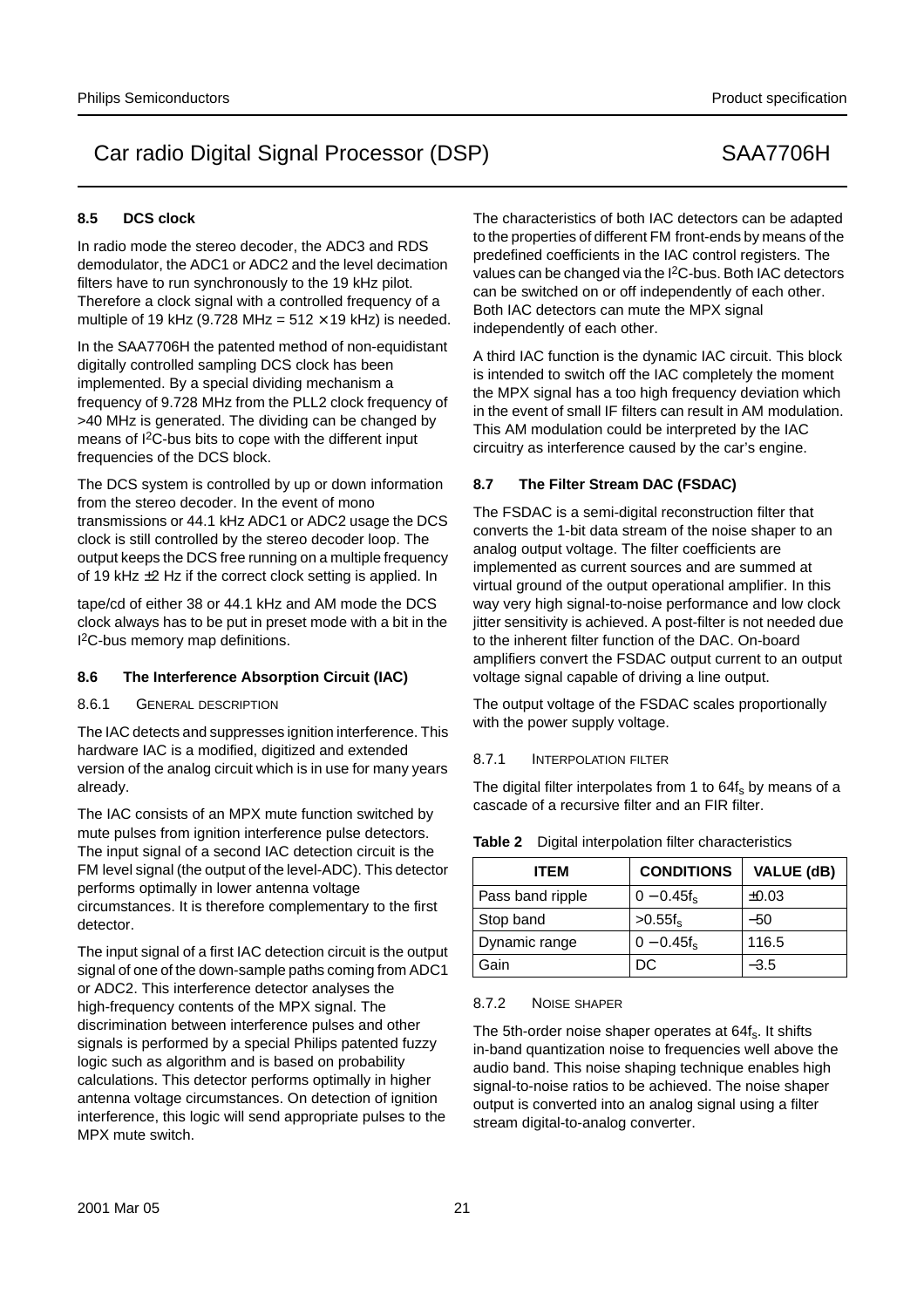## 8.7.3 FUNCTION OF PIN POM

With pin POM it is possible to switch off the reference current of the DAC. The capacitor on pin POM determines the time after which this current has a soft switch-on. So at power-on the current audio signal outputs are always muted. The loading of the external capacitor is done in two stages via two different current sources. The loading starts at a current level that is lower than the current loading after the voltage on pin POM has past a particular level. This results in an almost dB-linear behaviour. This must prevent 'plop' effects during power on or off.

## 8.7.4 POWER-OFF PLOP SUPPRESSION

To avoid plops in a power amplifier, the supply voltage of the analog part of the DAC and the rest of the chip can be fed from a separate power supply of 3.3 V. A capacitor connected to this power supply enables to provide power to the analog part at the moment the digital voltage is switching off fast. In this event the output voltage will decrease gradually allowing the power amplifier some extra time to switch off without audible plops.

# 8.7.5 PIN VREFDA FOR INTERNAL REFERENCE

With two internal resistors half the supply voltage  $V_{DDA2}$  is obtained and used as an internal reference. This reference voltage is used as DC voltage for the output operational amplifiers and as reference for the DAC.

In order to obtain the lowest noise and to have the best ripple rejection, a filter capacitor has to be added between this pin and ground, preferably close to the analog pin V<sub>SSA2</sub>.

8.7.6 SUPPLY OF THE FILTER STREAM DAC

The entire analog circuitry of the DACs and the operational amplifiers are supplied by 2 supply pins:  $V_{DDA2}$  and  $V_{SSA2}$ .  $V<sub>DDA2</sub>$  must have sufficient decoupling to prevent total harmonic distortion degradation and to ensure a good power supply rejection ratio. The digital part of the DAC is fully supplied from the chip core supply.

# **8.8 Clock circuit and oscillator**

The chip has an on-chip crystal clock oscillator. The block diagram of this Pierce oscillator is shown in Fig.13. The active element needed to compensate for the loss resistance of the crystal is the block  $G_m$ . This block is placed between the external pins OSC\_IN and OSC\_OUT. The gain of the oscillator is internally controlled by the AGC block. A sine wave with a peak-to-peak voltage close to the oscillator power supply voltage is generated. The AGC block prevents clipping of the sine wave and therefore the higher harmonics are as low as possible. At the same time the voltage of the sine wave is as high as possible which reduces the jitter going from sine wave to the clock signal.

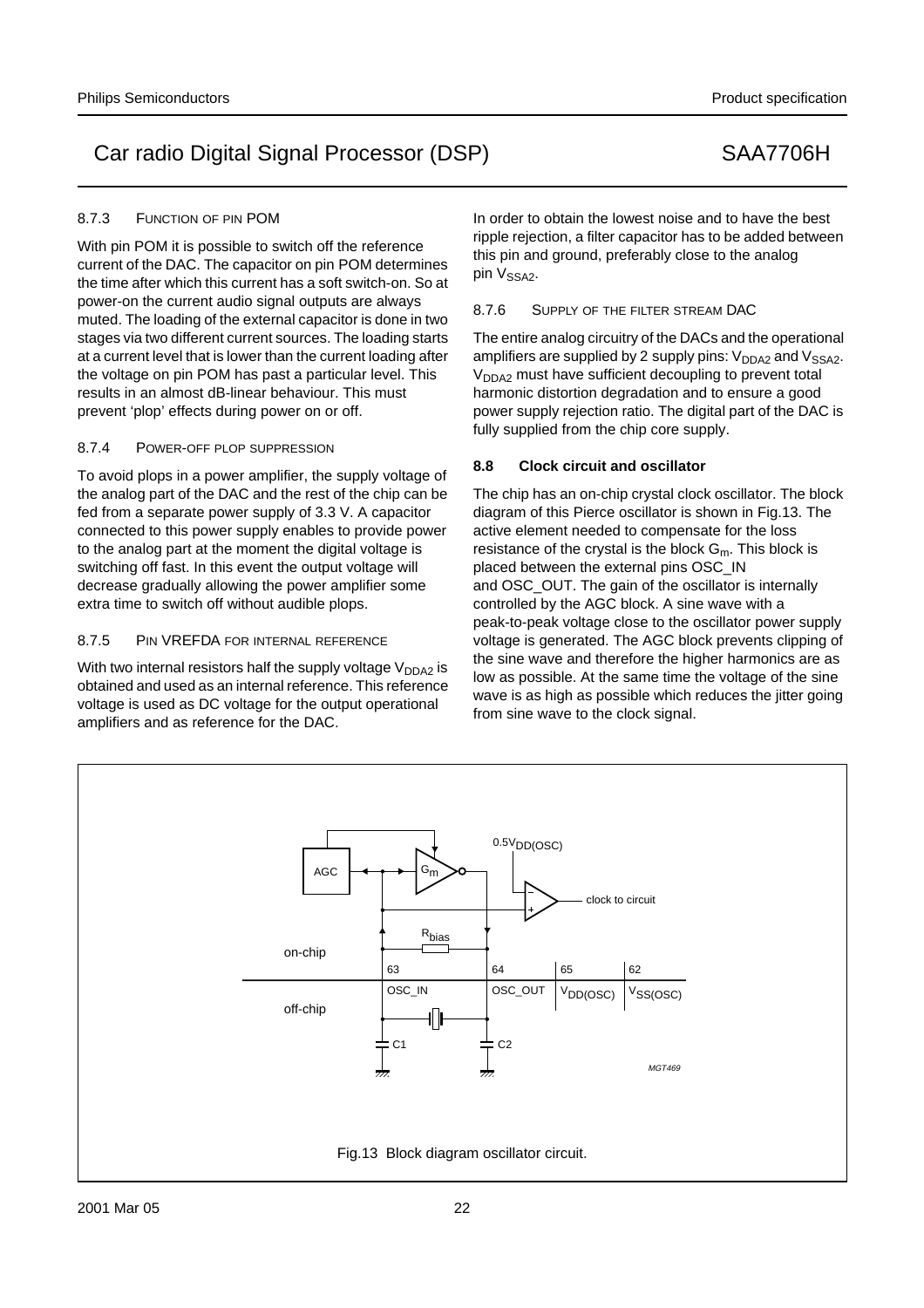

## 8.8.1 SUPPLY OF THE CRYSTAL OSCILLATOR

The power supply connections of the oscillator are separated from the other supply lines. This is done to minimize the feedback from the ground bounce of the chip to the oscillator circuit. Pin  $V_{SS(OSC)}$  is used as ground supply and pin  $V_{DD(GSC)}$  as positive supply. A series resistor plus capacitance is required for proper operating on pin V<sub>DD(OSC)</sub>, see Figs 25 and 26. See also important remark in Section 8.10.

## **8.9 The phase-locked loop circuit to generate the DSPs and other clocks**

There are several reasons why a PLL circuit is used to generate the clock for the DSPs:

- The PLL makes it possible to switch in the rare cases that tuning on a multiple of the DSP clock frequency occurs to a slightly higher frequency for the clock of the DSP. In this way an undisturbed reception with respect to the DSP clock frequency is possible.
- Crystals for the crystal oscillator in the range of twice the required DSP clock frequency, so approximately 100 MHz, are always third overtone crystals and must also be manufactured on customer demand. This makes these crystals expensive. The PLL1 enables the use of a crystal running in the fundamental mode and also a general available crystal can be chosen. For this circuit a 256  $\times$  44.1 kHz = 11.2896 MHz crystal is chosen. This type of crystal is widely used.

• Although a multiple of the frequency of the used crystal of 11.2896 MHz falls within the FM reception band, this will not disturb the reception because the relatively low frequency crystal is driven in a controlled way and the sine wave of the crystal has in the FM reception band only very minor harmonics.

## 8.10 Supply of the digital part (V<sub>DDD3V1</sub> to V<sub>DDD3V4</sub>)

The supply voltage on pins  $V_{DDD3V1}$  to  $V_{DDD3V4}$  must be for at least 10 ms earlier active than the supply voltage applied to pin  $V_{DD(OSC)}$ .

## **8.11 CL\_GEN, audio clock recovery block**

When an external I<sup>2</sup>S-bus or SPDIF source is connected, the FSDAC circuitry needs an 256f<sub>s</sub> related clock. This clock is recovered from either the incoming WS of the digital serial input or the WS derived from the SPDIF1/SPDIF2 input. There is also a possibility to provide the chip with an external clock, in that case it must be a 256f<sub>s</sub> clock with a fixed phase relation to the source.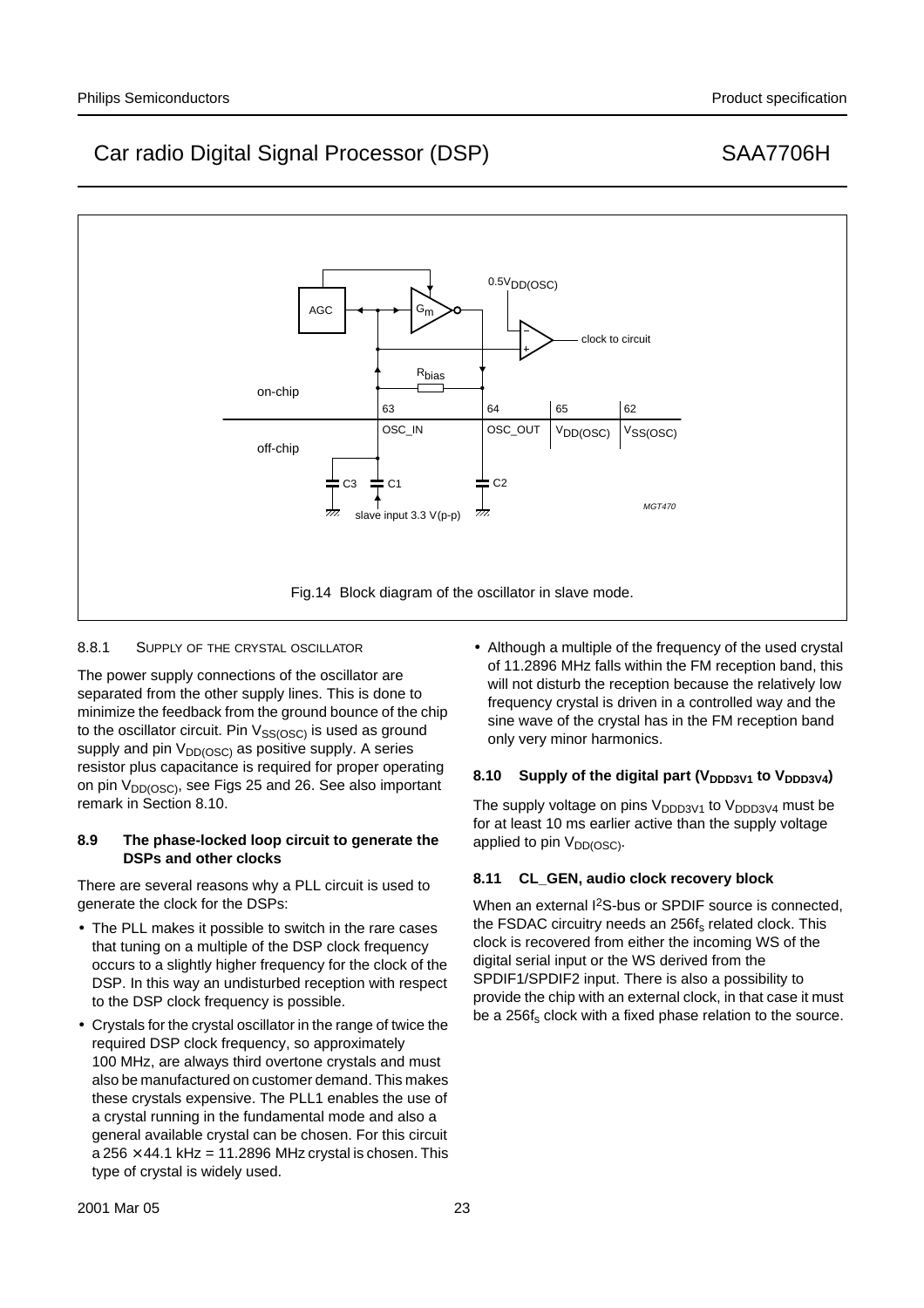## **8.12 External control pins**

## 8.12.1 DSP1

For external control two input pins have been implemented. The status of these pins can be changed by applying a logic level. The status is saved in the DSP1 status register. The function of each pin depends on the DSP1 program.

To control external devices two output pins are implemented. The status of these pins is controlled by the DSP program.

Function of these 'control pins' can be found in a separate manual and is rom\_code dependent.

## 8.12.2 DSP2

For external control four configurable I/O pins have been implemented. Via the I2C-bus these four pins can be independently configured as input or output. The status of these pins can be changed by applying a logic level (input mode). The status is saved in the DSP2 status register. The function of each pin depends on the I<sup>2</sup>C-bus setting and DSP2 program.

Function of these 'control pins' can be found in a separate manual and is rom\_code dependent.

# **8.13 I2C-bus control (pins SCL and SDA)**

General information about the I2C-bus can be found in "The  $l^2C$ -bus and how to use it". This document can be ordered using the code 9398 393 40011. For the external control of the SAA7706H device a fast I<sup>2</sup>C-bus is implemented. This is a 400 kHz bus which is downward-compatible with the standard 100 kHz bus. There are two different types of control instructions:

- Instructions to control the DSP program, programming the coefficient RAM and reading the values of parameters (level, multipath etc.)
- Instructions controlling the data flow; such as source selection, IAC control and clock speed.

The detailed description of the I2C-bus and the description of the different bits in the memory map is given in Chapter 9.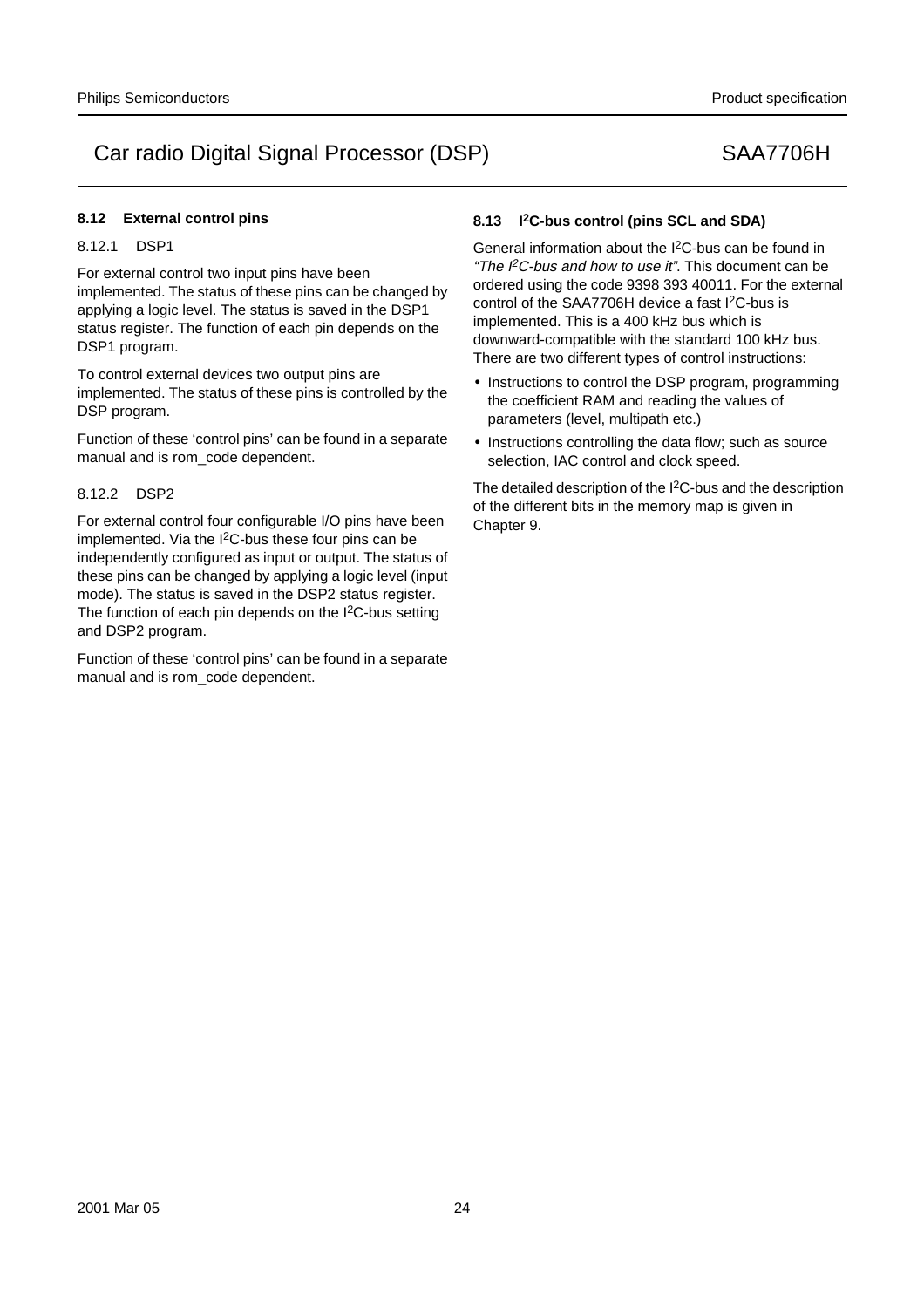# **8.14 Digital serial inputs/outputs and SPDIF inputs**

8.14.1 GENERAL DESCRIPTION DIGITAL SERIAL AUDIO INPUTS/OUTPUTS

For communication with external digital sources a digital serial bus is implemented. It is a serial 3-line bus, having one line for data, one line for clock and one line for the word select. For external digital sources the SAA7706H acts as a slave, so the external source is master and supplies the clock.

The digital serial input is capable of handling multiple input formats. The input is capable of handling Philips I2S-bus and LSB-justified formats of 16, 18, 20 and 24 bits word sizes. The sampling frequency can be either 44.1 or 48 kHz. See Fig.15 for the general waveform formats of all possible formats.

The number of bit clock (BCK) pulses may vary in the application. When the applied word length is smaller than 24 bits (internal resolution of DSP2), the LSB bits will get internally a zero value; when the applied word length exceeds 24 bits then the LSBs are skipped.

It should be noted that:

- Two digital sources can not be used at the same time
- Maximum number of bit clocks per word select (WS) is limited to 64
- The word select (WS) must have a duty cycle of 50%.
- 8.14.2 GENERAL DESCRIPTION SPDIF INPUTS (SPDIF1 AND SPDIF2)

For communication with external digital sources also an SPDIF input can be used. The two SPDIF input pins can be connected via an analog multiplexer to the SPDIF receiver. It is a receiver without an analog PLL that samples the incoming SPDIF with a high frequency. In this way the data is recovered synchronously on the applied system clock.

From the SPDIF signal a three wire serial bus (e.g. I2S-bus) is made, consisting of a word select, data and bit clock line. The sample frequency f<sub>s</sub> depends solely on the SPDIF signal input accuracy and both 44.1 and 48 kHz are supported.

This chip does not handle the user data bits, channel status bits and validity bits of the SPDIF stream, but only the audio is given at its outputs. Some rom\_codes do take care of the pre-emphasis bit of the SPDIF stream.

The bits in the audio space are always decoded regardless of any status bits e.g. 'copy protected', 'professional mode' or 'data mode'. The DAC is not muted in the event of a non-linear PCM audio, however the bit is observable via the I2C-bus. A few other channel status bits are available. There are 5 control signals available from the SPDIF input stage. These are connected to flags of DSP2. For more details see separate manual.

These 5 control signals are:

- Signals to indicate the sample frequency of the SPDIF signal: 44.1 and 48 kHz (32 kHz is not supported)
- A lock signal indicating if the SPDIF input is in lock
- The pre-emphasis bit of the SPDIF audio stream
- The pcm\_audio/non-pcm\_audio bit indicating if an audio or data stream is detected. The FSDAC output will not be muted in the event of a non-audio PCM stream. This status bit can be read via the I2C-bus, the microcontroller can decide to mute the DAC (via pin POM).

The design fulfils the digital audio interface specification "IEC 60958-1 Ed2, part 1, general part IEC 60958-3 Ed2, part 3, consumer applications".

It should be noted that:

- The SPDIF input may only be used in the 'consumer mode' specified in the digital audio interface specification
- Only one of the two SPDIF sources can be used (selected) at the same time
- The FSDAC will not (automatically) be muted in the event of a non-audio stream
- Two digital sources can not be used at the same time
- Supported sample frequencies are 44.1 and 48 kHz.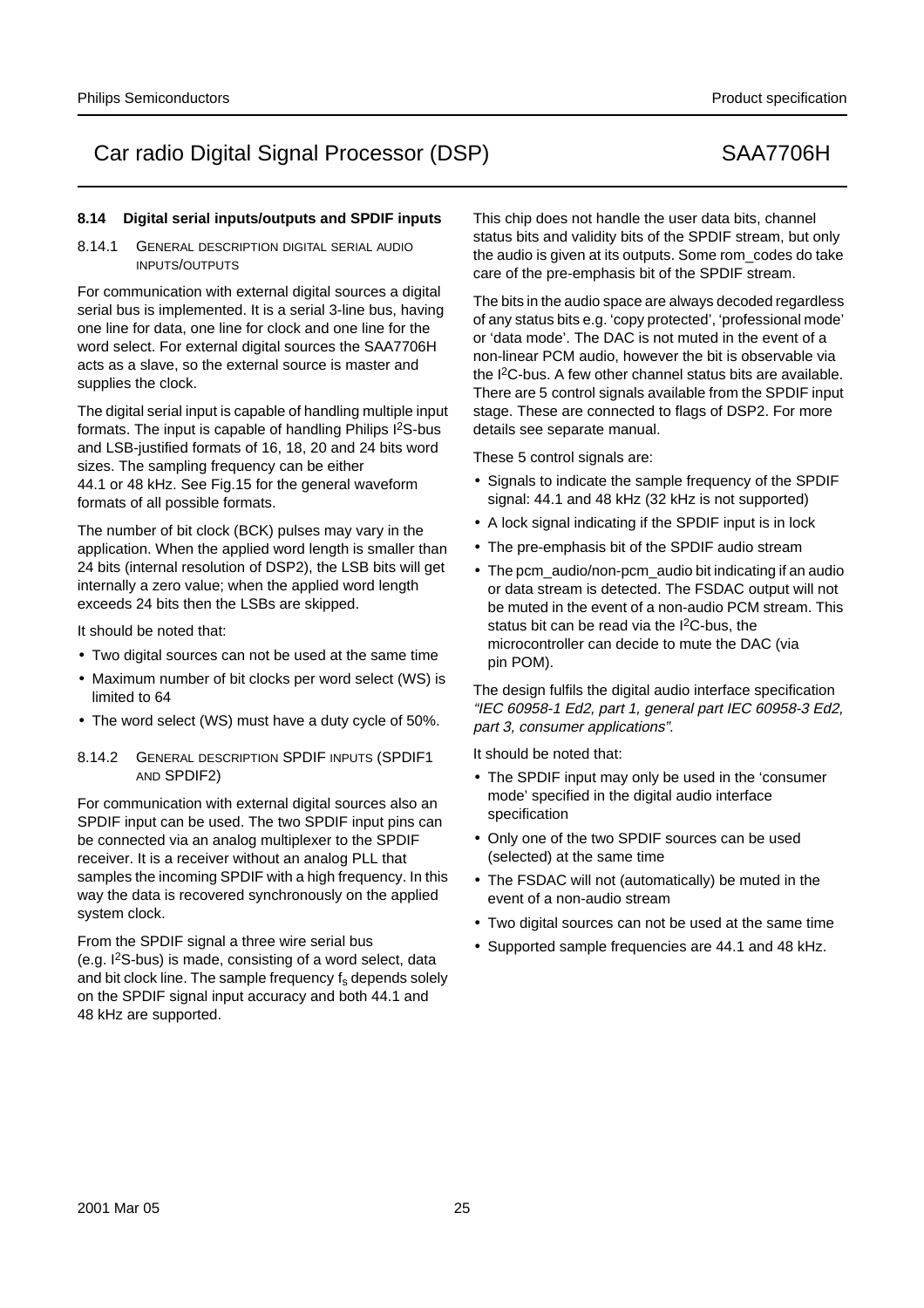

# Product specification Product specification

# Car radio Digital Signal Processor (DSP) SAA7706H Car radio Digital Signal Processor (DSP)

**SAA7706H** 



 $\omega$  rotated correctly when browsing through the pdf in the Acrobat reader.This text is here in the pdf in the  $\alpha$ 

്റ്റ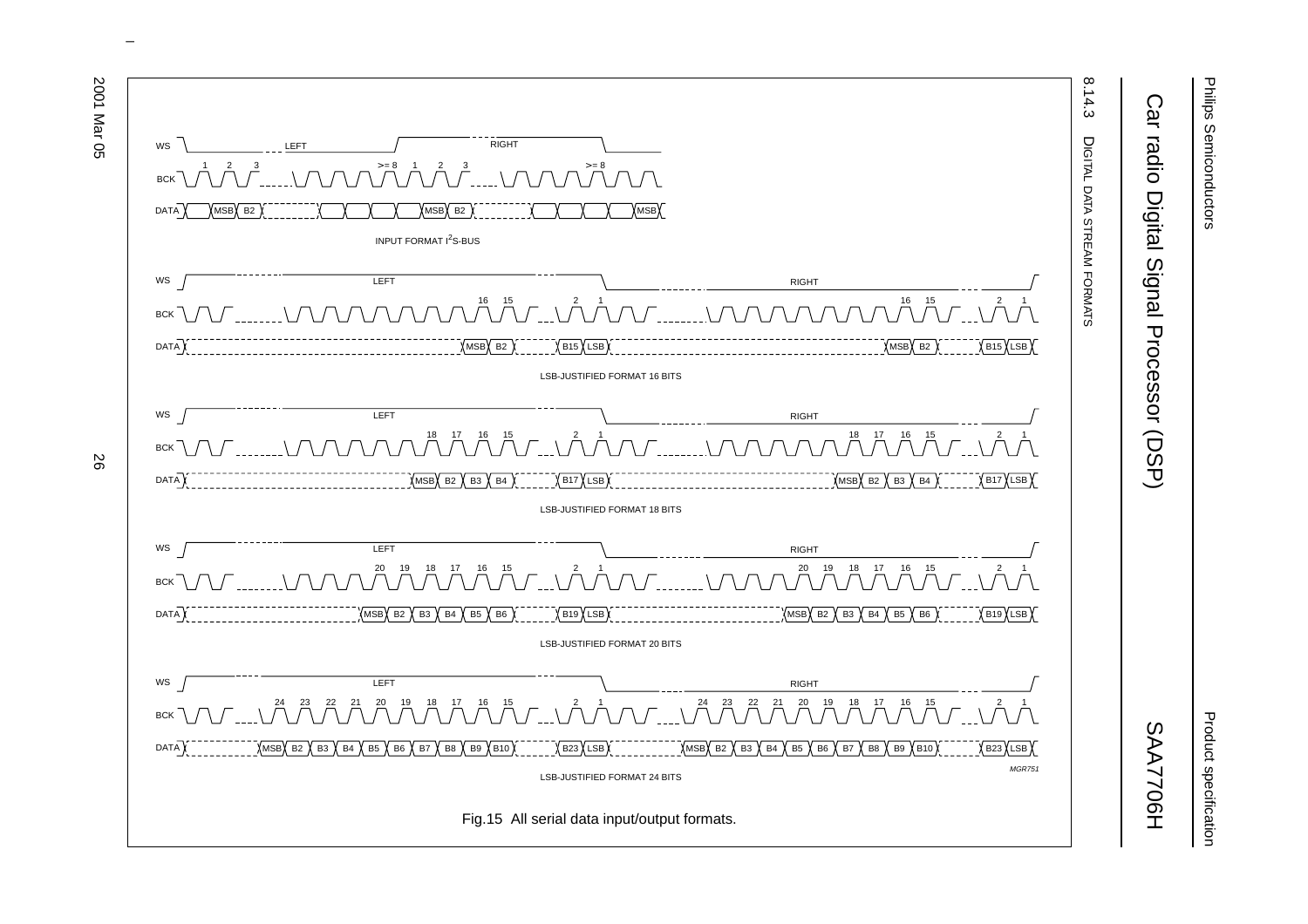The RDS demodulator has three different functions:

The RDS demodulator recovers the additional inaudible RDS information which is transmitted by FM radio

functions of the decoder are in accordance with the EBU

• Clock and data recovery from the MPX signal

**8.15 RDS demodulator (pins RDS\_CLOCK**

• Buffering of 16 bits, if selected

specification "EN 50067".

handbook, full pagewidth

α

 $-100$ 

0

**and RDS\_DATA)**

• Interfacing with the microcontroller.

# 8.15.1 CLOCK AND DATA RECOVERY

The RDS-chain has a separate input. This enables RDS updates during tape play and also the use of a second receiver for monitoring the RDS information of signals from an other transmitter (double tuner concept). It can as such be done without interruption of the audio program. The MPX signal from the main tuner of the car radio can be connected to this RDS input via the built-in source selector. The input selection is controlled by an I<sup>2</sup>C-bus bit.

The RDS chain contains a sigma-delta ADC (ADC3), followed by two decimation filters. The first filter passes the multiplex band including the signals around 57 kHz and reduces the sigma-delta noise. The second filter reduces the RDS bandwidth around 57 kHz. The overall filter curve is shown in Fig.16 and a more detailed curve of the RDS 57 kHz band in Fig.17.



0 19 38 57 76 95 114



19 95 57 76 133

152

f (kHz)

MGT471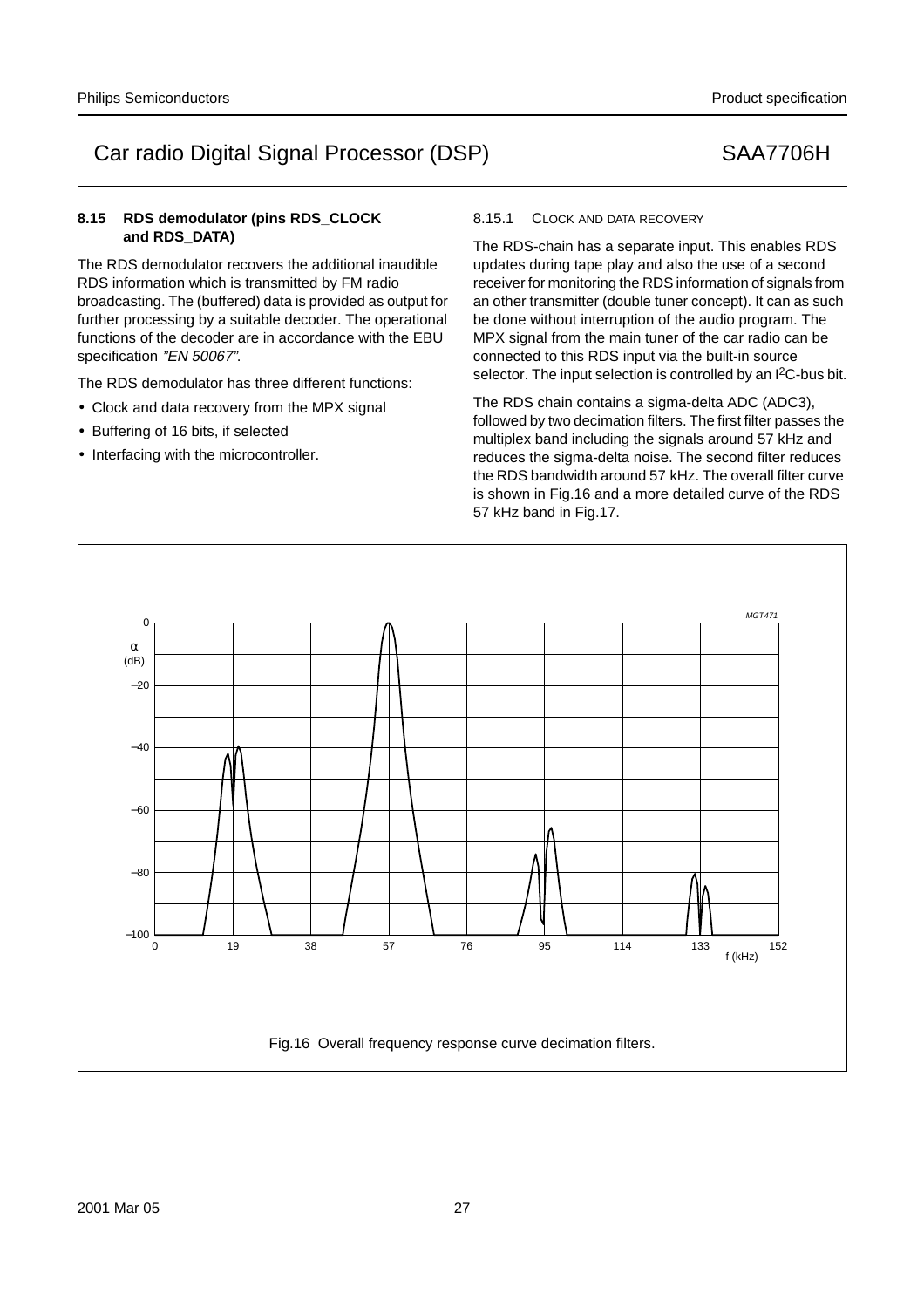

The quadrature mixer converts the RDS band to the frequency spectrum around 0 Hz and contains the appropriate Q/I signal filters. The final decoder with CORDIC recovers the clock and data signals. These signals are output on pins RDS\_CLOCK and RDS\_DATA. In the event of FM-stereo reception the clock of the total chip is locked to the stereo pilot (19 kHz multiple). In the event of FM-mono the DCS loop keeps the DCS clock around the same 19 kHz multiple. In all other cases like AM reception or tape, the DCS circuit has to be set in a preset position by means of an I<sup>2</sup>C-bus bit. Under these conditions the RDS system is always clocked by the DCS clock in a 38 kHz ( $4 \times 9.5$  kHz) based sequence.

## 8.15.2 TIMING OF CLOCK AND DATA SIGNALS

The timing of the clock and data output is derived from the incoming data signal. Under stable conditions the data will remain valid for 400 µs after the clock transition. The timing of the data change is 100 µs before a positive clock change. This timing is suited for positive as well as negative triggered interrupts on a microcontroller. The RDS timing is shown in Fig.18. During poor reception it is possible that faults in phase occur, then the duty cycle of the clock and data signals will vary from minimum 0.5 times to a maximum of 1.5 times the standard clock periods. Normally, faults in phase do not occur on a cyclic basis.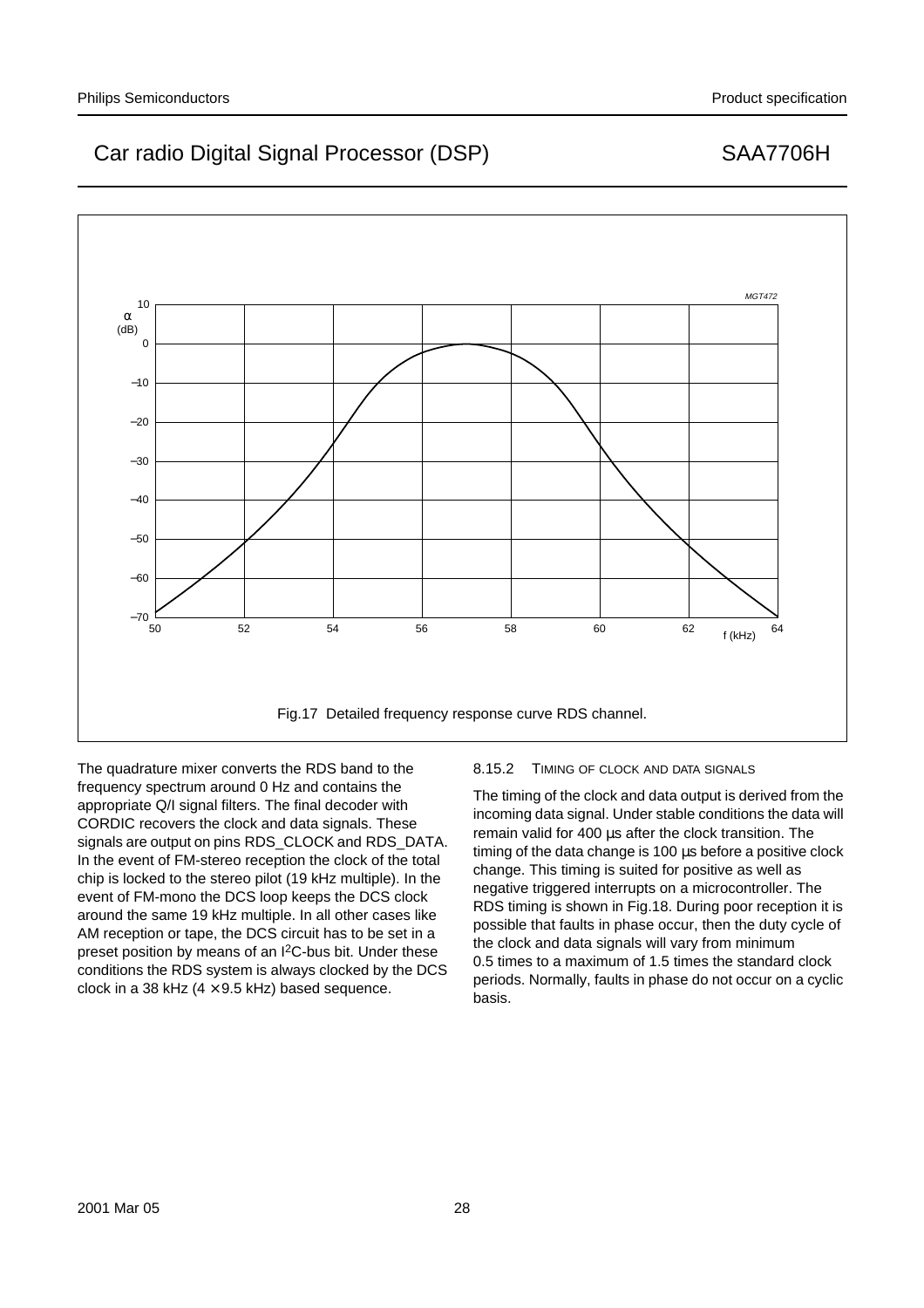

## 8.15.3 BUFFERING OF RDS DATA

The repetition of the RDS data is around the 1187 Hz. This results in an interrupt on the microcontroller for every 842 µs. In a second mode, the RDS interface has a double 16-bit buffer.

## 8.15.4 BUFFER INTERFACE

The RDS interface buffers 16 data bits. Every time 16 bits are received, the data line is pulled down and the buffer is overwritten. The microcontroller has to monitor the data line in at most every 13.5 ms. This mode can be selected via an I2C-bus.

In Fig.19 the interface signals from the RDS decoder and the microcontroller in buffer mode are shown. When the buffer is filled with 16 bits the data line is pulled down. The data line will remain LOW until reading of the buffer is started by pulling down the clock line. The first bit is clocked out. After 16 clock pulses the reading of the buffer is ready and the data line is set HIGH until the buffer is filled again. The microcontroller stops communication by pulling the line HIGH. The data is written out just after the clock HIGH-to-LOW transition. The data is valid when the clock is HIGH. When a new 16-bit buffer is filled before the other buffer is read, that buffer will be overwritten and the old data is lost.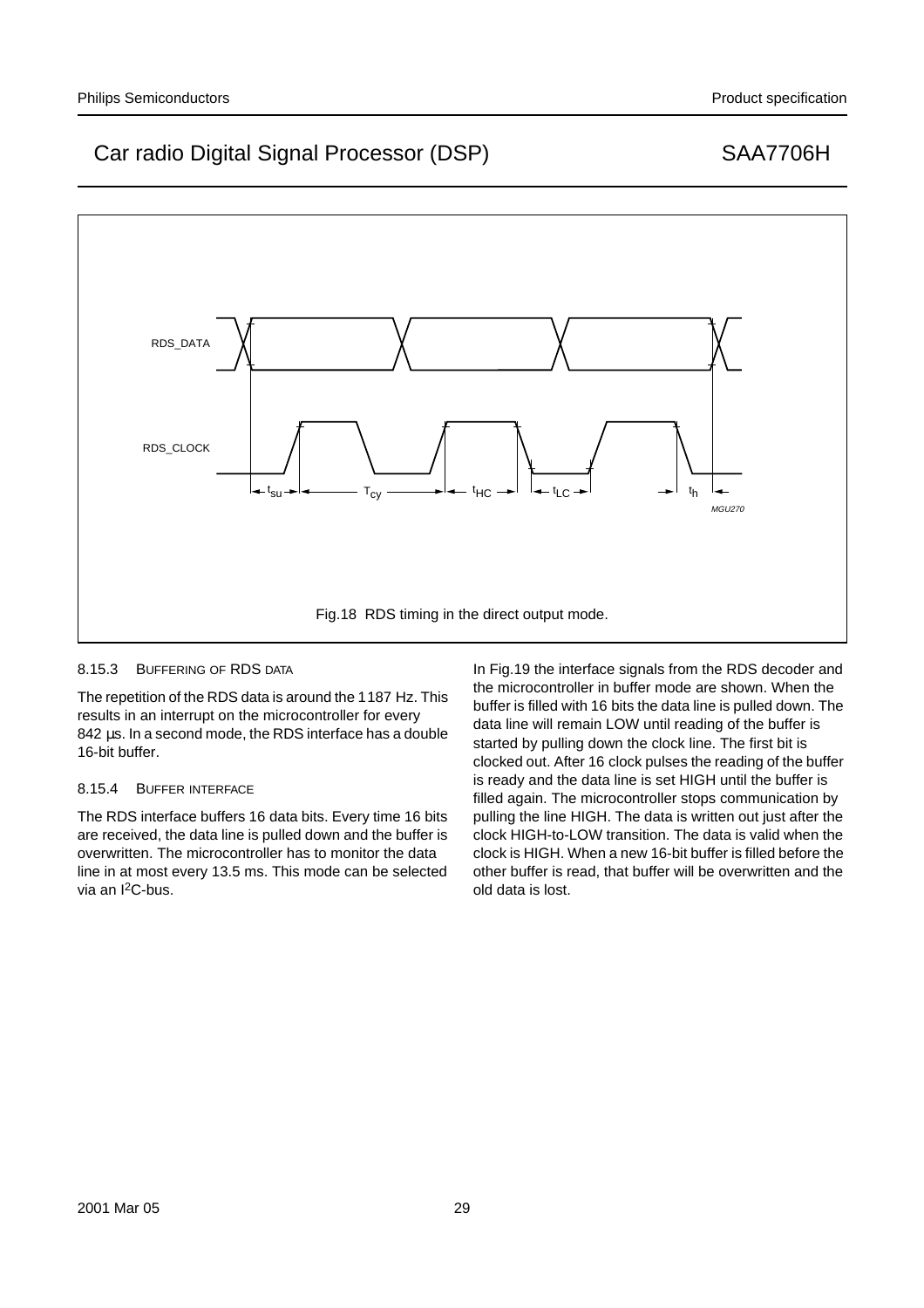# MGL 1271 RDS\_DATA D0 D1 D2 D13 D14 D15 RDS\_CLOCK t <sup>w</sup> <sup>t</sup> HC t LC block ready start reading data  $\mathsf{T}_{\mathsf{cy}}$ Fig.19 Interface signals RDS decoder and microcontroller (buffer mode).

# **8.16 DSP reset**

Pin DSP\_RESET is active LOW and requires an external pull-up resistor. Between this pin and the  $V<sub>SSD</sub>$  ground a capacitor should be connected to allow a proper switch-on of the supply voltage. The capacitor value is such that the chip is in reset as long as the power supply is not stabilized. A more or less fixed relationship between the DSP\_RESET (pin) and the POM (pin) time constant is mandatory.

The voltage on pin POM determines the current flowing in the DACs. At 0 V on pin POM the DAC currents are zero and so are the DAC output voltages.

At the  $V_{DDA2}$  voltage the DAC currents are at their nominal (maximal) value. Long before the DAC outputs get to their nominal output voltages, the DSP must be in working mode to reset the output register: therefore the DSP time constant must be shorter than the POM time constant. For recommended capacitors see Figs 25 and 26.

The reset has the following function:

- All I<sup>2</sup>C-bus bits are set to their default value
- The DSP status registers (DSP1 and DSP2) are reset
- The program counter of both DSPs are set to address 0000H
- The two output flags of DSP1 (DSP1\_OUT1 and DSP1\_OUT2) are reset to logic 0. All the configurable flags of DSP2 are reset to logic 0, however the four flags available at the output of the chip are default configured as input flags (DSP2\_INOUT1, DSP2\_INOUT2, DSP2\_INOUT3 and DSP2\_INOUT4).

When the level on pin DSP\_RESET is at HIGH, the DSP program (DSP1 and DSP2) starts to run.

## **8.17 Test mode connections (pins TSCAN, RTCB and SHTCB)**

Pins TSCAN, RTCB and SHTCB are used to put the chip in test mode and to test the internal connections. Each pin has an internal pull-down resistor to ground. In the application these pins can be left open or connected to ground.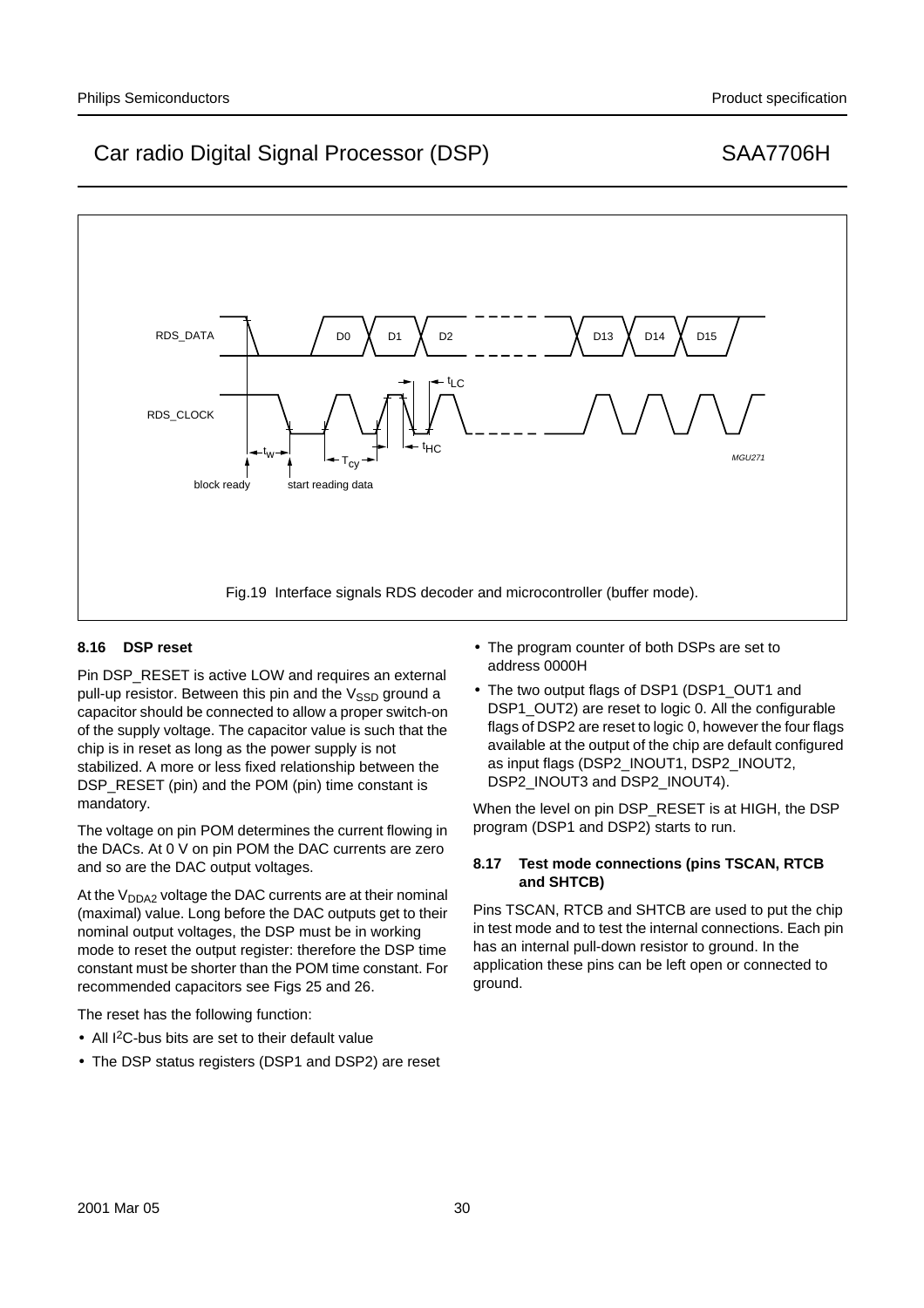## **9 I2C-BUS FORMAT**

For more general information on the I2C-bus protocol, see the Philips I<sup>2</sup>C-bus specification.

## **9.1 Addressing**

Before any data is transmitted on the I<sup>2</sup>C-bus, the device which should respond is addressed first. The addressing is always done with the first byte transmitted after the start procedure.

## **9.2 Slave address (pin A0)**

The SAA7706H acts as slave receiver or a slave transmitter. Therefore the clock signal SCL is only an input signal. The data signal SDA is a bidirectional line. The SAA7706H slave address is shown in Table 3.

**Table 3** Slave address

| <b>MSB</b> |  |  |   |                | <b>LSB</b> |
|------------|--|--|---|----------------|------------|
|            |  |  | U | A <sub>0</sub> | R/W        |

The sub-address bit A0 corresponds to the hardware address pin A0 which allows the device to have 2 different addresses. The A0 input is also used in test mode as a serial input of the test control block.

## **9.3 Write cycles**

The I<sup>2</sup>C-bus configuration for a write cycle is shown in Fig.20. The write cycle is used to write the bytes to both DSP1 and DSP2 for manipulating the data and coefficients. Depending on which DSP is accessed the data protocol exists out of 2, 3 or 4 bytes. More details can be found in the  $1^2C$ -bus memory map (see Table 5).

The data length is 2, 3 or 4 bytes depending on the accessed memory. If the Y-memory of DSP1 is addressed the data length is 2 bytes, in the event of the X-memory of DSP1 or X/Y-memory of DSP2 the length is 3 bytes. The slave receiver detects the address and adjusts the number of bytes accordingly. The data length of 4 bytes is not used in the SAA7706H.

## **9.4 Read cycles**

The I<sup>2</sup>C-bus configuration for a READ cycle is shown in Fig.21. The read cycle is used to read the data values from XRAM or YRAM of both DSPs. The master starts with a START condition S, the SAA7706H address '0011100' and a logic 0 (write) for the  $R/\overline{W}$  bit. This is followed by an acknowledge of the SAA7706H.

Then the master writes the high memory address and low memory address where the reading of the memory content of the SAA7706H must start. The SAA7706H acknowledges these addresses both. Then the master generates a repeated START (Sr) and again the SAA7706H address '0011100' but this time followed by a logic 1 (read) of the  $R/\overline{W}$  bit.

From this moment on the SAA7706H will send the memory content in groups of 2 (Y-memory DSP1) or 3 (X-memory DSP1, X/Y-memory DSP2 or registers) bytes to the I<sup>2</sup>C-bus each time acknowledged by the master. The master stops this cycle by generating a negative acknowledge, then the SAA7706H frees the I<sup>2</sup>C-bus and the master can generate a STOP condition. The data is transferred from the DSP register to the I<sup>2</sup>C-bus register at execution of the MPI instruction in the DSP2 program. Therefore at least once every DSP routine an MPI instruction should be added. The data length of 4 bytes is not used in the SAA7706H.

## **9.5 SAA7706H hardware registers**

The write cycle can be used to write the bytes to the hardware registers to control the DCS block, the PLL for the DSP clock generation, the IAC settings, the AD volume control settings, the analog input selection, the format of the I<sup>2</sup>S-bus and some other settings. It is also possible to read these locations for chip status information. More detail can be found in the  $l^2C$ -bus memory map, Tables 4 and 5.

## 9.5.1 SAA7706H DSPS REGISTERS

The hardware registers have two different address blocks. One block exists out of hardware register locations which control both DSPs and some major settings such as the PLL division. These locations have a maximum of 16 bits, which means 2 bytes need to be sent to or read from. For the SAA7706H one register is located at the DSPs and general control register (0FFFH).

The second block has an address space of 16 addresses and are all X-memory mapped on DSP2. While this space is 24 bits wide 3 bytes should be sent to or read from. These addresses are DSP2 mapped which means an MPI instruction is needed for accessing those locations and there is no verifying mechanism if all addresses are really mapped to physical registers. Therefore, all those locations will be acknowledged even if the data is not valid. For the SAA7706H several registers are located in this section. A few registers are predefined for DSP2 purposes (see Table 5).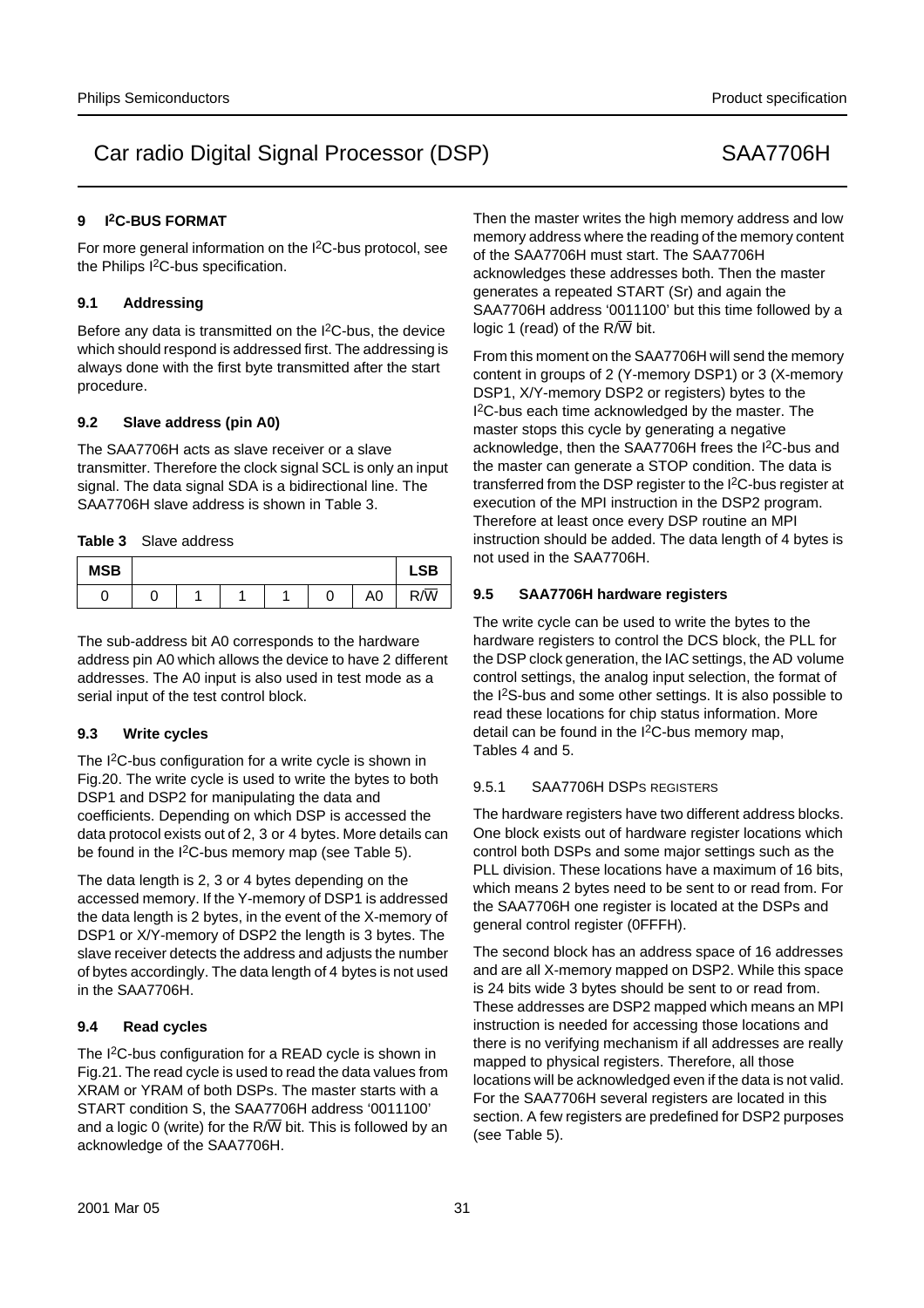

 $\omega$  rotated correctly when browsing through the pdf in the Acrobat reader.This text is here in the pdf in the  $\alpha$ 

Philips Semiconductors Philips Semiconductors

ಜ

Product specification Product specification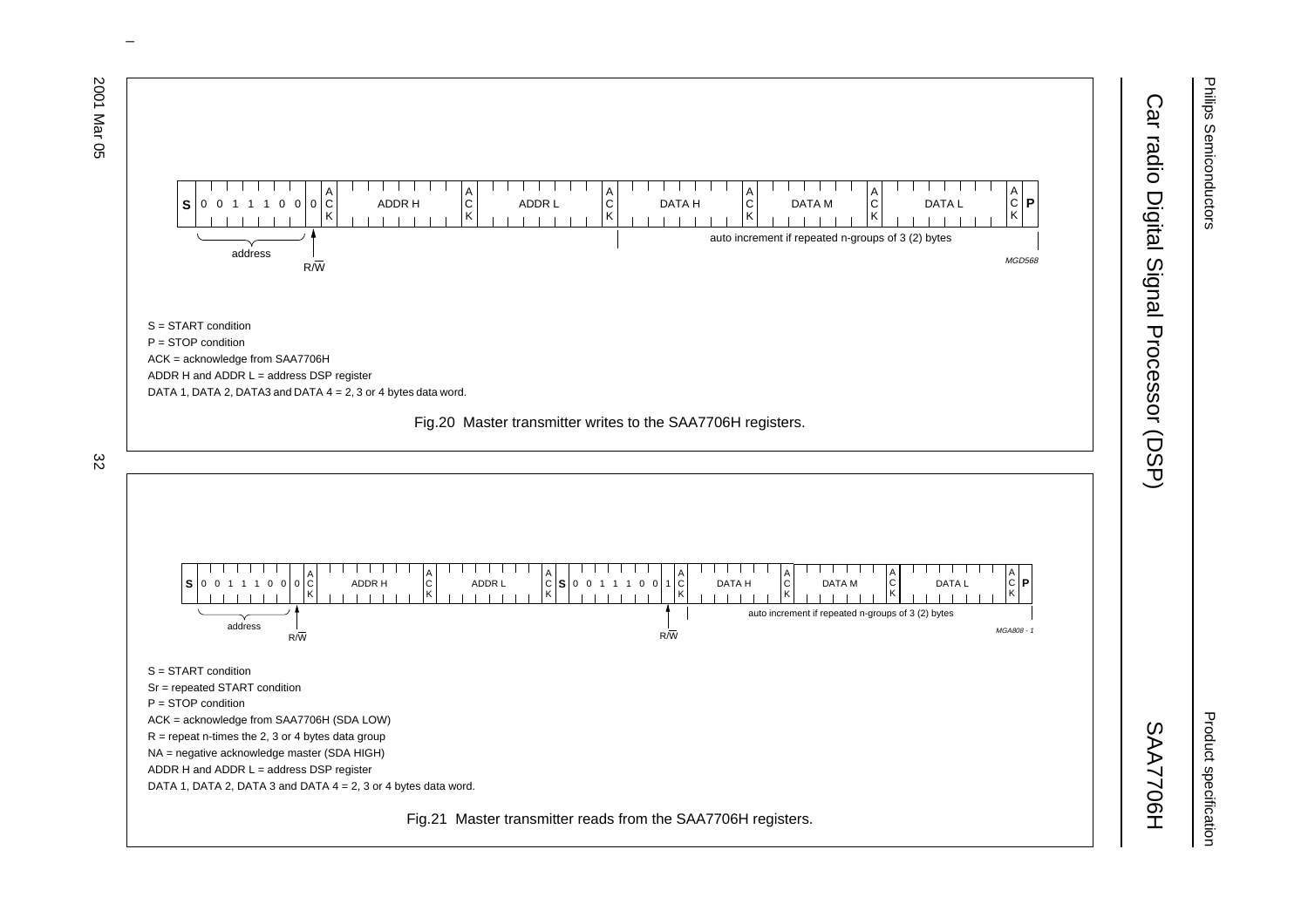## **9.6 I2C-bus memory map specification**

The I<sup>2</sup>C-bus memory map contains all defined I<sup>2</sup>C-bus bits. The map is split up in two different sections, the hardware memory registers and the RAM definitions. In Table 5 the preliminary memory map is depicted. The hardware registers are memory map on the XRAM of DSP2. Table 5 shows the detailed memory map of those locations. All locations are acknowledged by the SAA7706H even if the user tries to write to a reserved space. The data in these sections will be lost. Reading from this locations will result in undefined data words.

| Table 4 <sup>2</sup> C-bus memory map |  |
|---------------------------------------|--|
|---------------------------------------|--|

| <b>ADDRESS</b> | <b>FUNCTION</b>    | <b>SIZE</b>          |
|----------------|--------------------|----------------------|
| 2000H to 21FFH | YRAM (DSP2)        | $512 \times 12$ bits |
| 1FF0H to 1FFFH | hardware registers | $16 \times 24$ bits  |
| 1000H to 127FH | XRAM (DSP2)        | $640 \times 24$ bits |
| 0FFFH          | <b>DSP CONTROL</b> | $1 \times 16$ bits   |
| 0800H to 097FH | YRAM (DSP1)        | $384 \times 12$ bits |
| 0000H to 017FH | XRAM (DSP1)        | $384 \times 18$ bits |

## Table 5 <sup>2</sup>C-bus memory map overview of hardware registers

| <b>DESCRIPTION</b>                   | <b>REGISTER</b>    |
|--------------------------------------|--------------------|
| <b>Hardware registers</b>            |                    |
| Program counter register DSP2        | 1FFFH              |
| Status register DSP2                 | 1FFEH              |
| I/O configuration register DSP2      | 1FFDH              |
| Phone, navigation and audio register | 1FFCH              |
| FM and RDS sensitivity register      | 1FFBH              |
| Clock coefficient register           | 1FFAH              |
| Clock settings register              | 1FF9H              |
| IAC settings register                | 1FF8H              |
| Selector register                    | 1FF7H              |
| CL_GEN register 4                    | 1FF6H              |
| CL_GEN register 3                    | 1FF <sub>5</sub> H |
| CL_GEN register 2                    | 1FF4H              |
| CL_GEN register 1                    | 1FF3H              |
| Evaluation register                  | 1FF0H              |
| <b>DSP</b> control                   |                    |
| DSPs and general control register    | <b>OFFFH</b>       |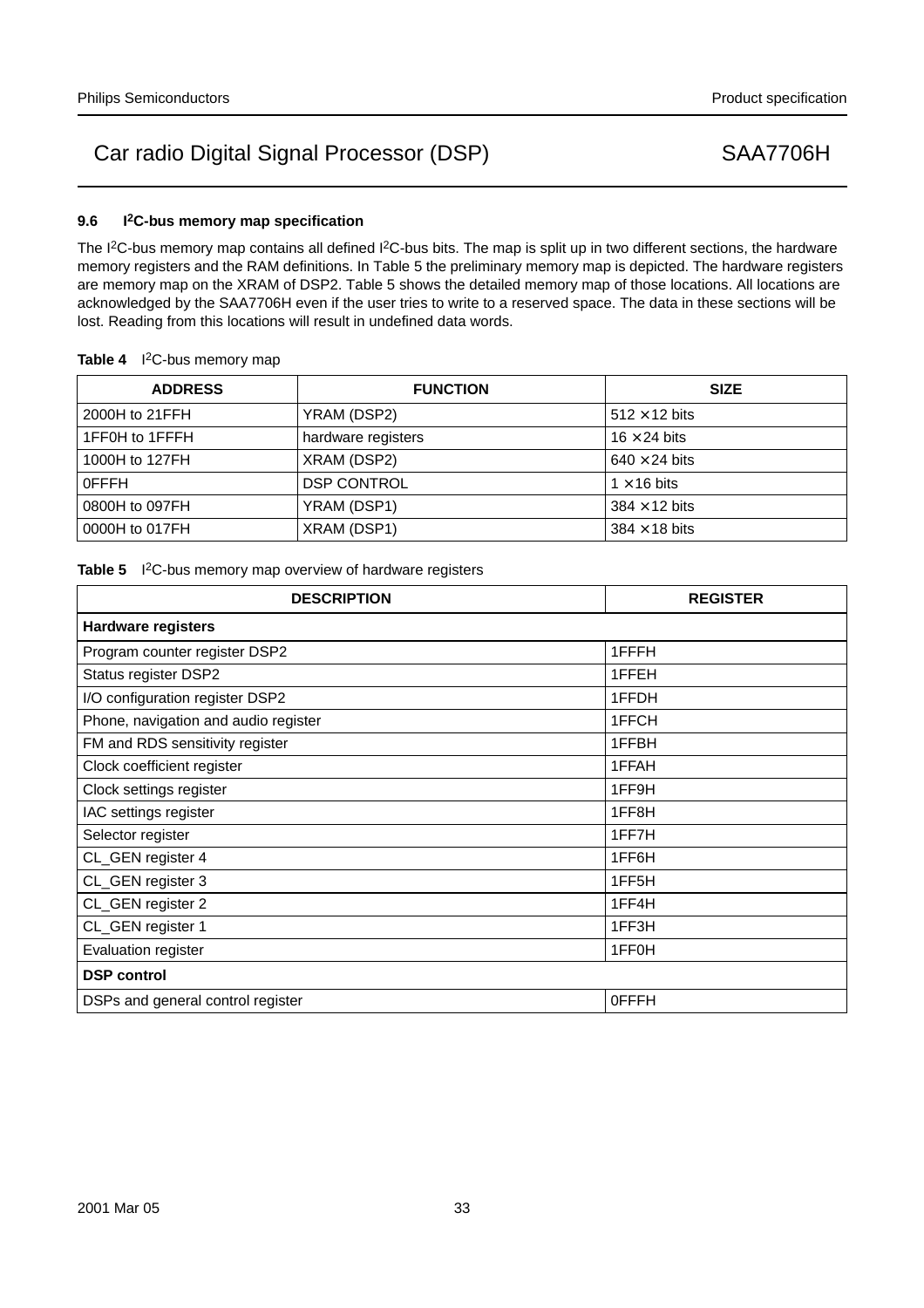# **10 LIMITING VALUES**

In accordance with the Absolute Maximum Ratings System (IEC 60134).

| <b>SYMBOL</b>               | <b>PARAMETER</b>                    | <b>CONDITIONS</b>                                               | MIN.   | MAX.                     | <b>UNIT</b> |
|-----------------------------|-------------------------------------|-----------------------------------------------------------------|--------|--------------------------|-------------|
| <b>V<sub>DD</sub></b>       | supply voltage                      |                                                                 | $-0.5$ | $+3.6$                   | V           |
| $V_{n}$                     | input voltage on any pin            |                                                                 | $-0.5$ | $+5.5$                   | V           |
| lικ                         | DC input clamping diode current     | $V_1 < -0.5$ V or $V_1 > V_{DD} + 0.5$ V                        |        | ±10                      | mA          |
| $I_{OK}$                    | DC output clamping diode<br>current | $V_{\Omega}$ < -0.5 V or $V_{\Omega}$ > $V_{\text{DD}}$ + 0.5 V |        | ±20                      | mA          |
| lO(sink/source)             | DC output source or sink current    | $-0.5 V < V0 < VDD + 0.5 V$                                     | -      | ±20                      | mA          |
| $I_{DD}$ , $I_{SS}$         | supply current per supply pin       |                                                                 |        | ±50                      | mA          |
| $\mathsf{T}_{\mathsf{amb}}$ | ambient operating temperature       |                                                                 | $-40$  | $+85$                    | $^{\circ}C$ |
| ${\sf T}_{\sf stg}$         | storage temperature range           |                                                                 | $-65$  | $+125$                   | $^{\circ}C$ |
| V <sub>ESD</sub>            | <b>ESD</b> voltage                  |                                                                 |        |                          |             |
|                             | human body model                    | 100 pF; 1500 Ω                                                  | 2000   | $\overline{\phantom{m}}$ | V           |
|                             | machine model                       | 200 pF; 0.5 $\mu$ H; 10 $\Omega$                                | 200    |                          | V           |
| I <sub>lu</sub> (prot)      | latch-up protection current         | CIC spec/test method                                            | 100    |                          | mA          |
| $P_{\text{tot}}$            | total power dissipation             |                                                                 |        | 890                      | mW          |

# **11 THERMAL CHARACTERISTICS**

| <b>SYMBOL</b> | <b>PARAMETER</b>                            | <b>CONDITIONS</b>                  | <b>VALUE</b> | UNI1 |
|---------------|---------------------------------------------|------------------------------------|--------------|------|
| $R_{th(i-a)}$ | thermal resistance from junction to ambient | I mounted on printed-circuit board | 45           | K/W  |

# **12 CHARACTERISTICS**

 $V_{DD}$  = 3 to 3.6 V; unless otherwise specified.

| <b>SYMBOL</b>           | <b>PARAMETER</b>                                | <b>CONDITIONS</b>                             | MIN. | TYP. | MAX. | <b>UNIT</b> |  |  |
|-------------------------|-------------------------------------------------|-----------------------------------------------|------|------|------|-------------|--|--|
|                         | Supplies; $T_{amb} = -40$ to +85 °C             |                                               |      |      |      |             |  |  |
| V <sub>DD</sub>         | operating supply voltage                        | all $V_{DD}$ pins with respect to<br>$V_{SS}$ | 3.0  | 3.3  | 3.6  | $\vee$      |  |  |
| <b>I</b> <sub>DDD</sub> | supply current of the<br>digital part           | DSP1 at 50 MHz; DSP2 at<br>62.9 MHz           |      | 110  | 150  | mA          |  |  |
| IDDD(core)              | supply current of the<br>digital core part      | DSP1 at 50 MHz; DSP2 at<br>62.9 MHz           |      | 105  | 140  | mA          |  |  |
| $I_{DD(D(\text{peri})}$ | supply current of the<br>digital periphery part | without external load to<br>ground            |      | 5    | 10   | mA          |  |  |
| <b>I</b> <sub>DDA</sub> | supply current of the<br>analog part            | zero input and output signal                  |      | 40   | 60   | mA          |  |  |
| <b>I</b> DDA(ADC)       | supply current of the<br><b>ADCs</b>            | zero input and output signal                  |      | 15   | 26   | mA          |  |  |
| <b>I</b> DDA(DAC)       | supply current of the<br><b>DACs</b>            | zero input and output signal                  |      | 19   | 30   | mA          |  |  |
| <b>I</b> DDA(osc)       | supply current XTAL<br>oscillator               | functional mode                               |      | 2    | 4    | mA          |  |  |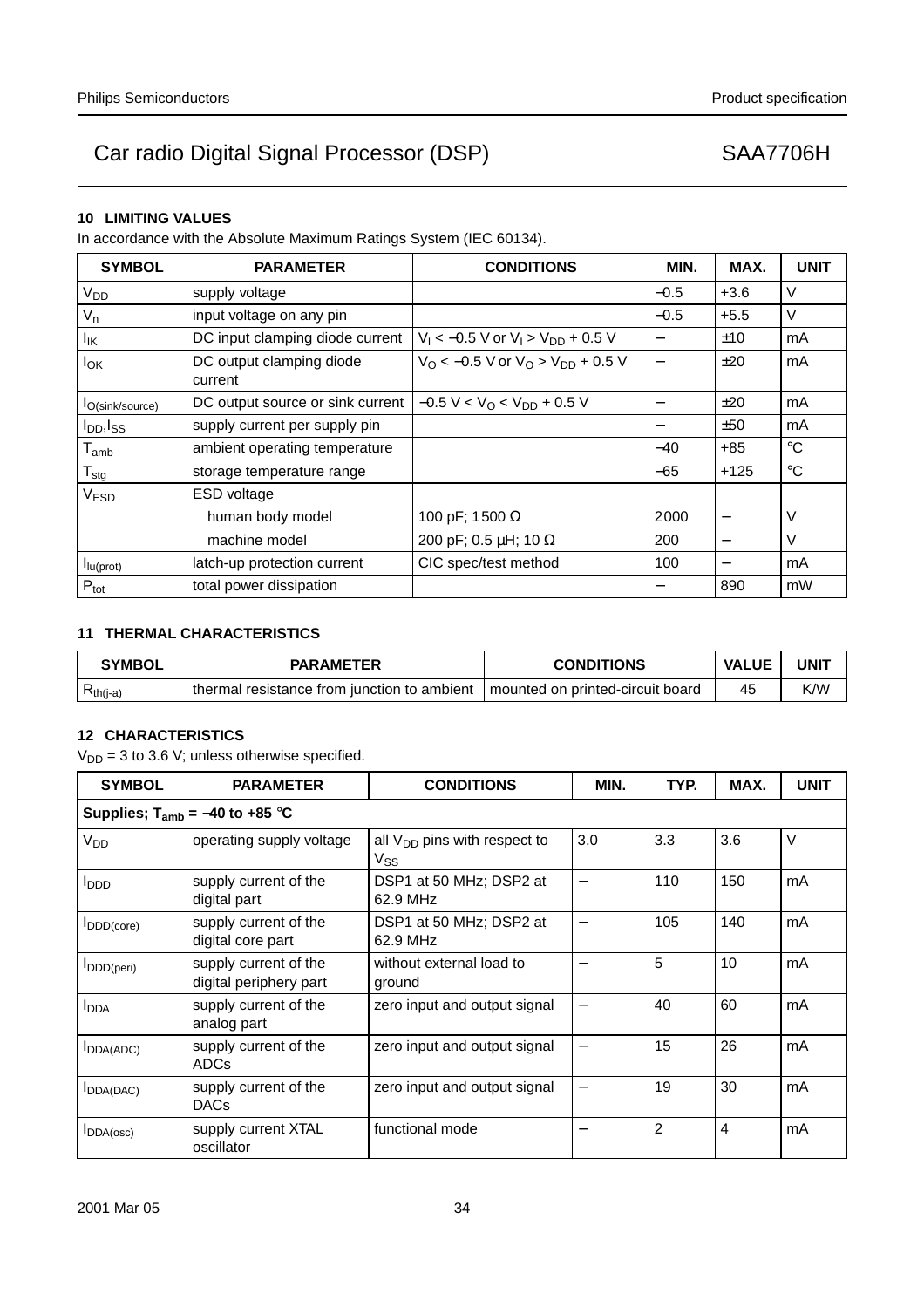| <b>SYMBOL</b>               | <b>PARAMETER</b>                                                            | <b>CONDITIONS</b>                                       | MIN.                     | TYP.                     | MAX.                     | <b>UNIT</b> |
|-----------------------------|-----------------------------------------------------------------------------|---------------------------------------------------------|--------------------------|--------------------------|--------------------------|-------------|
| $P_{\text{tot}}$            | total power dissipation                                                     | DSP1 at 50 MHz, DSP2 at<br>62.9 MHz                     |                          | 540                      | 750                      | mW          |
|                             | Digital I/O; T <sub>amb</sub> = -40 to +85 °C; V <sub>DD</sub> = 3 to 3.6 V |                                                         |                          |                          |                          |             |
| V <sub>IH</sub>             | HIGH-level input voltage<br>for all digital inputs and<br>I/Os              |                                                         | 2.0                      |                          |                          | V           |
| $V_{IL}$                    | LOW-level input voltage<br>for all digital inputs and<br>I/Os               |                                                         |                          |                          | 0.8                      | V           |
| $\mathsf{V}_{\mathsf{hys}}$ | Schmitt trigger hysteresis<br>voltage                                       |                                                         | 0.4                      |                          | $\qquad \qquad -$        | V           |
| <b>V<sub>OH</sub></b>       | HIGH-level output voltage                                                   | standard output; $IO = -4 mA$                           | $V_{DD}$ – 0.4           |                          | $\overline{\phantom{0}}$ | V           |
|                             |                                                                             | 5 ns slew rate output;<br>$I_{\rm O} = -4 \, \text{mA}$ | $V_{DD}$ – 0.4           | $\overline{\phantom{0}}$ | $\overline{\phantom{m}}$ | V           |
|                             |                                                                             | 10 ns slew rate output;<br>$I_{\rm O} = -2$ mA          | $V_{DD}$ – 0.4           |                          |                          | V           |
|                             |                                                                             | 20 ns slew rate output;<br>$I_{O} = -1$ mA              | $V_{DD}$ – 0.4           | $\overline{\phantom{m}}$ | $\qquad \qquad -$        | V           |
| $V_{OL}$                    | LOW-level output voltage                                                    | standard output; $IO = 4 mA$                            | $\frac{1}{2}$            | $\overline{\phantom{0}}$ | 0.4                      | $\vee$      |
|                             |                                                                             | 5 ns slew rate output;<br>$IO = 4mA$                    | $\overline{\phantom{0}}$ |                          | 0.4                      | V           |
|                             |                                                                             | 10 ns slew rate output;<br>$IO = 2 mA$                  | $\overline{\phantom{0}}$ | $\overline{\phantom{0}}$ | 0.4                      | V           |
|                             |                                                                             | 20 ns slew rate output;<br>$I_{O} = 1$ mA               | $\qquad \qquad -$        | —                        | 0.4                      | V           |
|                             |                                                                             | I <sup>2</sup> C-bus output; $IO = 4 mA$                | $\qquad \qquad -$        | $\overline{\phantom{0}}$ | 0.4                      | V           |
| $I_{LO}$                    | output leakage current<br>3-state outputs                                   | $V_O = 0$ V or $V_{DD}$                                 |                          | —                        | ±5                       | μA          |
| $\mathsf{R}_{\text{pd}}$    | internal pull-down resistor<br>to V <sub>SS</sub>                           |                                                         | 24                       | 50                       | 140                      | k $\Omega$  |
| $R_{\text{pu}}$             | internal pull-up resistor to<br>$V_{DD}$ <sub>-</sub>                       |                                                         | 30                       | 50                       | 100                      | $k\Omega$   |
| $C_i$                       | input capacitance                                                           |                                                         |                          | $\overline{\phantom{0}}$ | 3.5                      | pF          |
| $t_{i(r)}, t_{i(f)}$        | input rise and fall times                                                   | $V_{DD} = 3.6 V$                                        | $\overline{\phantom{0}}$ | 6                        | 200                      | ns          |
| $t_{o(t)}$                  | output transition time                                                      | standard output; $C_L = 30$ pF                          |                          | 3.5                      |                          | ns          |
|                             |                                                                             | 5 ns slew rate output;<br>$C_L = 30 pF$                 |                          | 5                        |                          | ns          |
|                             |                                                                             | 10 ns slew rate output;<br>$C_L = 30$ pF                |                          | 10                       | $\qquad \qquad -$        | ns          |
|                             |                                                                             | 20 ns slew rate output;<br>$C_L = 30$ pF                | $\qquad \qquad -$        | 20                       | $\qquad \qquad -$        | ns          |
|                             |                                                                             | $1^2$ C-bus output; C <sub>b</sub> = 400 pF             | 60                       |                          | 300                      | ns          |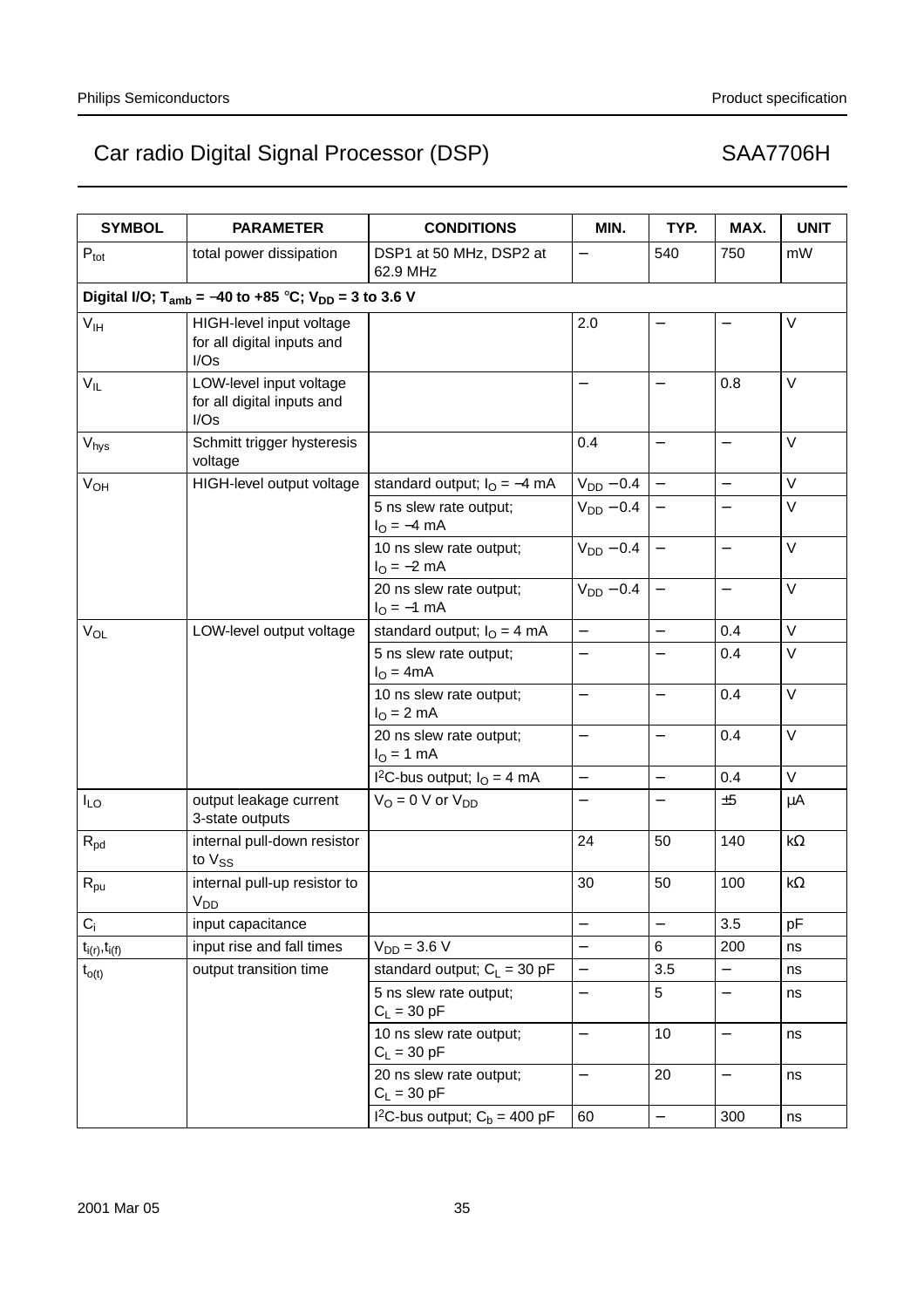| <b>SYMBOL</b>                                        | <b>PARAMETER</b>                                                                | <b>CONDITIONS</b>                                                              | MIN.                     | TYP.                           | MAX.                     | <b>UNIT</b>     |
|------------------------------------------------------|---------------------------------------------------------------------------------|--------------------------------------------------------------------------------|--------------------------|--------------------------------|--------------------------|-----------------|
|                                                      | Analog inputs; $T_{amb}$ = 25 °C; $V_{DDA1}$ = 3.3 V                            |                                                                                |                          |                                |                          |                 |
| DC CHARACTERISTICS                                   |                                                                                 |                                                                                |                          |                                |                          |                 |
| $V_{VREFAD}$<br>V <sub>VDDA1</sub>                   | common mode reference<br>voltage ADC1, ADC2 and<br>level-ADC                    | with reference to V <sub>SSA1</sub>                                            | 0.47                     | 0.50                           | 0.53                     |                 |
| $Z_{o(VREFAD)}$                                      | output impedance at<br>pin VREFAD                                               |                                                                                | $\equiv$                 | 10                             | $\equiv$                 | $\Omega$        |
| <b>V<sub>VDACP</sub></b>                             | positive reference voltage<br>ADC1, 2, 3 and level-ADC                          |                                                                                | 3                        | 3.3                            | 3.6                      | $\vee$          |
| <b>I</b> VDACP                                       | positive reference current<br>ADC1, 2, 3 and level-ADC                          |                                                                                |                          | $-200$                         | $\equiv$                 | μA              |
| V <sub>VDACN1</sub> ,<br>V <sub>VDACN2</sub>         | negative reference<br>voltage ADC1, 2, 3 and<br>level-ADC                       |                                                                                | $-0.3$                   | $\pmb{0}$                      | $+0.3$                   | $\vee$          |
| I <sub>VDACN1</sub> ,<br><b>I</b> VDACN <sub>2</sub> | negative reference current<br>ADC1, 2 and 3                                     |                                                                                |                          | 200                            | $\overline{\phantom{0}}$ | μA              |
| $V_{IO(ADC)}$                                        | input offset voltage<br>ADC1, 2 and 3                                           |                                                                                |                          | 140                            |                          | mV              |
| <b>AC CHARACTERISTICS</b>                            |                                                                                 |                                                                                |                          |                                |                          |                 |
| $V_{i(con)(max)(rms)}$                               | maximum conversion<br>input level (RMS value)                                   |                                                                                |                          |                                |                          |                 |
|                                                      | CD, TAPE, AM and<br>AUX input signals                                           | THD <1%                                                                        | 0.6                      | 0.66                           |                          | $\vee$          |
|                                                      | FM_MPX input signal                                                             | THD <1%; $VOLFM = 00H$                                                         | 0.33                     | 0.368                          | $\qquad \qquad -$        | V               |
| $R_i$                                                | input impedance<br>CD, TAPE, AM and<br>AUX input signals<br>FM_MPX input signal |                                                                                | 1<br>48                  | $\overline{\phantom{0}}$<br>60 | 72                       | MΩ<br>$k\Omega$ |
| THD                                                  | total harmonic distortion                                                       |                                                                                |                          |                                |                          |                 |
|                                                      | CD, TAPE, AM and<br>AUX input signals                                           | input signal 0.55 V (RMS) at<br>1 kHz; bandwidth = 20 kHz;<br>$f_s = 44.1$ kHz |                          | $-85$                          | $-75$                    | dВ              |
|                                                      | FM_MPX input signal                                                             | input signal 368 mV (RMS) at<br>1 kHz; bandwidth = $19$ kHz;<br>$VOLFM = OOH$  | $\overline{\phantom{0}}$ | $-70$<br>0.03                  | $-65$<br>0.056           | dB<br>$\%$      |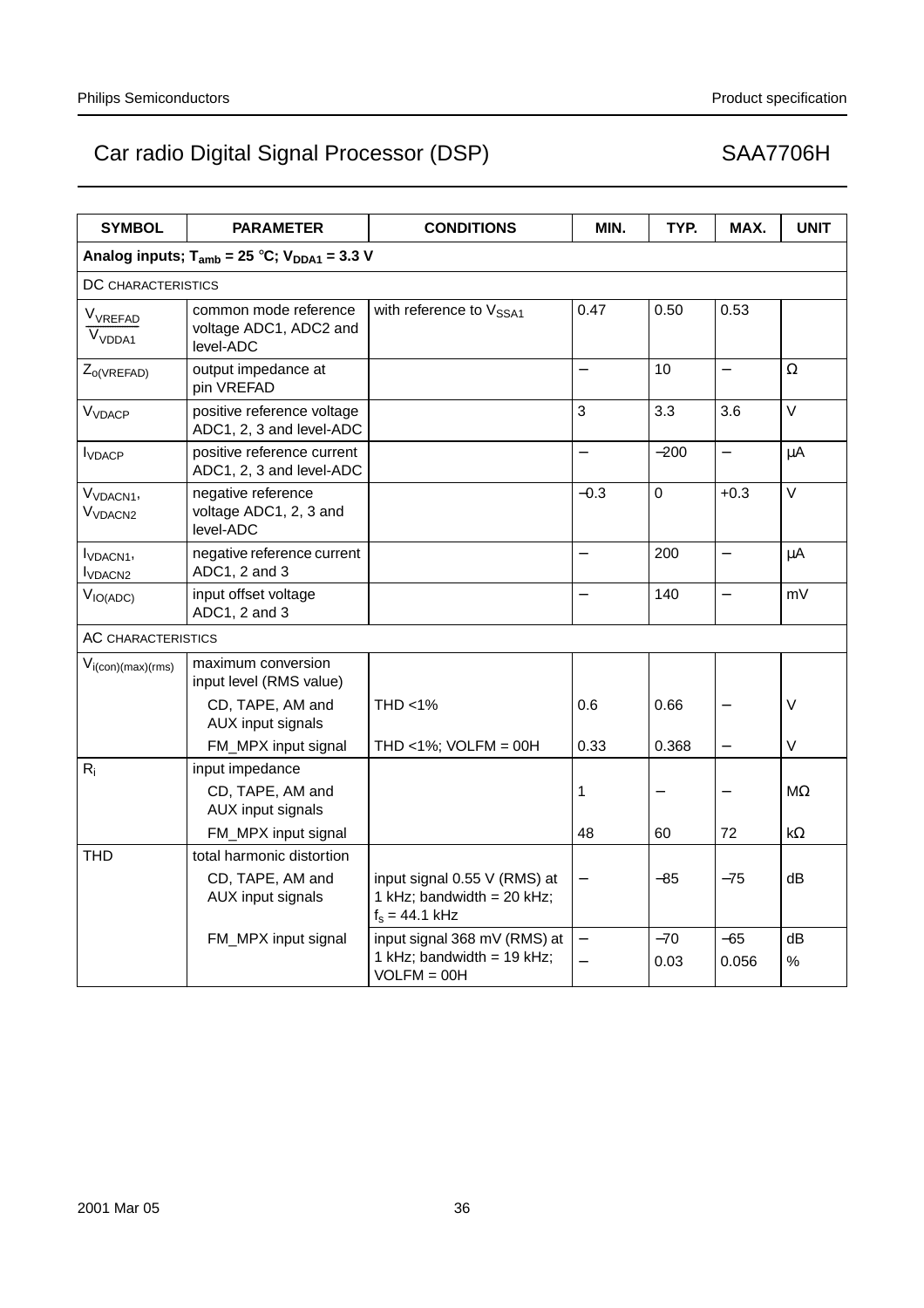| <b>SYMBOL</b>         | <b>PARAMETER</b>                                              | <b>CONDITIONS</b>                                                                                       | MIN.                     | TYP.                     | MAX.                     | <b>UNIT</b> |
|-----------------------|---------------------------------------------------------------|---------------------------------------------------------------------------------------------------------|--------------------------|--------------------------|--------------------------|-------------|
| S/N                   | signal-to-noise ratio                                         |                                                                                                         |                          |                          |                          |             |
|                       | CD, TAPE, AM and<br>AUX input signals                         | input signal at 1 kHz;<br>bandwidth = $20$ kHz;<br>0 dB reference = $0.55$ V<br>(RMS); $f_s = 44.1$ kHz | 85                       | 90                       |                          | dB          |
|                       | FM_MPX input signal<br>mono                                   | input signal at 1 kHz;<br>bandwidth = $19$ kHz;<br>0 dB reference = $0.368$ V<br>$(RMS)$ ; VOLFM = 00H  | 80                       | 83                       |                          | dВ          |
|                       | FM_MPX input signal<br>stereo                                 | input signal at 1 kHz;<br>bandwidth = $40$ kHz;<br>0 dB reference = $0.368$ V<br>$(RMS)$ ; VOLFM = 00H  | 75                       | 81                       |                          | dВ          |
| $\alpha_{19}$         | carrier and harmonic<br>suppression at the output             | pilot signal<br>$frequency = 19 kHz$                                                                    | $\overline{\phantom{0}}$ | 81                       | $\qquad \qquad -$        | dB          |
|                       |                                                               | unmodulated                                                                                             | $\overline{\phantom{0}}$ | 98                       | $\overline{\phantom{0}}$ | dB          |
| $\alpha_{38}$         | carrier and harmonic<br>suppression at the output             | subcarrier<br>$frequency = 38 kHz$                                                                      |                          | 83                       |                          | dB          |
|                       |                                                               | unmodulated                                                                                             |                          | 91                       | $\equiv$                 | dB          |
| $\alpha_{57}$         | carrier and harmonic<br>suppression for 19 kHz,               | subcarrier<br>frequency = $57$ kHz                                                                      |                          | 83                       | $\overline{\phantom{0}}$ | dB          |
|                       | including notch                                               | unmodulated                                                                                             | $\overline{\phantom{0}}$ | 96                       | $\overline{\phantom{0}}$ | dB          |
| $\alpha_{76}$         | carrier and harmonic<br>suppression for 19 kHz,               | subcarrier<br>frequency = $76$ kHz                                                                      |                          | 84                       |                          | dB          |
|                       | including notch                                               | unmodulated                                                                                             | $\overline{\phantom{0}}$ | 94                       | $\overline{\phantom{0}}$ | dB          |
| $IM_{\alpha10}$       | intermodulation                                               | $f_{\text{mod}} = 10$ kHz; $f_{\text{spur}} = 1$ kHz                                                    | 77                       | $\overline{\phantom{0}}$ | $\overline{\phantom{0}}$ | dB          |
| $IM_{\alpha13}$       | intermodulation                                               | $f_{\text{mod}} = 13$ kHz; $f_{\text{spur}} = 1$ kHz                                                    | 76                       | $\overline{\phantom{0}}$ | $\overline{\phantom{0}}$ | dB          |
| $\alpha_{57(VF)}$     | traffic radio suppression                                     | $f = 57$ kHz                                                                                            |                          | 110                      | $\overline{\phantom{0}}$ | dB          |
| $\alpha_{67(SCA)}$    | Subsidiary<br>Communication<br>Authority (SCA)<br>suppression | $f = 67$ kHz                                                                                            | $\overline{\phantom{0}}$ | 110                      | $\overline{\phantom{0}}$ | dB          |
| $\alpha_{114}$        | adjacent channel<br>suppression                               | $f = 114$ kHz                                                                                           |                          | 110                      |                          | dB          |
| $\alpha_{190}$        | adjacent channel<br>suppression                               | $f = 190$ kHz                                                                                           |                          | 110                      | $\qquad \qquad -$        | dB          |
| $V_{th(pilot)(rms)}$  | pilot threshold voltage                                       | stereo on; VOLFM = 07H                                                                                  | $\equiv$                 | 35.5                     | $\overline{\phantom{0}}$ | mV          |
|                       | (RMS value) at<br>pin DSP1_OUT1                               | stereo off; VOLFM = 07H                                                                                 |                          | 35.4                     |                          | mV          |
| hys                   | hysteresis of V <sub>th(pilot)</sub> (rms)                    |                                                                                                         | $\overline{\phantom{0}}$ | $\mathbf 0$              | $\overline{\phantom{0}}$ | dB          |
| $\alpha_{\text{cs1}}$ | channel separation                                            | $f_i = 1$ kHz                                                                                           | 40                       | 45                       | $\qquad \qquad -$        | dB          |
|                       | FM-stereo input                                               | $f_i = 10$ kHz                                                                                          | 25                       | 30                       | $\overline{\phantom{0}}$ | dB          |
| $\alpha_{cs2}$        | channel separation CD,<br>TAPE, AM and AUX input<br>signals   |                                                                                                         | 60                       | 70                       |                          | dB          |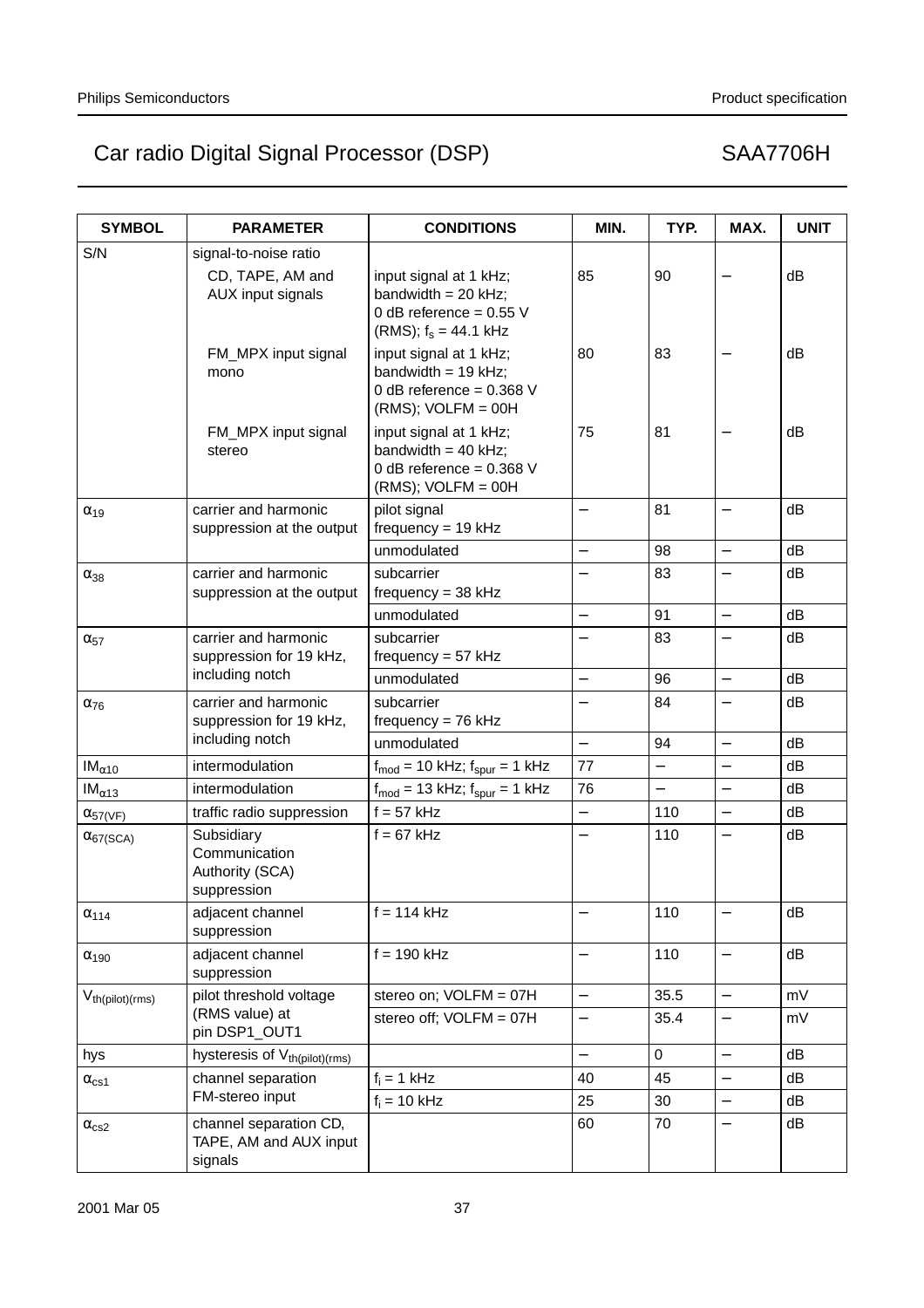| <b>SYMBOL</b>             | <b>PARAMETER</b>                                                                           | <b>CONDITIONS</b>                                                                                                                                                                           | MIN.  | TYP.                     | MAX.              | <b>UNIT</b> |
|---------------------------|--------------------------------------------------------------------------------------------|---------------------------------------------------------------------------------------------------------------------------------------------------------------------------------------------|-------|--------------------------|-------------------|-------------|
| $f_{res}$                 | audio frequency response                                                                   |                                                                                                                                                                                             |       |                          |                   |             |
|                           | CD, TAPE, AM and<br>AUX input signals                                                      | $f_s = 44.1$ kHz; at -3 dB                                                                                                                                                                  | 20    |                          |                   | kHz         |
|                           | FM_MPX input signal                                                                        | at -3 dB via DSP at DAC<br>output                                                                                                                                                           | 17    |                          |                   | kHz         |
| $\Delta G_{L-R}$          | overall left/right gain<br>unbalance (TAPE, CD,<br>AUX and AM input<br>signals)            |                                                                                                                                                                                             |       | $\overline{\phantom{0}}$ | 0.5               | dB          |
| $\alpha_{ct}$             | crosstalk between inputs                                                                   | $f_i = 1$ kHz                                                                                                                                                                               | 65    | $\overline{\phantom{0}}$ | $\overline{a}$    | dB          |
|                           |                                                                                            | $f_i = 15$ kHz                                                                                                                                                                              | 50    | $\overline{\phantom{0}}$ | $\qquad \qquad -$ | dB          |
| PSRR <sub>MPX/RDS</sub>   | power supply ripple<br>rejection MPX and RDS<br>ADCs                                       | output via l <sup>2</sup> S-bus; ADC input<br>short-circuited; $f_{\text{ripole}} = 1$ kHz;<br>$V_{\text{ripole}}$ = 100 mV (peak);<br>$C_{VREFAD}$ = 22 $\mu$ F;<br>$C_{VDACP} = 10 \mu F$ | 35    | 45                       |                   | dB          |
| <b>PSRR<sub>LAD</sub></b> | power supply ripple<br>rejection level-ADC                                                 | output via DAC; ADC input<br>short-circuited; $f_{\text{ripole}} = 1$ kHz;<br>$V_{\text{ripole}}$ = 100 mV (peak);<br>$C_{VREFAD}$ = 22 µF                                                  | 29    | 39                       |                   | dB          |
| CMRR <sub>CD</sub>        | common-mode rejection<br>ratio for CD input mode                                           | $R_{CD_(L)_GND} = 1 M\Omega;$<br>resistance of CD player<br>ground cable $<$ 1 k $\Omega$ ;<br>$f_i = 1$ kHz                                                                                | 60    | $\qquad \qquad -$        | $\equiv$          | dB          |
|                           |                                                                                            | AC characteristics PHONE and NAV inputs; $T_{amb} = 25 °C$ ; $V_{DDA1} = 3.3 V$                                                                                                             |       |                          |                   |             |
| <b>THD</b>                | total harmonic distortion<br>of PHONE and NAV input<br>signals at maximum input<br>voltage | $V_i = 0.75$ V (RMS); $f_i = 1$ kHz;<br>$VOLMIX = 30H$ ; measured at<br>FLV and FRV outputs                                                                                                 | 40    |                          |                   | dB          |
| <b>CMRR</b>               | common mode rejection<br>ratio of PHONE and NAV<br>input signals                           | $V_i = 0.75$ V(RMS); $f_i = 1$ kHz;<br>$VOLMIX = 30H$                                                                                                                                       | 25    | 50                       | $\qquad \qquad -$ | dB          |
| $ R_i$                    | input impedance of<br>PHONE, NAV/AM_L and<br>AM_R input signals                            |                                                                                                                                                                                             | 90    | 120                      | 150               | k $\Omega$  |
| $V_{i(max)(rms)}$         | maximum input level of<br>PHONE and NAV input<br>signals (RMS value)                       | $f_i = 1$ kHz; VOLMIX = 30H                                                                                                                                                                 | 0.75  | 1                        |                   | $\vee$      |
|                           | AC characteristics FM_RDS input; $T_{amb}$ = 25 °C; $V_{DDA1}$ = 3.3 V                     |                                                                                                                                                                                             |       |                          |                   |             |
| $V_{i(con)(max)(rms)}$    | maximum conversion level<br>of FM_RDS input<br>(RMS value)                                 | THD < $1\%$ ; VOLRDS = 00H                                                                                                                                                                  | 0.33  | 0.368                    |                   | V           |
| $R_{i(FM\_RDS)}$          | input resistance FM_RDS<br>input                                                           |                                                                                                                                                                                             | 40    | 60                       | 72                | $k\Omega$   |
| THD <sub>FM_RDS</sub>     | total harmonic distortion<br><b>RDS ADC</b>                                                | $f_c = 57$ kHz                                                                                                                                                                              | $-60$ | $-67$                    | $\qquad \qquad -$ | dB          |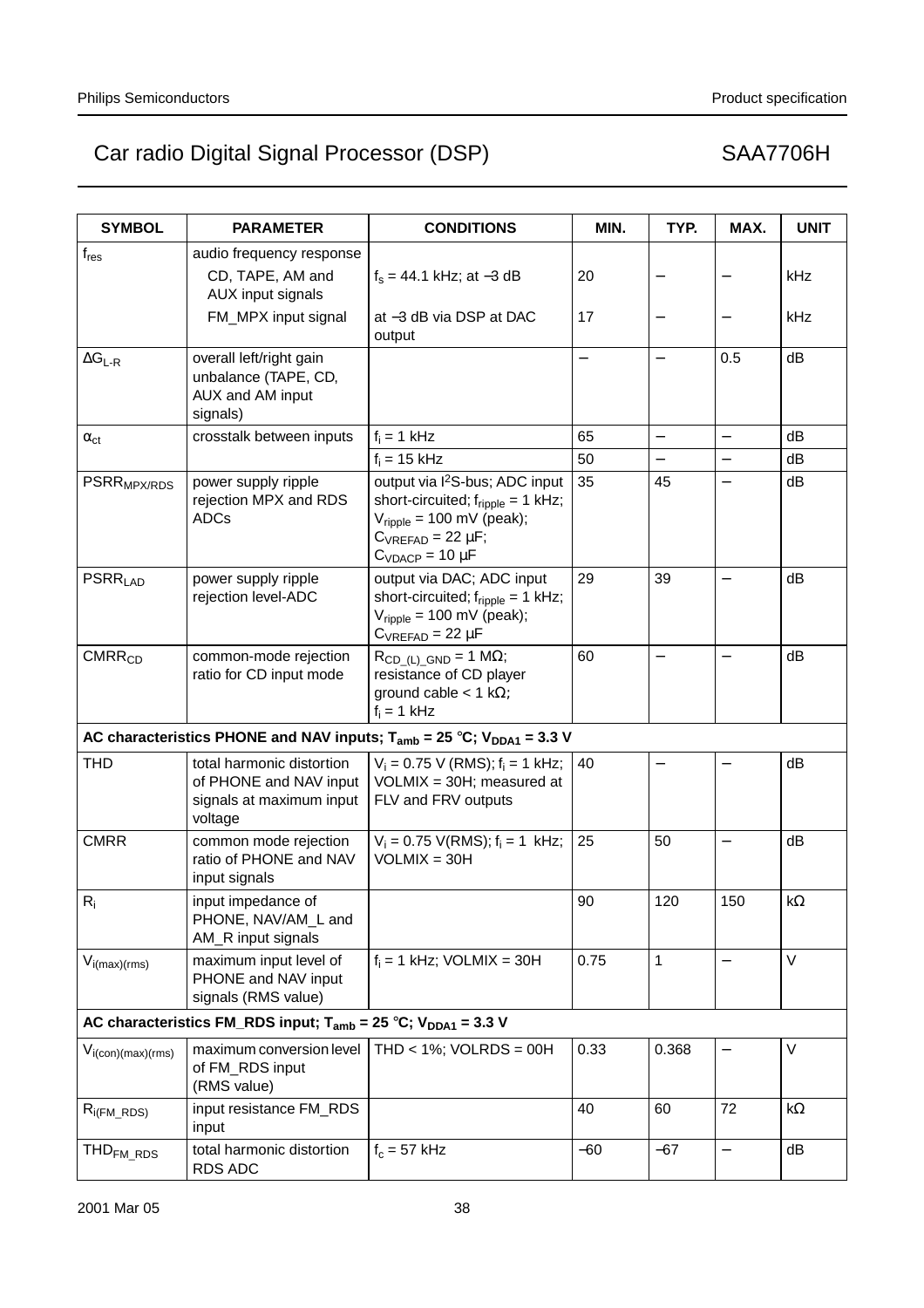| <b>SYMBOL</b>              | <b>PARAMETER</b>                                                              | <b>CONDITIONS</b>                                                                                                                          | MIN.                     | TYP.                     | MAX.                     | <b>UNIT</b>  |
|----------------------------|-------------------------------------------------------------------------------|--------------------------------------------------------------------------------------------------------------------------------------------|--------------------------|--------------------------|--------------------------|--------------|
| S/N <sub>FMRDS</sub>       | signal-to-noise ratio RDS<br><b>ADC</b>                                       | 6 kHz bandwidth; $f_c = 57$ kHz;<br>0 dB reference = $0.55$ V<br>$(RMS)$ ; VOLRDS = 00H                                                    | 54                       |                          |                          | dB           |
| $\alpha_{\text{pilot}}$    | pilot attenuation RDS                                                         |                                                                                                                                            | 50                       | $\overline{\phantom{0}}$ | $\overline{\phantom{0}}$ | dB           |
| α                          | nearby selectivity RDS                                                        | neighbouring channel at<br>200 kHz distance                                                                                                | 61                       | $\overline{\phantom{0}}$ |                          | dB           |
| $\alpha_{n(ADC)}$          | RDS ADC noise<br>attenuation                                                  |                                                                                                                                            | 70                       | $\qquad \qquad -$        | —                        | dB           |
| Vripple(RDS)               | ripple voltage RDS pass<br>band                                               | 2.4 kHz bandwidth                                                                                                                          |                          |                          | 0.5                      | dB           |
| $\alpha_{\text{mux(RDS)}}$ | multiplex attenuation RDS                                                     | mono                                                                                                                                       | 70                       | $\overline{\phantom{0}}$ | $\overline{\phantom{0}}$ | dB           |
|                            |                                                                               | stereo                                                                                                                                     | 40                       |                          |                          | dB           |
| $\Delta f_{\rm osc}$       | allowable frequency<br>deviation of the 57 kHz<br><b>RDS</b>                  | maximum crystal resonance<br>frequency deviation of<br>100 ppm                                                                             |                          | $\overline{\phantom{0}}$ | 6                        | Hz           |
|                            |                                                                               | AC characteristics SPDIF1 and SPDIF2 inputs; $T_{amb} = 25 °C$ ; $V_{DDA2} = 3.3 V$                                                        |                          |                          |                          |              |
| $V_{i(p-p)}$               | AC input level<br>(peak-to-peak level)                                        |                                                                                                                                            | 0.2                      | 0.5                      | 3.3                      | V            |
| $R_i$                      | input impedance                                                               | at 1 kHz                                                                                                                                   | $\overline{\phantom{0}}$ | $6\phantom{1}$           | $\overline{\phantom{0}}$ | $k\Omega$    |
| V <sub>hys</sub>           | hysteresis of input voltage                                                   |                                                                                                                                            |                          | 40                       | $\overline{a}$           | mV           |
|                            | AC characteristics analog LEVEL input; $T_{amb} = 25 °C$ ; $V_{DDA1} = 3.3 V$ |                                                                                                                                            |                          |                          |                          |              |
| $S/N_{LAD}$                | signal-to-noise ratio of<br>level-ADC                                         | 0 to 29 kHz bandwidth;<br>maximum input level;<br>unweighted                                                                               | 48                       | 54                       | $\overline{\phantom{0}}$ | dB           |
| $R_i$                      | input resistance                                                              |                                                                                                                                            | 1.0                      | $\qquad \qquad -$        | 2.2                      | $M\Omega$    |
| $V_{i(fs)(LAD)}$           | full-scale level-ADC input<br>voltage                                         |                                                                                                                                            | $\mathbf 0$              |                          | V <sub>DDA1</sub>        | V            |
| $V_{IO}$                   | DC offset voltage                                                             |                                                                                                                                            | $\overline{a}$           | $\qquad \qquad -$        | 120                      | mV           |
| α                          | decimation filter<br>attenuation                                              |                                                                                                                                            | 20                       |                          |                          | dB<br>decade |
| $f_{\text{co(PB)}}$        | pass band cut-off<br>frequency                                                | at -3 dB and DCS<br>$clock = 9.728 MHz$                                                                                                    |                          | 29                       |                          | kHz          |
| $f_{\rm sr}$               | sample rate frequency<br>after decimation                                     | DCS clock = $9.728$ MHz                                                                                                                    | $\overline{\phantom{0}}$ | 38                       | $\overline{\phantom{0}}$ | kHz          |
| $f_i = 1$ kHz              |                                                                               | Analog DAC outputs on pins FLV, FRV, RLV and RRV; $T_{amb}$ = 25 °C; $V_{DDA2}$ = 3.3 V; $f_s$ = 44.1 kHz; R <sub>L</sub> = 5 k $\Omega$ ; |                          |                          |                          |              |
| DC CHARACTERISTICS         |                                                                               |                                                                                                                                            |                          |                          |                          |              |
| $R_{o(ref)}$               | reference output<br>resistance                                                | pin VREFDA                                                                                                                                 |                          | 14                       |                          | $k\Omega$    |
| $R_{o}$                    | DAC output resistance                                                         | pins FLV, FRV, RLV and RRV                                                                                                                 | $\overline{\phantom{0}}$ | 0.13                     | 3.0                      | Ω            |
| $I_{O(max)}$               | maximum output current                                                        | $(THD + N)/S < 0.1\%$ ;<br>$R_L = 5 k\Omega$                                                                                               |                          | 0.22                     |                          | mA           |
| $R_L$                      | load resistance                                                               |                                                                                                                                            | $\sqrt{3}$               | $\overline{\phantom{0}}$ | $\overline{\phantom{0}}$ | k $\Omega$   |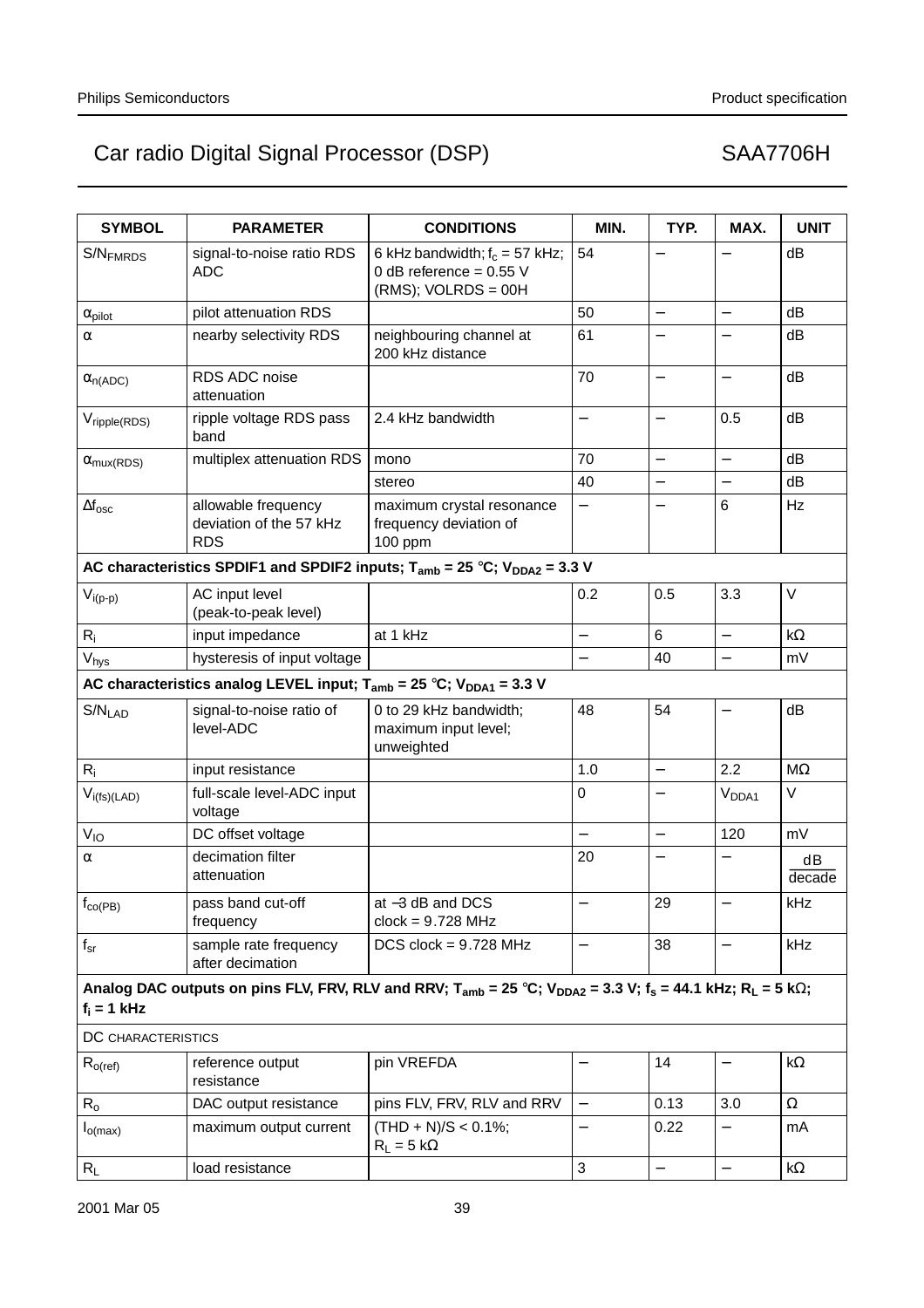| <b>SYMBOL</b>             | <b>PARAMETER</b>                                                       | <b>CONDITIONS</b>                                                                                                                                                                  | MIN.                     | TYP.     | MAX.                     | <b>UNIT</b> |
|---------------------------|------------------------------------------------------------------------|------------------------------------------------------------------------------------------------------------------------------------------------------------------------------------|--------------------------|----------|--------------------------|-------------|
| $C_L$                     | load capacitance                                                       |                                                                                                                                                                                    | $\overline{\phantom{0}}$ | $\equiv$ | 200                      | pF          |
| <b>AC CHARACTERISTICS</b> |                                                                        |                                                                                                                                                                                    |                          |          |                          |             |
| $V_{o(RMS)}$              | output voltage (RMS<br>value)                                          |                                                                                                                                                                                    | $\overline{\phantom{0}}$ | 1000     | $\overline{\phantom{0}}$ | mV          |
| $\Delta V_{o}$            | unbalance between<br>channels                                          |                                                                                                                                                                                    |                          | 0.1      | $\overline{\phantom{m}}$ | dB          |
| $(THD + N)/S$             | total harmonic                                                         | at $0$ dB                                                                                                                                                                          |                          | $-90$    | $-85$                    | dB          |
|                           | distortion-plus-noise to<br>signal ratio (measured<br>with system one) | at -60 dB; A-weighted                                                                                                                                                              |                          | $-37$    |                          | dB          |
| S/N                       | signal-to-noise ratio<br>(measured with system<br>one)                 | $code = 0$ ; A-weighted                                                                                                                                                            |                          | 105      |                          | dB          |
| $\alpha_{\rm cs}$         | channel separation                                                     |                                                                                                                                                                                    |                          | 80       | $\overline{\phantom{0}}$ | dB          |
| <b>PSRR</b>               | power supply rejection<br>ratio                                        | $f_{\text{ripole}} = 1 \text{ kHz}$ ; $V_{\text{ripole}(p-p)} = 1\%$                                                                                                               |                          | 50       |                          | dB          |
|                           | Oscillator; $T_{amb} = 25 °C$ ; $V_{DD(OSC)} = 3.3 V$                  |                                                                                                                                                                                    |                          |          |                          |             |
| $f_{xtal}$                | crystal frequency                                                      |                                                                                                                                                                                    |                          | 11.2896  |                          | <b>MHz</b>  |
| $V_{xtal}$                | voltage across the crystal                                             | crystal series resistance<br>$R_s$ < 100 $\Omega$ ; crystal shunt<br>capacitance $C_p < 7$ pF;<br>crystal load capacitance<br>$C_L$ = 12 pF; $C_1$ = $C_2$ = 22 pF<br>(see Fig.13) | 1.6                      | 2.6      | 3.6                      | $\vee$      |
| $I_{DD(OSC)}$             | supply current crystal                                                 | at start-up                                                                                                                                                                        | 1.7                      | 3.4      | 6.4                      | mA          |
|                           | oscillator                                                             | at oscillation                                                                                                                                                                     |                          | 0.32     | $\overline{\phantom{0}}$ | mA          |

# **13 RDS AND I2S-BUS TIMING**

 $T_{amb}$  = 25 °C;  $V_{DDD}$  = 3.3 V; unless otherwise specified.

| <b>SYMBOL</b>              | <b>PARAMETER</b>                | <b>CONDITIONS</b>  | MIN.           | TYP.   | MAX.                     | <b>UNIT</b> |
|----------------------------|---------------------------------|--------------------|----------------|--------|--------------------------|-------------|
|                            | RDS timing (see Figs 18 and 19) |                    |                |        |                          |             |
| <b>f</b> <sub>RDSCLK</sub> | nominal RDS clock frequency     |                    |                | 1187.5 |                          | Hz          |
| t <sub>su</sub>            | clock set-up time               | direct output mode | 100            | —      |                          | μs          |
| $T_{cy}$                   | cycle time                      | direct output mode |                | 842    |                          | μs          |
|                            |                                 | buffer mode        | $\overline{2}$ |        |                          | μs          |
| tнс                        | clock HIGH time                 | direct output mode | 220            |        | 640                      | μs          |
|                            |                                 | buffer mode        |                | —      |                          | μs          |
| $t_{LC}$                   | clock LOW time                  | direct output mode | 220            | —      | 640                      | μs          |
|                            |                                 | buffer mode        |                | —      |                          | μs          |
| t <sub>h</sub>             | data hold time                  |                    | 100            | —      | $\overline{\phantom{0}}$ | μs          |
| $t_{w}$                    | wait time                       | buffer mode        |                |        |                          | μs          |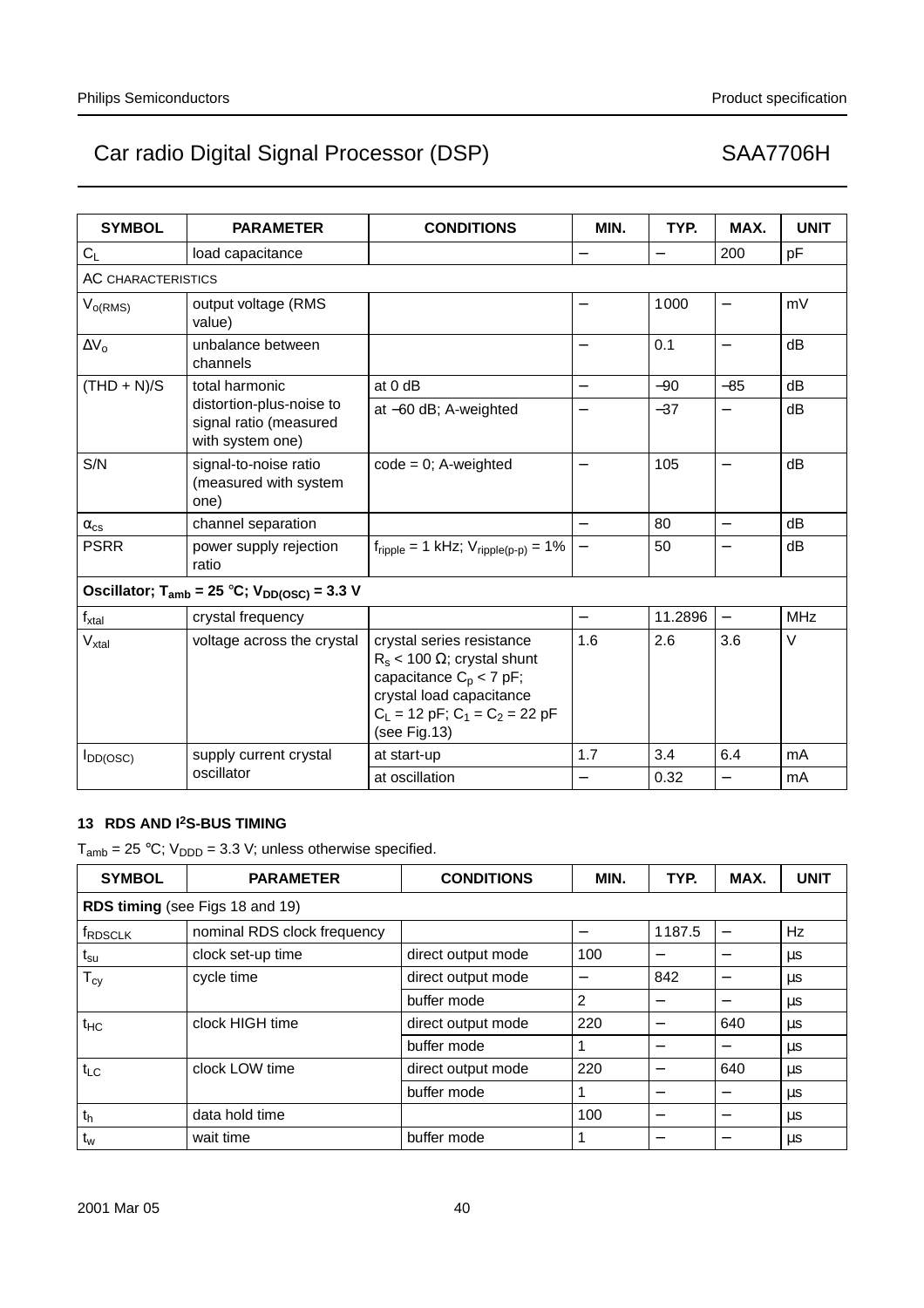| <b>SYMBOL</b>                 | <b>PARAMETER</b>        | <b>CONDITIONS</b>                | MIN.                | TYP.              | MAX.                     | <b>UNIT</b> |
|-------------------------------|-------------------------|----------------------------------|---------------------|-------------------|--------------------------|-------------|
| $l2S-bus timing (see Fig.23)$ |                         |                                  |                     |                   |                          |             |
| t,                            | rise time               | $T_{cy} = 325$ ns                |                     | —                 | $0.15T_{\text{cv}}$      | ns          |
| t <sub>f</sub>                | fall time               | $T_{cy} = 325$ ns                |                     |                   | $0.15T_{\text{cv}}$      | ns          |
| $T_{cy}$                      | bit clock cycle time    |                                  | 325                 |                   |                          | ns          |
| $t_{\text{BCK(H)}}$           | bit clock time HIGH     | $T_{cy} = 325$ ns                | $0.35T_{\text{cv}}$ | —                 | $\overline{\phantom{m}}$ | ns          |
| $t_{\text{BCK(L)}}$           | bit clock time LOW      | $T_{cy} = 325$ ns                | $0.35T_{cy}$        | —                 |                          | ns          |
| $t_{\text{su}(D)}$            | data set-up time        | $T_{\text{cv}} = 325 \text{ ns}$ | $0.2T_{\text{cv}}$  |                   |                          | ns          |
| $t_{h(D)}$                    | data hold time          | $T_{\text{cv}} = 325 \text{ ns}$ | $0.2T_{\text{cv}}$  | $\qquad \qquad$   |                          | ns          |
| $t_{d(D)}$                    | data delay time         | $T_{\text{cv}} = 325 \text{ ns}$ |                     | $\qquad \qquad$   | $0.15T_{\text{cv}}$      | ns          |
| $t_{\text{su(WS)}}$           | word select set-up time | $T_{cy} = 325$ ns                | $0.2T_{\text{cv}}$  | $\qquad \qquad -$ |                          | ns          |
| $t_{h(WS)}$                   | word select hold time   | $T_{\text{cv}} = 325 \text{ ns}$ | $0.2T_{\text{cv}}$  |                   |                          | ns          |

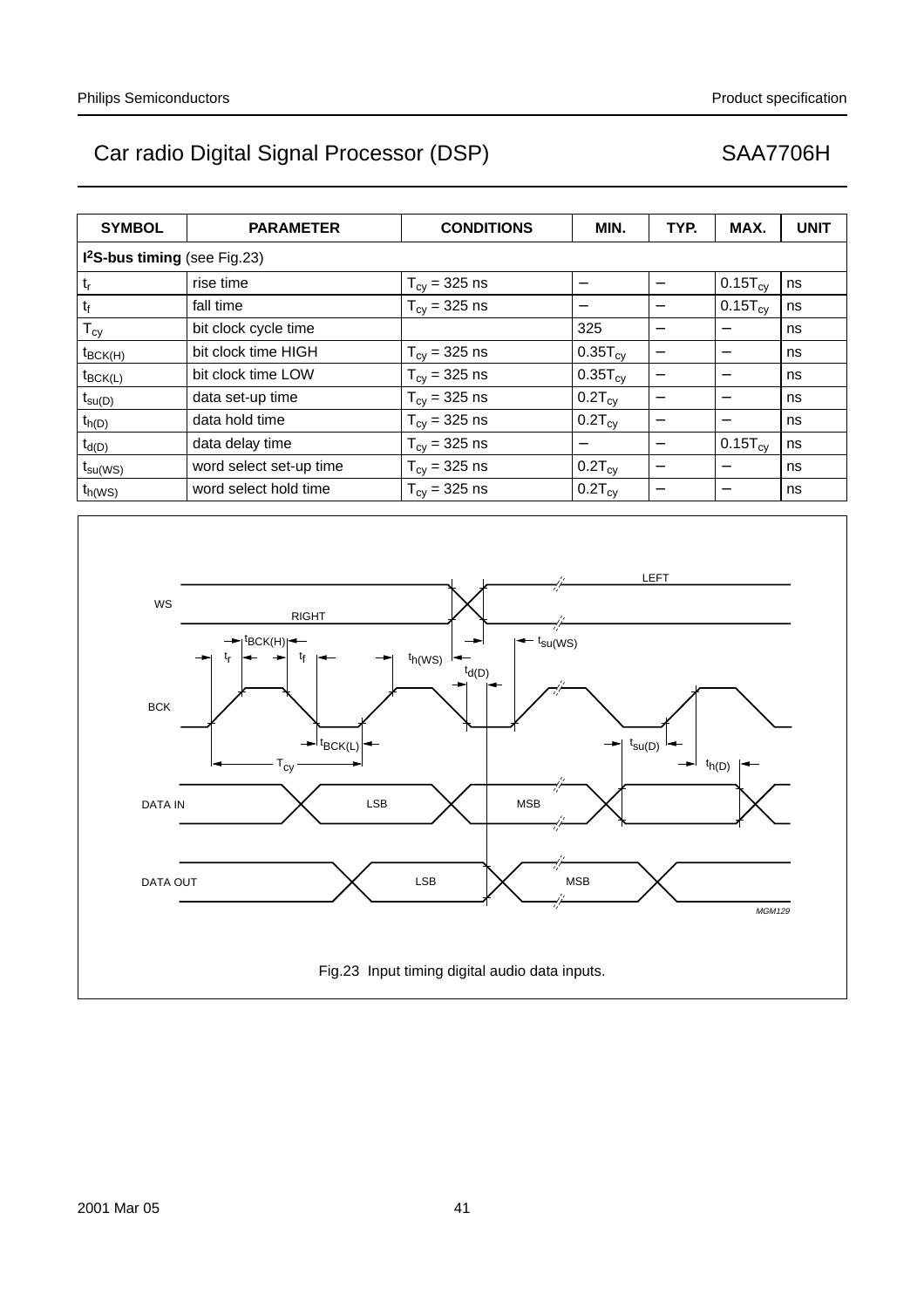# **14 I2C-BUS TIMING**

 $T_{amb} = 25 °C$ ;  $V_{DDD} = 3.3 V$ ; unless otherwise specified.

| <b>SYMBOL</b>          | <b>PARAMETER</b>                                                                                            | <b>CONDITIONS</b> | <b>STANDARD MODE</b><br>I <sup>2</sup> C-BUS |                          | <b>FAST MODE I<sup>2</sup>C-BUS</b> |                          | <b>UNIT</b> |
|------------------------|-------------------------------------------------------------------------------------------------------------|-------------------|----------------------------------------------|--------------------------|-------------------------------------|--------------------------|-------------|
|                        |                                                                                                             |                   | MIN.                                         | MAX.                     | MIN.                                | MAX.                     |             |
| $f_{SCL}$              | <b>SCL clock frequency</b>                                                                                  |                   | $\mathbf 0$                                  | 100                      | 0                                   | 400                      | kHz         |
| $t_{\text{BUF}}$       | bus free time between a<br>STOP and START<br>condition                                                      |                   | 4.7                                          | $\overline{\phantom{0}}$ | 1.3                                 |                          | μs          |
| t <sub>HD;STA</sub>    | hold time (repeated)<br><b>START</b> condition. After<br>this period, the first clock<br>pulse is generated |                   | 4.0                                          | $\overline{\phantom{0}}$ | 0.6                                 | $\overline{\phantom{0}}$ | μs          |
| t <sub>LOW</sub>       | LOW period of the SCL<br>clock                                                                              |                   | 4.7                                          | $\overline{\phantom{0}}$ | 1.3                                 | $\overline{\phantom{0}}$ | μs          |
| $t_{\text{HIGH}}$      | HIGH period of the SCL<br>clock                                                                             |                   | 4.0                                          |                          | 0.6                                 |                          | $\mu s$     |
| $t_{\text{SU;STA}}$    | set-up time for a<br>repeated START<br>condition                                                            |                   | 4.7                                          | $\overline{\phantom{0}}$ | 0.6                                 | $\overline{\phantom{0}}$ | μs          |
| t <sub>HD;DAT</sub>    | data hold time                                                                                              |                   | $\mathbf 0$                                  | $\overline{\phantom{0}}$ | 0                                   | 0.9                      | μs          |
| $t_{\text{SU;DAT}}$    | data set-up time                                                                                            |                   | 250                                          | —                        | 100                                 |                          | ns          |
| $\mathfrak{t}_{\rm r}$ | rise time of both SDA<br>and SCL signals                                                                    | $C_h$ in $pF$     | $\overline{\phantom{0}}$                     | 1000                     | $20 + 0.1Cb$                        | 300                      | ns          |
| $t_f$                  | fall time of both SDA and<br><b>SCL signals</b>                                                             | $C_b$ in $pF$     | $\overline{\phantom{0}}$                     | 300                      | $20 + 0.1Cb$                        | 300                      | ns          |
| $t_{\text{SU;STO}}$    | set-up time for STOP<br>condition                                                                           |                   | 4.0                                          | $\overline{\phantom{0}}$ | 0.6                                 | $\overline{\phantom{0}}$ | μs          |
| $C_b$                  | capacitive load for each<br>bus line                                                                        |                   |                                              | 400                      | $\overline{\phantom{0}}$            | 400                      | pF          |
| $t_{SP}$               | pulse width of spikes to<br>be suppressed by input<br>filter                                                |                   |                                              | —                        | 0                                   | 50                       | ns          |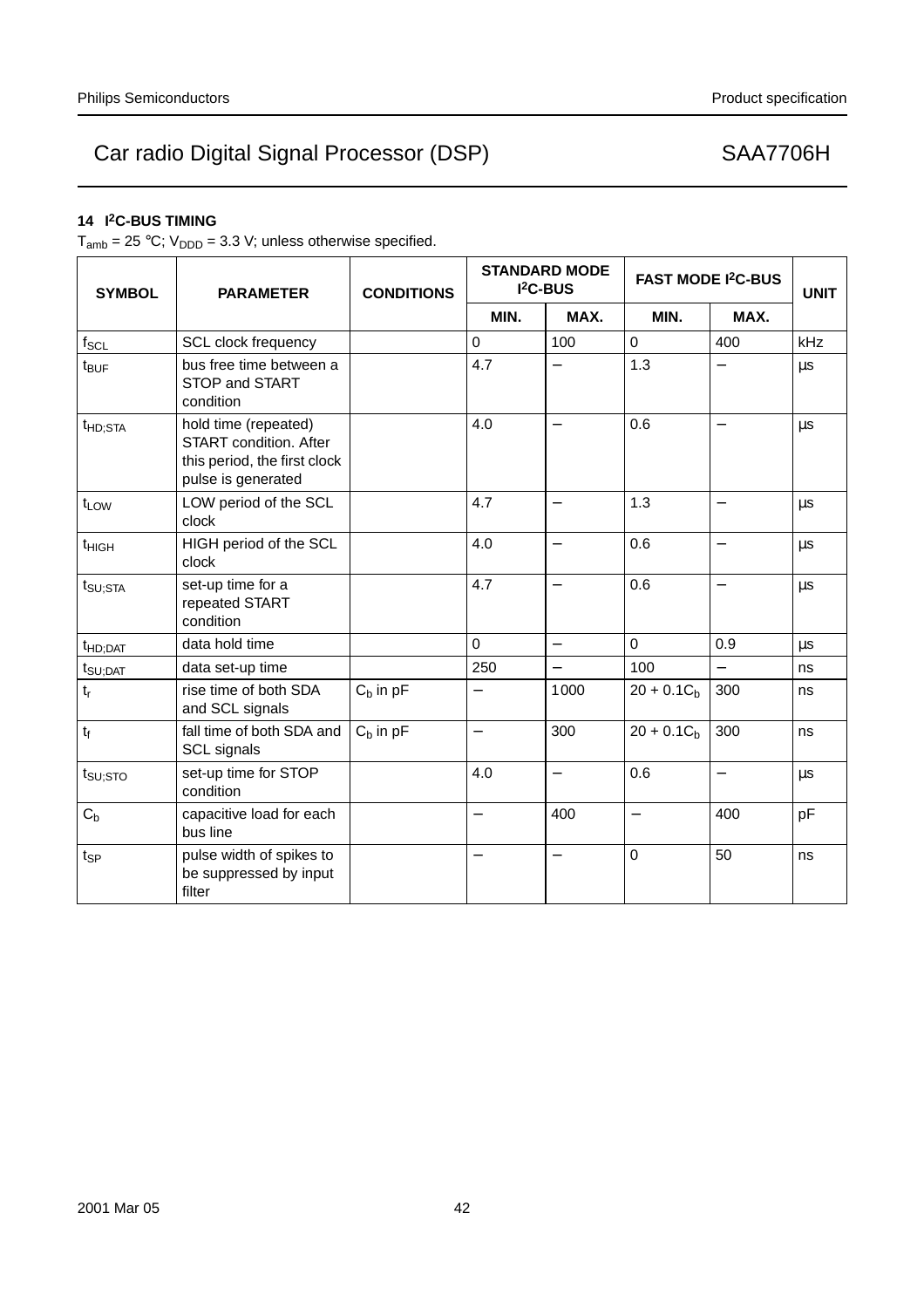

# **15 SOFTWARE DESCRIPTION**

The use and description of the software features of the SAA7706H will be described in the separate application manual.

# **16 APPLICATION DIAGRAM**

The application diagram shown in Figs 25 and 26 must be considered as one of the examples of a (limited) application of the chip e.g. in this case the I2S-bus inputs of the CD-input are not used. For the real application set-up the information of the application report is necessary.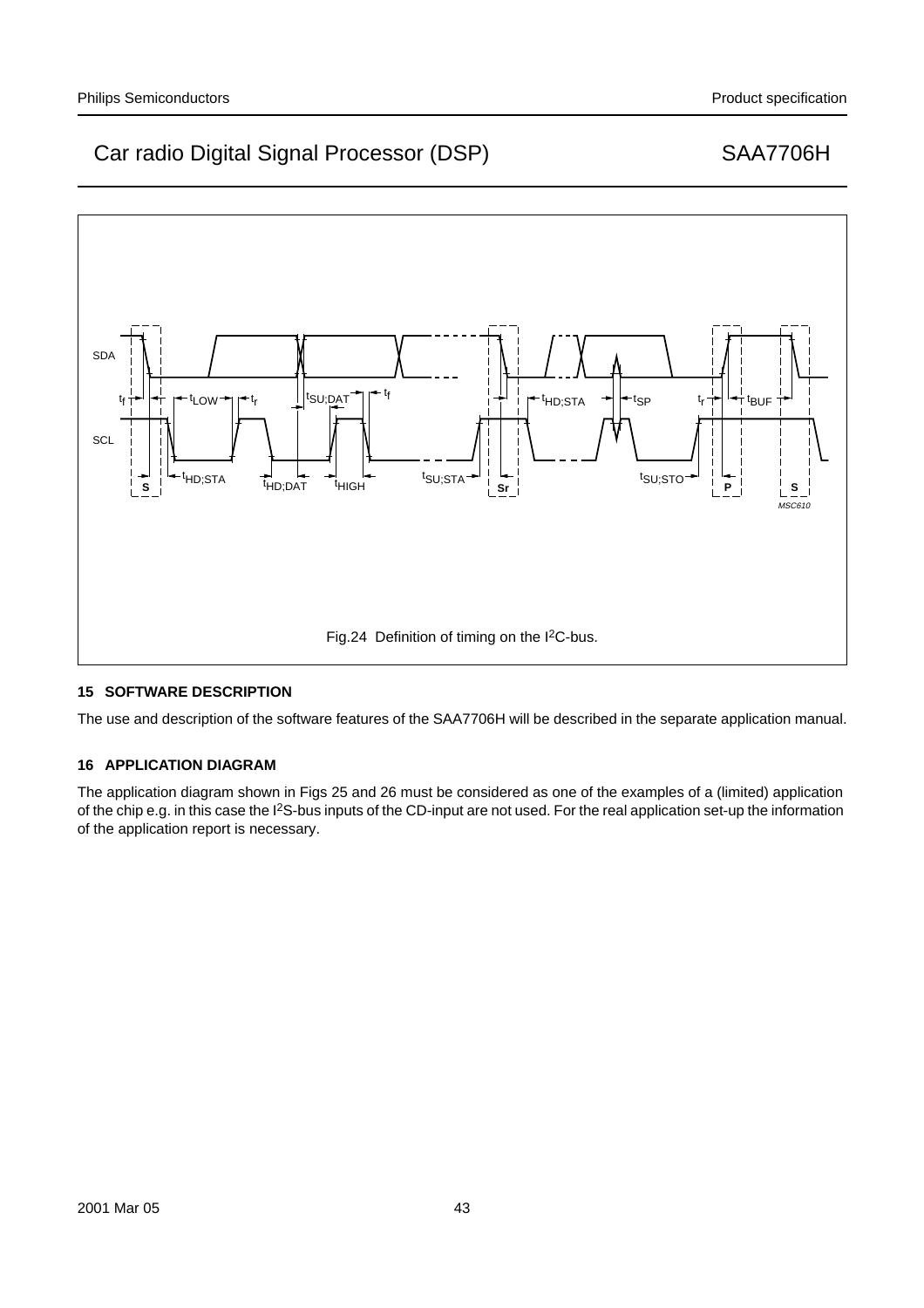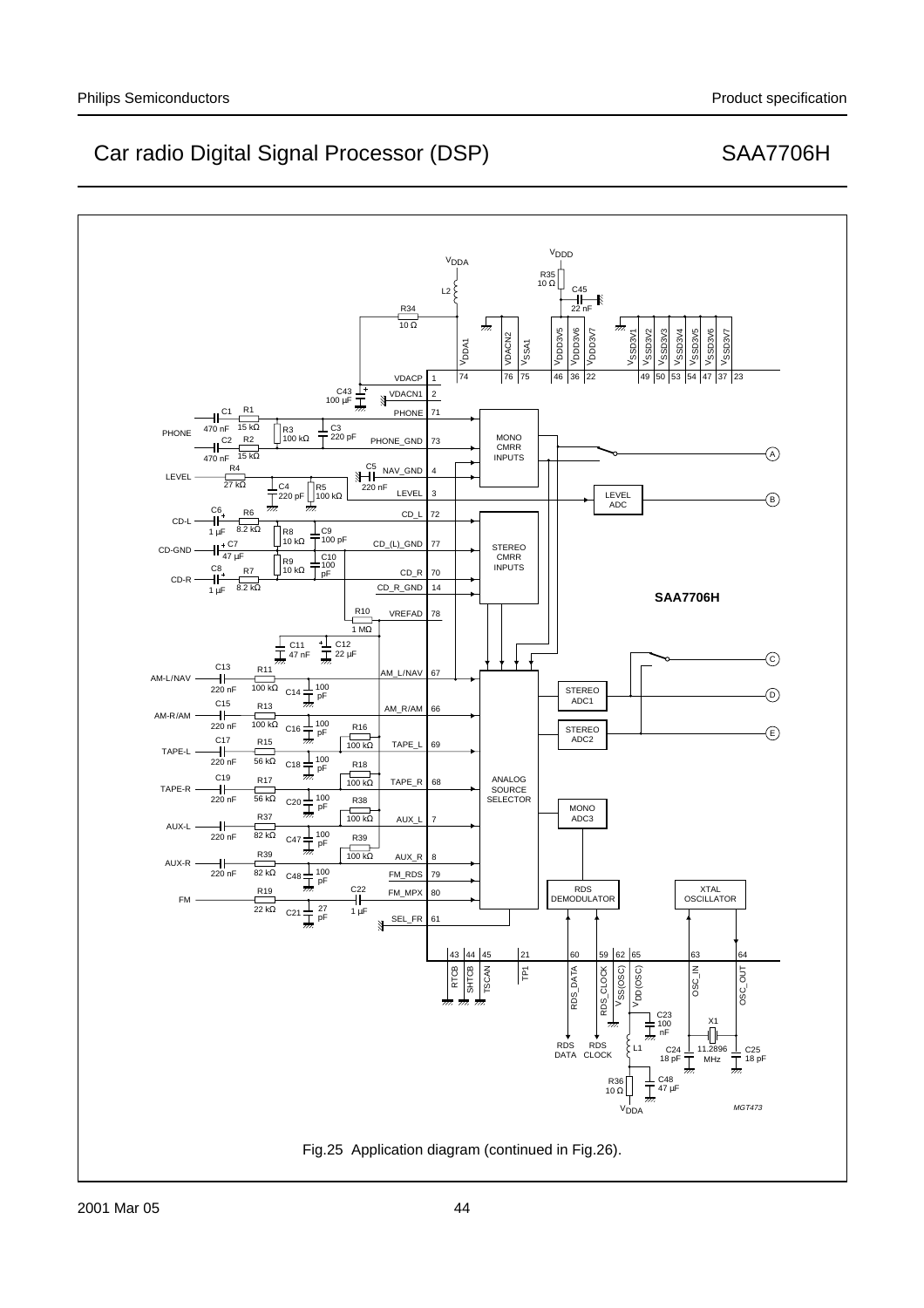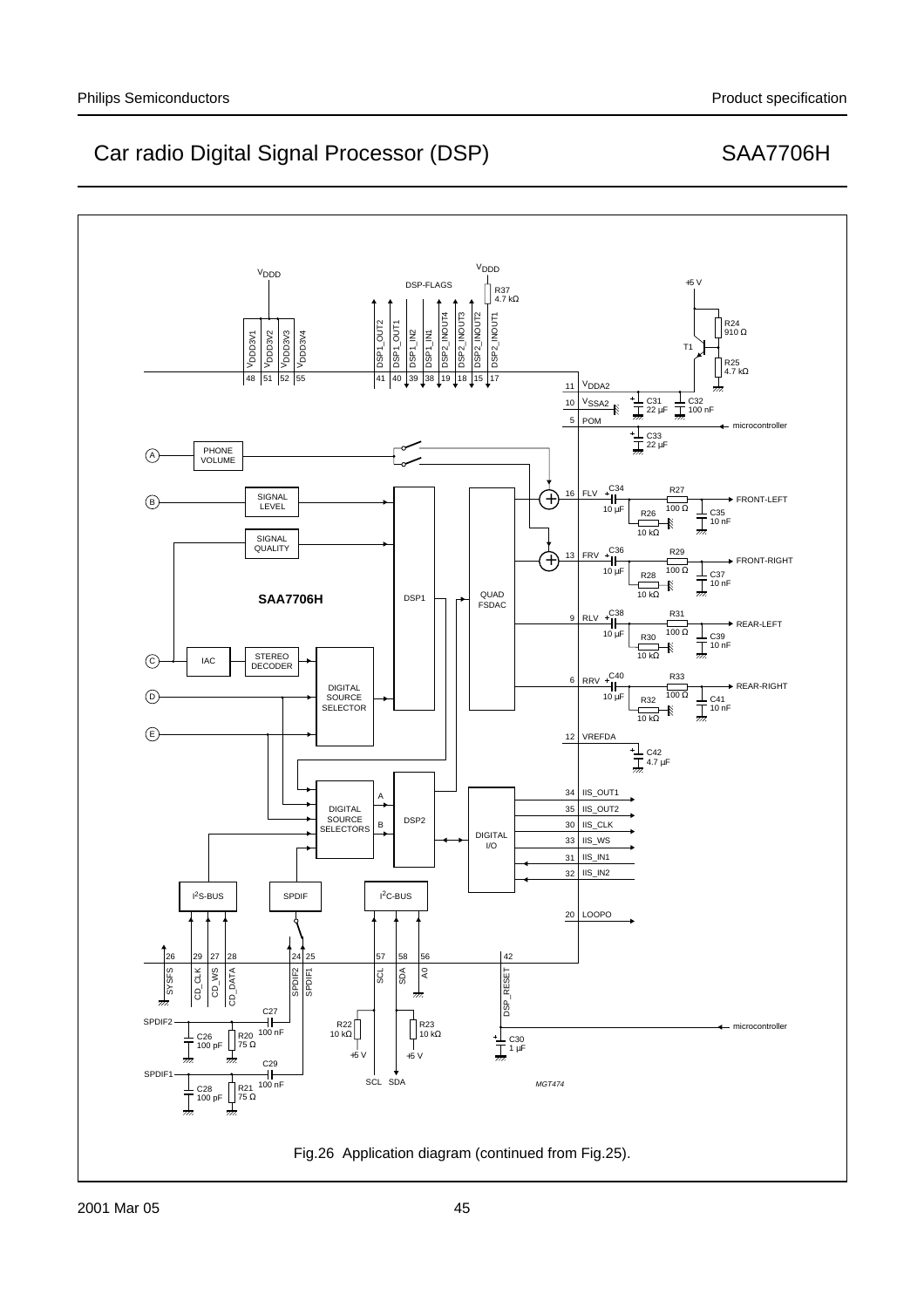# **17 PACKAGE OUTLINE**

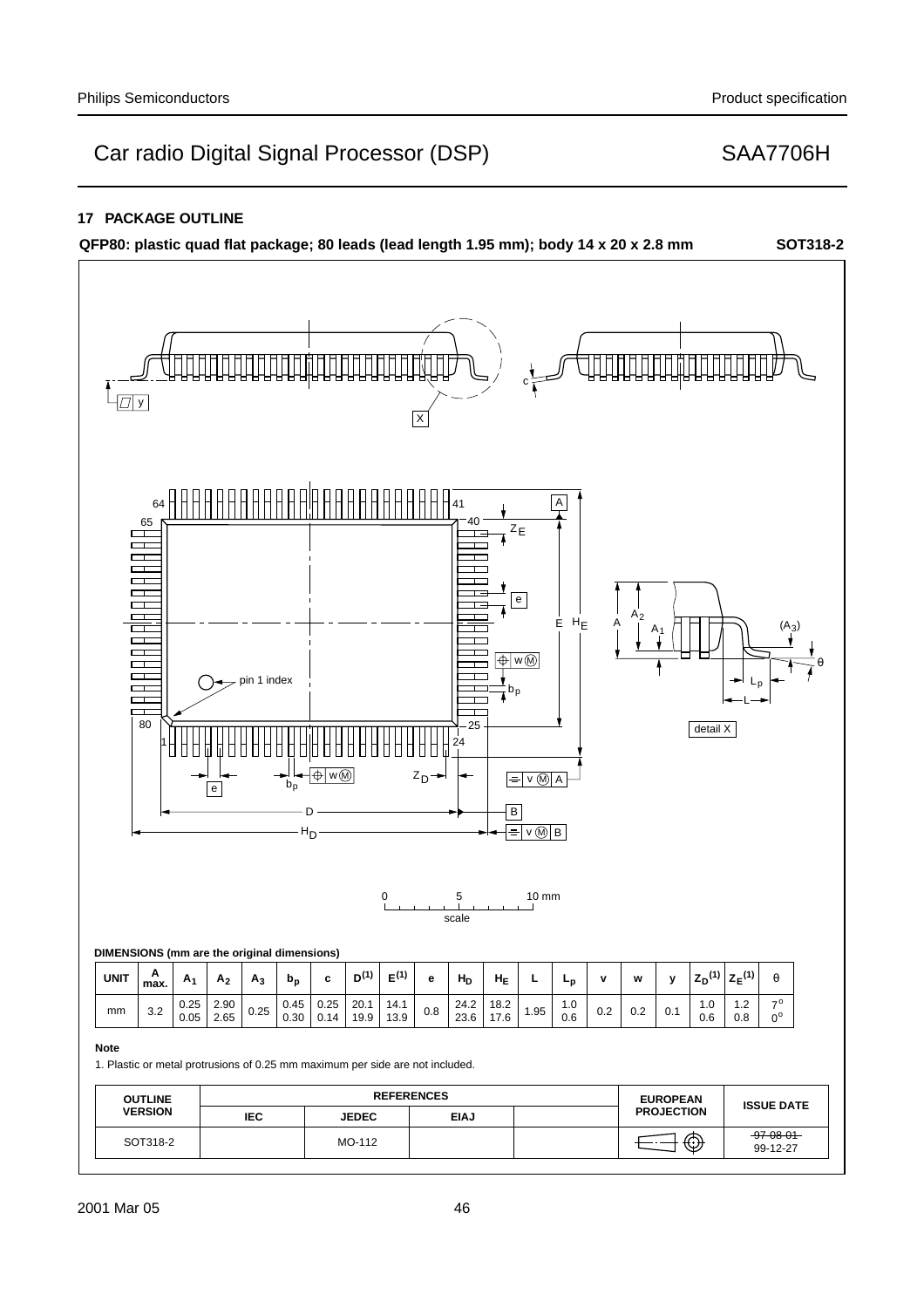# **18 SOLDERING**

## **18.1 Introduction to soldering surface mount packages**

This text gives a very brief insight to a complex technology. A more in-depth account of soldering ICs can be found in our "Data Handbook IC26; Integrated Circuit Packages" (document order number 9398 652 90011).

There is no soldering method that is ideal for all surface mount IC packages. Wave soldering can still be used for certain surface mount ICs, but it is not suitable for fine pitch SMDs. In these situations reflow soldering is recommended.

# **18.2 Reflow soldering**

Reflow soldering requires solder paste (a suspension of fine solder particles, flux and binding agent) to be applied to the printed-circuit board by screen printing, stencilling or pressure-syringe dispensing before package placement.

Several methods exist for reflowing; for example, convection or convection/infrared heating in a conveyor type oven. Throughput times (preheating, soldering and cooling) vary between 100 and 200 seconds depending on heating method.

Typical reflow peak temperatures range from 215 to 250 °C. The top-surface temperature of the packages should preferable be kept below 220 °C for thick/large packages, and below 235 °C for small/thin packages.

## **18.3 Wave soldering**

Conventional single wave soldering is not recommended for surface mount devices (SMDs) or printed-circuit boards with a high component density, as solder bridging and non-wetting can present major problems.

To overcome these problems the double-wave soldering method was specifically developed.

If wave soldering is used the following conditions must be observed for optimal results:

- Use a double-wave soldering method comprising a turbulent wave with high upward pressure followed by a smooth laminar wave.
- For packages with leads on two sides and a pitch (e):
	- larger than or equal to 1.27 mm, the footprint longitudinal axis is **preferred** to be parallel to the transport direction of the printed-circuit board;
	- smaller than 1.27 mm, the footprint longitudinal axis **must** be parallel to the transport direction of the printed-circuit board.

The footprint must incorporate solder thieves at the downstream end.

• For packages with leads on four sides, the footprint must be placed at a 45° angle to the transport direction of the printed-circuit board. The footprint must incorporate solder thieves downstream and at the side corners.

During placement and before soldering, the package must be fixed with a droplet of adhesive. The adhesive can be applied by screen printing, pin transfer or syringe dispensing. The package can be soldered after the adhesive is cured.

Typical dwell time is 4 seconds at 250 °C. A mildly-activated flux will eliminate the need for removal of corrosive residues in most applications.

## **18.4 Manual soldering**

Fix the component by first soldering two diagonally-opposite end leads. Use a low voltage (24 V or less) soldering iron applied to the flat part of the lead. Contact time must be limited to 10 seconds at up to 300 °C.

When using a dedicated tool, all other leads can be soldered in one operation within 2 to 5 seconds between 270 and 320 °C.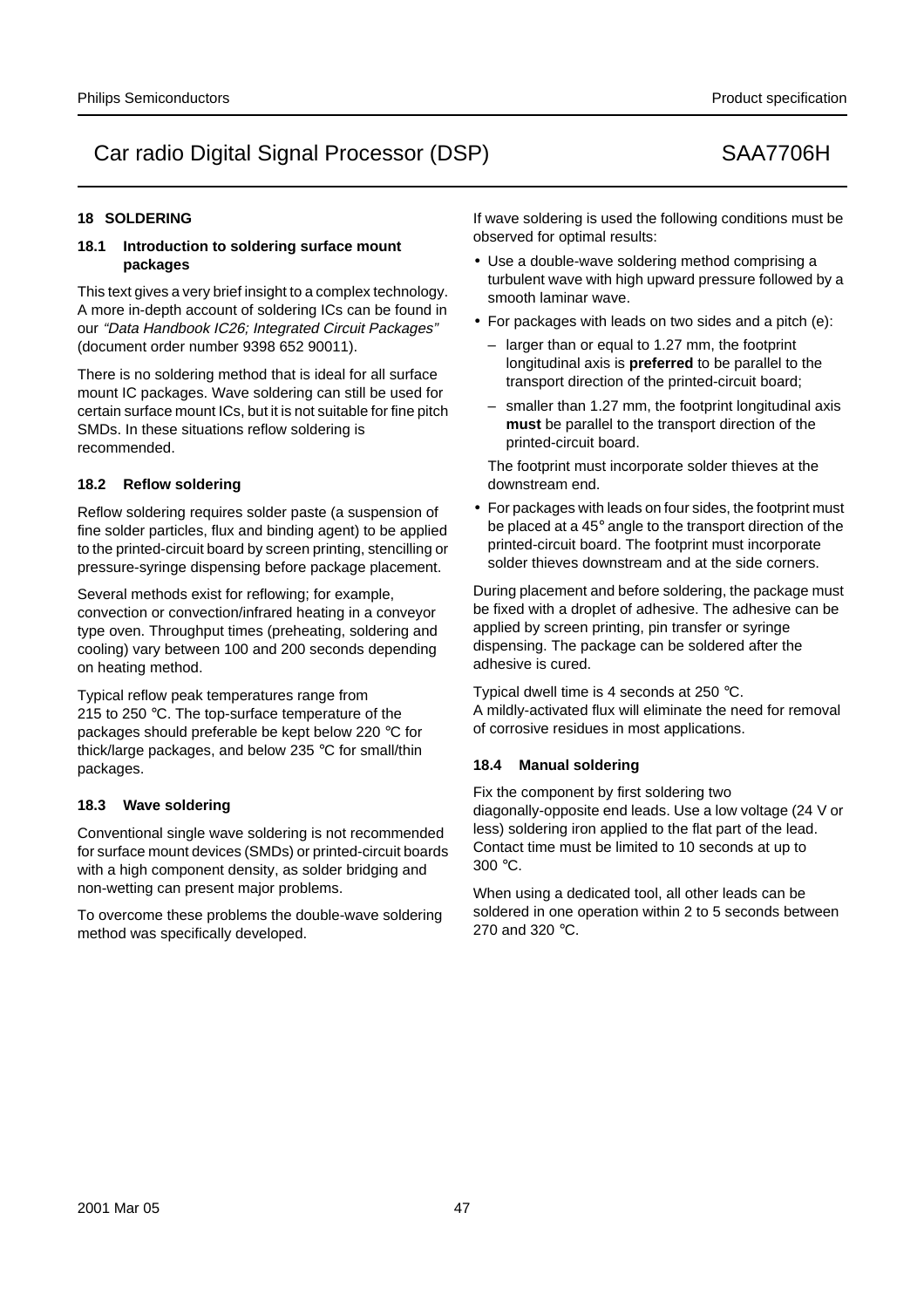# **18.5 Suitability of surface mount IC packages for wave and reflow soldering methods**

| <b>PACKAGE</b>                               | <b>SOLDERING METHOD</b>        |                       |  |  |
|----------------------------------------------|--------------------------------|-----------------------|--|--|
|                                              | <b>WAVE</b>                    | REFLOW <sup>(1)</sup> |  |  |
| BGA, LFBGA, SQFP, TFBGA                      | not suitable                   | suitable              |  |  |
| HBCC, HLQFP, HSQFP, HSOP, HTQFP, HTSSOP, SMS | not suitable $(2)$             | suitable              |  |  |
| $PLCC(3)$ , SO, SOJ                          | suitable                       | suitable              |  |  |
| LQFP, QFP, TQFP                              | not recommended $(3)(4)$       | suitable              |  |  |
| SSOP, TSSOP, VSO                             | not recommended <sup>(5)</sup> | suitable              |  |  |

## **Notes**

- 1. All surface mount (SMD) packages are moisture sensitive. Depending upon the moisture content, the maximum temperature (with respect to time) and body size of the package, there is a risk that internal or external package cracks may occur due to vaporization of the moisture in them (the so called popcorn effect). For details, refer to the Drypack information in the "Data Handbook IC26; Integrated Circuit Packages; Section: Packing Methods".
- 2. These packages are not suitable for wave soldering as a solder joint between the printed-circuit board and heatsink (at bottom version) can not be achieved, and as solder may stick to the heatsink (on top version).
- 3. If wave soldering is considered, then the package must be placed at a  $45^\circ$  angle to the solder wave direction. The package footprint must incorporate solder thieves downstream and at the side corners.
- 4. Wave soldering is only suitable for LQFP, TQFP and QFP packages with a pitch (e) equal to or larger than 0.8 mm; it is definitely not suitable for packages with a pitch (e) equal to or smaller than 0.65 mm.
- 5. Wave soldering is only suitable for SSOP and TSSOP packages with a pitch (e) equal to or larger than 0.65 mm; it is definitely not suitable for packages with a pitch (e) equal to or smaller than 0.5 mm.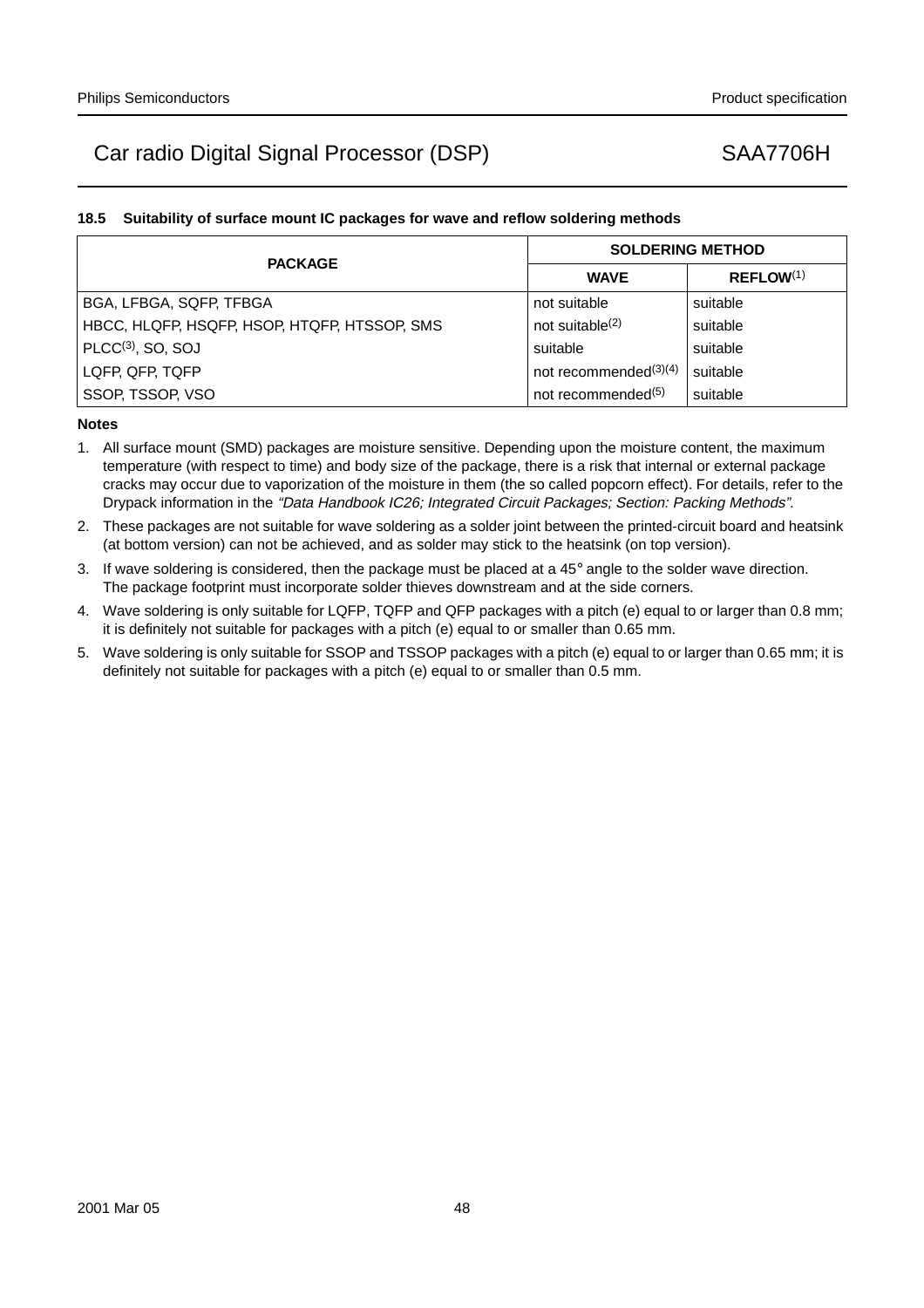# **19 DATA SHEET STATUS**

| <b>DATA SHEET STATUS</b>  | <b>PRODUCT</b><br><b>STATUS</b> | <b>DEFINITIONS (1)</b>                                                                                                                                                                                                                                              |
|---------------------------|---------------------------------|---------------------------------------------------------------------------------------------------------------------------------------------------------------------------------------------------------------------------------------------------------------------|
| Objective specification   | Development                     | This data sheet contains the design target or goal specifications for<br>product development. Specification may change in any manner without<br>notice.                                                                                                             |
| Preliminary specification | Qualification                   | This data sheet contains preliminary data, and supplementary data will be<br>published at a later date. Philips Semiconductors reserves the right to<br>make changes at any time without notice in order to improve design and<br>supply the best possible product. |
| Product specification     | Production                      | This data sheet contains final specifications. Philips Semiconductors<br>reserves the right to make changes at any time without notice in order to<br>improve design and supply the best possible product.                                                          |

## **Note**

1. Please consult the most recently issued data sheet before initiating or completing a design.

# **20 DEFINITIONS**

**Short-form specification** — The data in a short-form specification is extracted from a full data sheet with the same type number and title. For detailed information see the relevant data sheet or data handbook.

**Limiting values definition** — Limiting values given are in accordance with the Absolute Maximum Rating System (IEC 60134). Stress above one or more of the limiting values may cause permanent damage to the device. These are stress ratings only and operation of the device at these or at any other conditions above those given in the Characteristics sections of the specification is not implied. Exposure to limiting values for extended periods may affect device reliability.

Application information – Applications that are described herein for any of these products are for illustrative purposes only. Philips Semiconductors make no representation or warranty that such applications will be suitable for the specified use without further testing or modification.

# **21 DISCLAIMERS**

**Life support applications** — These products are not designed for use in life support appliances, devices, or systems where malfunction of these products can reasonably be expected to result in personal injury. Philips Semiconductors customers using or selling these products for use in such applications do so at their own risk and agree to fully indemnify Philips Semiconductors for any damages resulting from such application.

**Right to make changes** - Philips Semiconductors reserves the right to make changes, without notice, in the products, including circuits, standard cells, and/or software, described or contained herein in order to improve design and/or performance. Philips Semiconductors assumes no responsibility or liability for the use of any of these products, conveys no licence or title under any patent, copyright, or mask work right to these products, and makes no representations or warranties that these products are free from patent, copyright, or mask work right infringement, unless otherwise specified.

## **22 PURCHASE OF PHILIPS I2C COMPONENTS**



Purchase of Philips I<sup>2</sup>C components conveys a license under the Philips' I<sup>2</sup>C patent to use the components in the I2C system provided the system conforms to the I2C specification defined by Philips. This specification can be ordered using the code 9398 393 40011.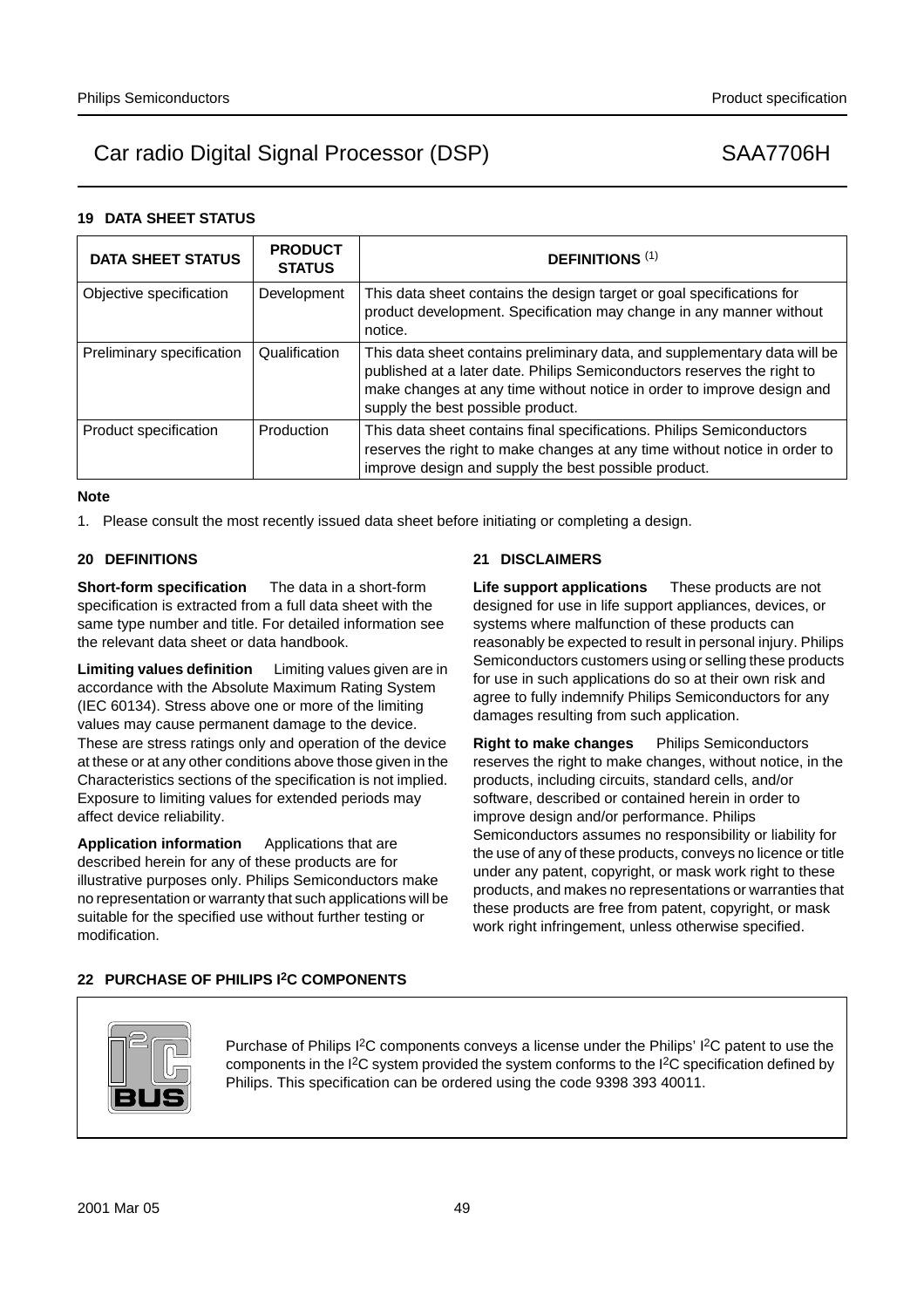**NOTES**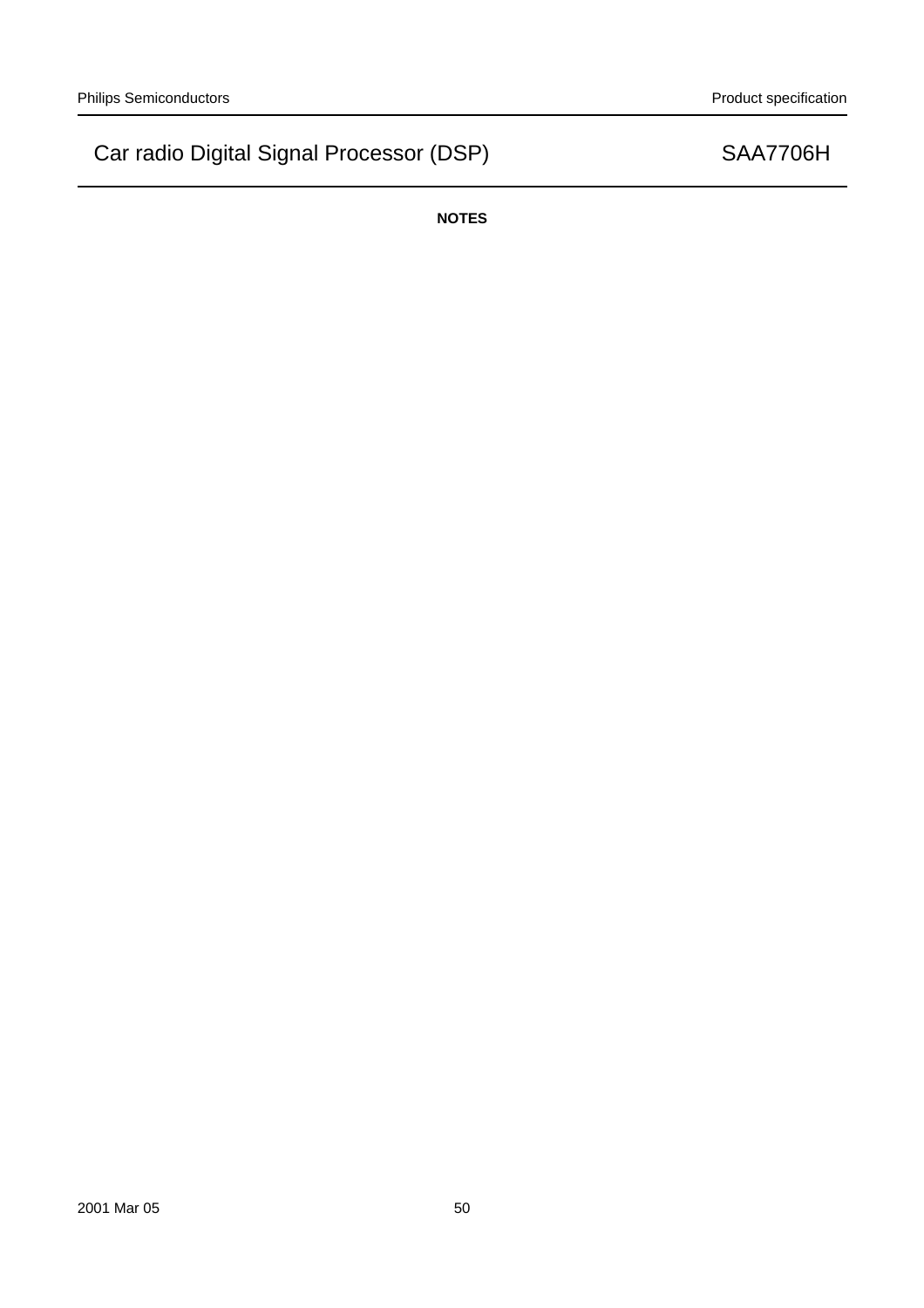**NOTES**